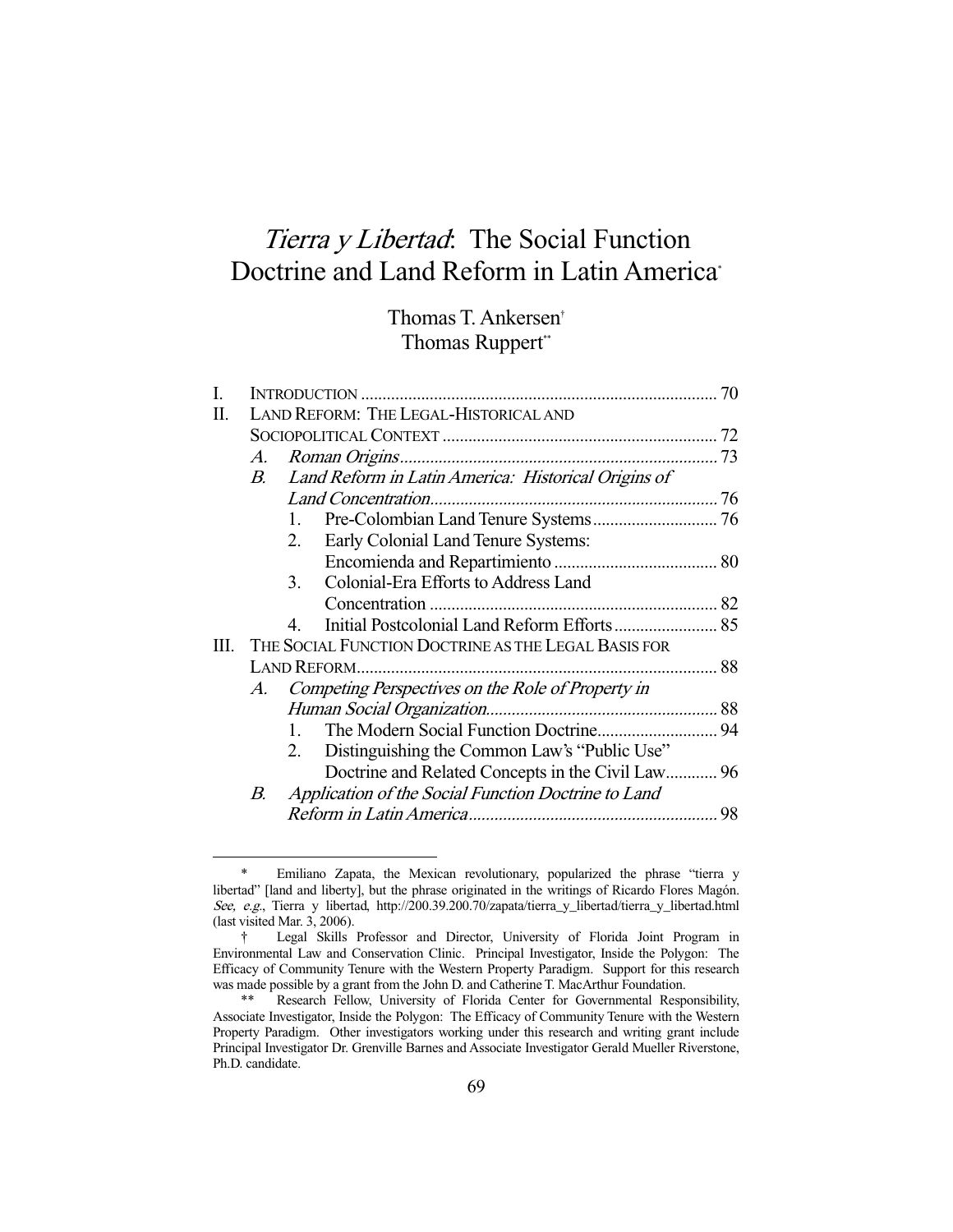|   | RECENT DEVELOPMENTS AND CHALLENGES TO THE SOCIAL       |  |
|---|--------------------------------------------------------|--|
|   |                                                        |  |
|   | A. The International Human Rights Dimension of the     |  |
|   |                                                        |  |
|   | B. Accommodating "Sustainable Development":            |  |
|   | Ecological Possession and the "Socio-Environmental     |  |
|   |                                                        |  |
|   | C. Challenges to the Doctrine from the Trade Regime:   |  |
|   | Social Function and Regulatory Expropriation  113      |  |
| D | The Social Function Doctrine in the Neoliberal Era 114 |  |
|   |                                                        |  |
|   |                                                        |  |

### I. INTRODUCTION

-

 To many, the term "land reform" in Latin America conjures up images of Ché Guevara fighting an insurgency from the mountains of Latin America, of Emiliano Zapata inspiring revolution in Mexico, and of Chico Mendes holding off bulldozers with bullets to defend the rubber tapper movement in the Amazon rain forest. More recent images include Comandante Marcos exhorting Mexicans to join yet another revolution to redress poverty and landlessness in Chiapas, Venezuela's Hugo Chávez threatening to expropriate British cattle ranches for redistribution to peasant farmers, and, from another region, Zimbabwe's Robert Mugabe redistributing white farms to land-poor black Africans against a setting of development desperation. These images reflect nations and regions still held hostage by the concentration of land in the hands of a few. While real property in the developed world may no longer hold uncontested status as the most important resource a person can hold, it remains so in much of the developing world. Latin America has been caught for centuries in a vicious cycle of land consolidation and land reform; the issue perennially resurfaces since concentration of land and associated resources results in conflict.<sup>1</sup> Latin American nations are among the world's leaders when it comes to the inequality of land distribution.<sup>2</sup>

<sup>1.</sup> David Smiley, The Right to Development: Third Generation of Rights and Our Common Heritage, 2 GEOPHILOS 84, 92 (2002), available at http://www.landresearchtrust.org/ downloads/geo4/Smiley.pdf.

 <sup>2.</sup> Pak Hung Mo, Land Distribution Inequality and Economic Growth: Transmission Channels and Effects, 8 PAC. ECON. REV. 171, 178, 181 (2003). Mo gives the Gini coefficients a means to measure land inequality for East Asia, Latin America, the Organization for Economic Cooperation and Development, and South Africa. Id. at 181. These show that Latin America has the most unfavorable Gini coefficient at 81.3%. For a more precise breakdown of land inequality according to country, see IDRISS JAZAIRY ET AL.,THE STATE OF WORLD POVERTY: AN INQUIRY INTO ITS CAUSES AND CONSEQUENCES 416-17 tbl. 11 (1992). The Gini coefficient is a measure of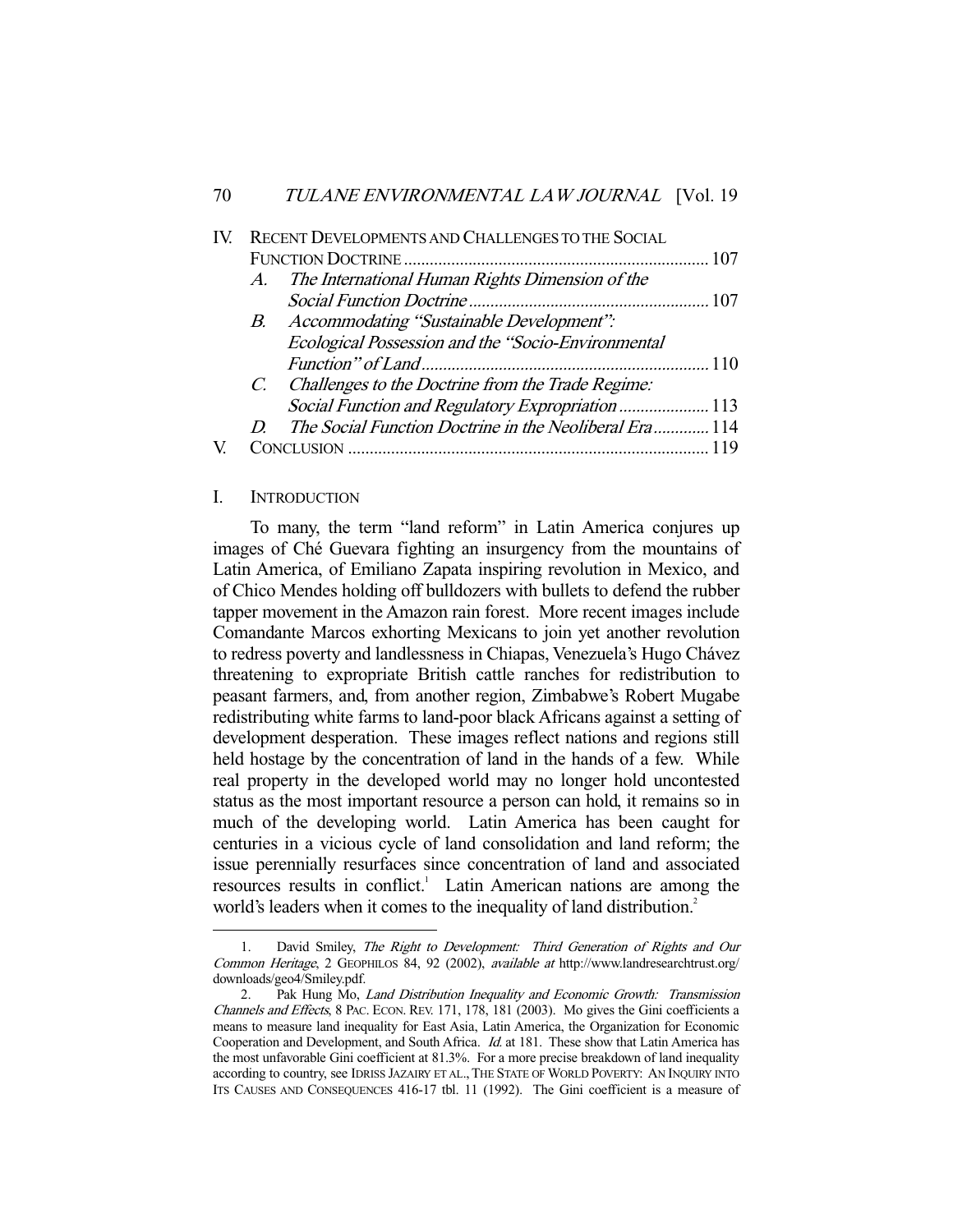Part II of this Article briefly reviews the history of land reform, with special attention to Latin America. Land reform,<sup>3</sup> or agrarian reform, as it is more commonly referred to in Latin America, is hardly a new phenomenon. As we will show, the need to develop a policy to redress the consolidation of lands by a powerful few and redistribute it in the name of equity and development has its pedigree in Greco-Roman times. In Latin America land reform began in colonial times and has persisted through the present, resisted by elites who benefited from the largesse of the colonial powers. In the colonial era, the land and its resources was all the crown could offer to the conquistadors, colonial elites, and to the church. As a result, the newly independent states immediately entrenched a resistant, wealthy class of latifundistas, or large landed estate holders, setting the stage for a legacy of revolution and attempts at land reform.

 In Part III we discuss the legal doctrine that underpins most modern land reform in Latin America, the "Social Function Doctrine." Typically given constitutional status, the Social Function Doctrine can also be found in some Latin American civil codes and agrarian reform laws. When it is not expressly articulated, the doctrine is implicit in the language and reinforced by jurisprudence. The Social Function Doctrine can be traced to fundamentally different conceptions of the relationship between the state, its subjects and real property in society. The modern Social Function Doctrine emerged in its broadest context from the early twentieth-century writings of the French jurist and political philosopher Leon Duguit, and posits that the legitimacy of government originates in the social functions promoted by government action. While this development reflects the rise of so-called "second-generation" human rights, we also demonstrate that much deeper roots, from both pre-Colombian and colonial times, predisposed many cultures in Latin

inequality in distribution. It ranges from zero to one; the closer to one the value is, the greater the inequality. WILLIAM C. THIESENHUSEN, BROKEN PROMISES: AGRARIAN REFORM AND THE LATIN AMERICAN CAMPESINO 9 tbl. 1.2 (1995).

 <sup>3.</sup> Land reform has been defined as "a change of the tenancy structure under the guidance of the state and motivated by peasant pressure." JESÚS CARLOS MORETT SÁNCHEZ, REFORMA AGRARIA: DEL LATIFUNDIO AL NEOLIBERALISMO 25 (2003). Another generally accepted definition is that land reform means "the redistribution of property or rights in land for the benefit of the landless, tenants and farm labourers." Martin Adams, Land Reform: New Seeds on Old Ground?, 6 OVERSEAS DEV. INST. NAT. RESOURCES PERSP. 1 (1995), available at http://www.odi.org.uk/nrp/

nrp6.html. Agrarian reform is actually a much broader term than just land reform and includes a plethora of "rural development measures, such as the improvement of farm credit, cooperatives for farm-input supply and marketing, and extension services to facilitate the productive use of the land reallocated." *Id.*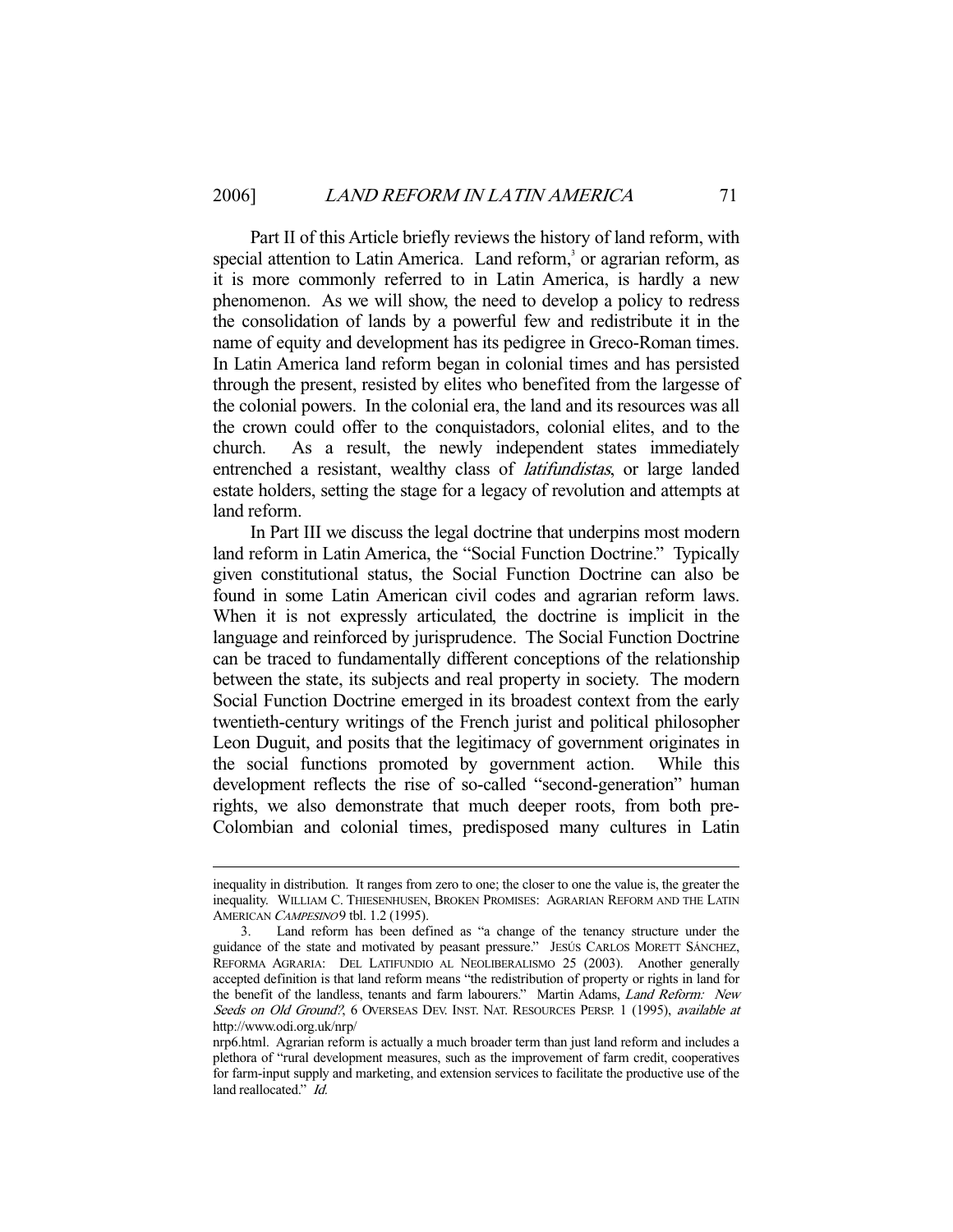America to view property as a means to an end or a policy tool rather than an inviolable right of the individual against the state. When applied to real property, the Social Function Doctrine operates to justify a fundamentally distinct view of the role of property in society, and the rights and obligations of the individual holding property. In this sense it can be distinguished from related concepts, such as the "public use" doctrine, and its Spanish-language analog of *utilidad pública*. However, these distinctions have become blurred at times, just as the doctrinal distinctions between common and civil law systems have blurred over time.

 Part IV discusses emerging issues that the Social Function Doctrine presents in the contemporary policy environment, as well as its adaptation in the face of new societal challenges. First employed as a tool to settle a rapidly diminishing agricultural frontier (and a safety valve to release population pressure from the urban landless), the Social Function Doctrine has had to adapt to incorporate the ecological function of property, resulting in some intriguing regional jurisprudence. And as the region's mega-cities sprawl, there are indications that the Doctrine may find new vigor in an urban context. Finally, the forces of globalization and international law present special challenges as the philosophical underpinnings of the Doctrine confront efforts to create regional free trade regimes and advance neoliberal policies.

## II. LAND REFORM: THE LEGAL-HISTORICAL AND SOCIOPOLITICAL **CONTEXT**

 The idea of land redistribution to address inequity can be traced to at least the ancient Greeks.<sup>4</sup> A contemporary discussion of land reform and the pragmatic and philosophical bases for land reform benefits greatly by putting land reform in its proper historical context; to accomplish this, we go back to ancient Rome, and the foundations of modern western property law.<sup>5</sup>

<sup>4.</sup> Cf. Hans Wieling, The History of Ownership of Land, in THE PUBLIC CONCEPT OF LAND OWNERSHIP 15 (Berndvon Hoffman & Myong-Chan Hwang eds., 1997) (noting that in early Greek societies, the state frequently reapportioned land to take account of changing demographics).

 <sup>5.</sup> While the Roman model of property has often been lauded as the origin in the western tradition of private property, even during Roman times property concepts were already considered issues of public interest. J.D. van der Vyver, Ownership in Constitutional and International Law, 1985 ACTA JURIDICA 119, 134 (1985).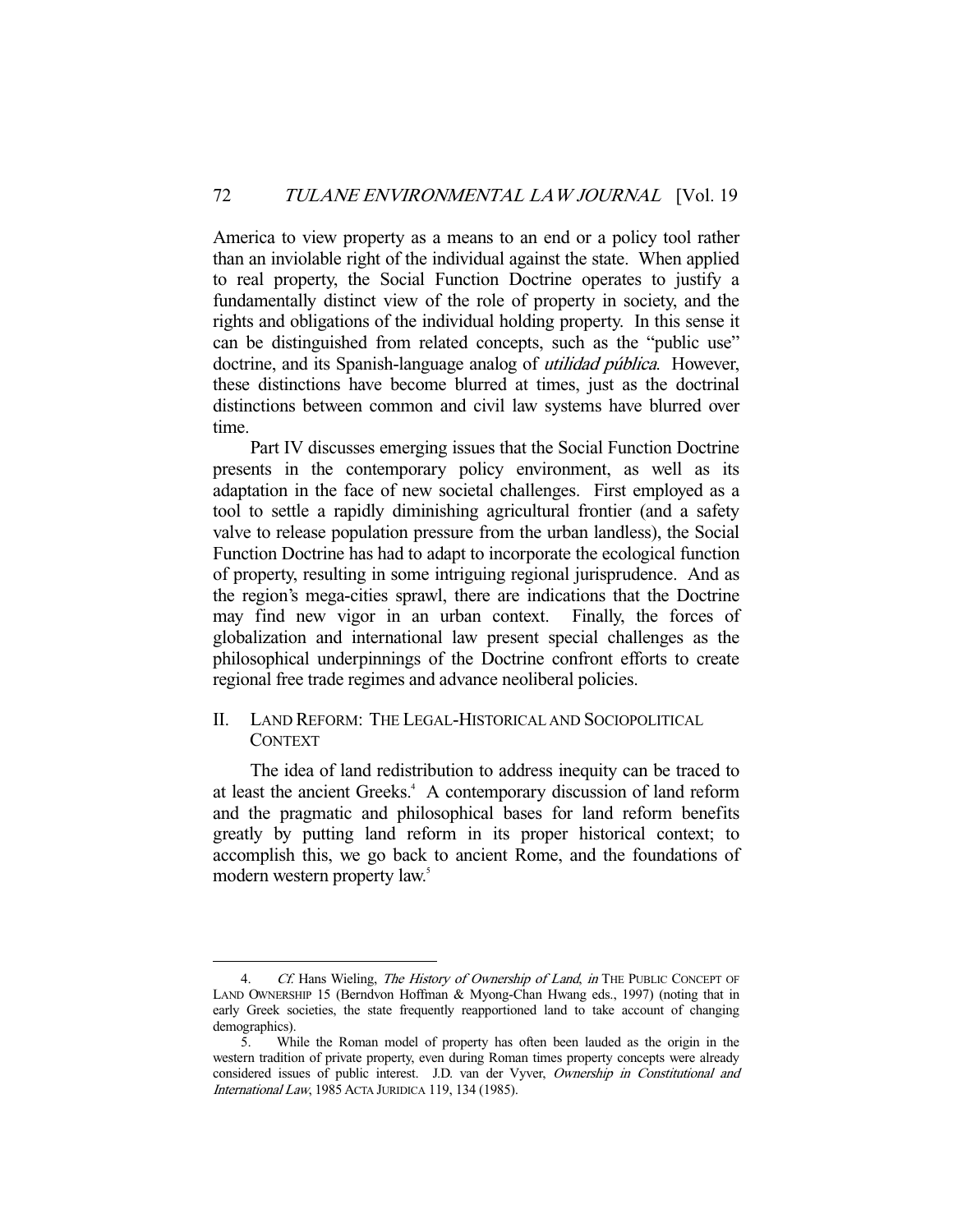## A. Roman Origins®

The earliest Romans held land communally among various clans.<sup>7</sup> Evidence suggests that this state of affairs held until at least the fifth century B.C.<sup>8</sup> when the second Roman king divided the common land among the citizens.<sup>9</sup> During the early years of the Republic of Rome,<sup>10</sup> internal struggles between the patricians (the social class with the political power and most of the wealth) and the plebeians (the poor and disenfranchised that comprised most of the population) occupied much of the energy of Rome.<sup>11</sup> Such struggles originated in part from the need for more agricultural land for both food production and as a source of livelihood for Roman citizens and conquered peoples.

 Military campaigns to conquer new lands sought to solve such problems. Conquered lands were assigned the status of ager publicus, or property of the state.<sup>12</sup> In theory these lands were to be distributed to Roman citizens lacking land. Instead, the wealthy and politically powerful class of citizens, the patricians, ended up occupying much of the *ager publicus* before it could be legally distributed to those lacking land.<sup>13</sup> The patricians successfully occupied this land because Roman property law of the time only allowed the true legal owner of land—i.e., the state in the case of *ager publicus* —to bring an action to displace a possessor. The state, however, was composed of the same patricians who

 <sup>6.</sup> Even prior to the Roman reforms, the Greeks went through early reform efforts. ELIAS H.TUMA,TWENTY-SIX CENTURIES OF AGRARIAN REFORM: A COMPARATIVE ANALYSIS 20-27 (1965). However, information from the period is suspect, thus leading to uncertain value of analysis of it except in the most general terms. Id. at 20. Still, in general terms, Tuma adduces the evidence to indicate that in ancient Greece, economic changes resulted in concentration of land ownership and the serfdom of many formerly free farmers, leading to demands for redistribution of land. *Id.* at 21-23. Upon his election as archon, or chief magistrate, in 594 B.C., Solon understood the potential danger of the growing unrest of the serfs. *Id.* at 23, 243. Solon thus enacted reforms eliminating existing debts, eliminating serfdom, and eliminating the ability to mortgage one's freedom to secure a debt. Id. at 23. These and other reforms of Solon did not substantially affect the distribution of land. *Id.* at 24. The failure of Solon's superficial reforms postponed but did not avoid revolution. *Id.* at 25.<br>7. Wieling, *supra* note 4, at 15.

Wieling, *supra* note 4, at 15.

<sup>8.</sup> *Id.*<br>9. *Id.* 

Id. at 20.

 <sup>10.</sup> Approximately from 510 to 367 B.C. BARRY NICHOLAS, AN INTRODUCTION TO ROMAN LAW 3 (1962).

 <sup>11.</sup> Id.

 <sup>12.</sup> ANDREW STEPHENSON, PUBLIC LANDS AND AGRARIAN LAWS 10 (Herbert B. Adams ed., 1973). Early additions to the land of Rome were incorporated into the city proper as *ager* romanus or the public land of Rome. Id. However, after a certain point of growth, land added to Rome was no longer considered a part of the city proper and the *ager romanus*. Rather newly acquired land became part of the *ager publicus* or was given to colonies or the "municipia." Id.

 <sup>13.</sup> Wieling, supra note 4, at 20.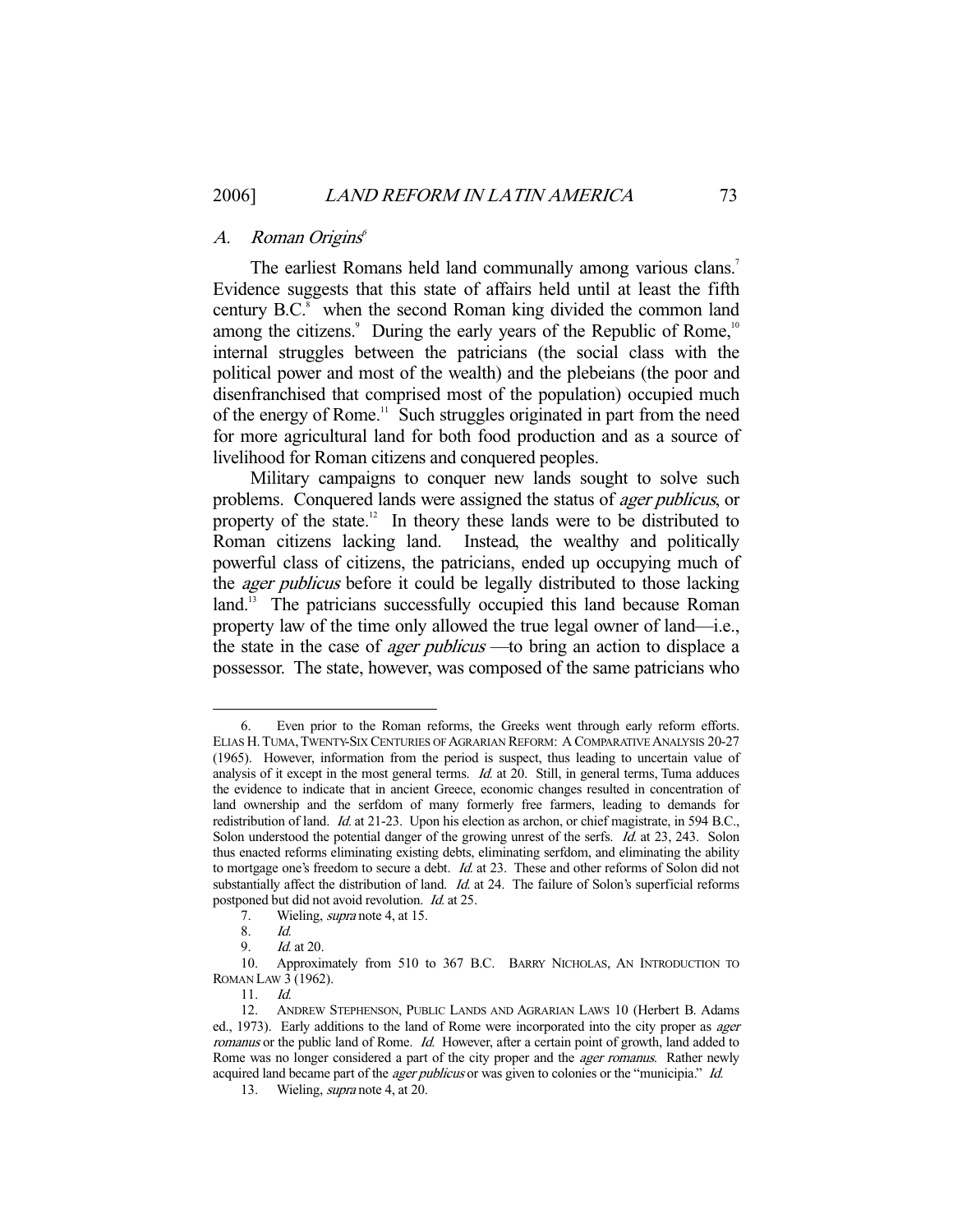were occupying the *ager publicus*, thus leaving the "state" without motivation to eject the patricians.

 De facto acceptance of this occupation—without formal legal sanction—of much of the *ager publicus* land by the patricians created an interest that conflicted with the concept of ager publicus lands as a resource to be given to new citizens of Rome if they did not have land or a place to build a house.<sup>14</sup> Attempts by the state to distribute *ager* publicus land threatened the vested interests of the patricians with  $possessio<sup>15</sup>$  of such lands and would have deprived them of the wealth associated with such land.<sup>16</sup>

 Ongoing occupation and possessio of land by patricians led to the development of enormous land estates, or *latifundios*,<sup>17</sup> that were so extensive that the patricians needed large amounts of labor to farm them.18 The patricians were loathe to hire "freemen" to do the farming labor because freemen could be called to military duty and might thus have to abandon their work on the estate. The solution for this, from the patricians' perspective, was to use slave labor as slaves were immune from military service requirements. This "solution," however, left freemen worse off than ever: even if the freemen were not fighting a war to expand the land that would be occupied by the patricians, there was no land available to farm for themselves, nor could they get work on the large land estates since the work was being done by slaves.<sup>19</sup>

 Concentration of land and wealth became so pronounced and created such poverty among the mass of Romans that calls for land reform increased along with the resistance of those with vested interests in *ager publicus* to resist agrarian reform.<sup>20</sup> Some of the wealthy joined

<sup>14.</sup> STEPHENSON, *supra* note 12, at 18.

<sup>15.</sup> Id. While ager publicus possessed by the patricians theoretically remained public land and the patriarchs held such lands subject to the right of the state to eject them, the fact that the patriarchs had *possessio* of the property gave them a right over the property superior to that of other private parties. Id. In fact, with regard to other private parties, the rights of one with possessio enabled that person to rent or sell the land like a fee-title owner. Id.

 <sup>16.</sup> Id.

<sup>17.</sup> Latifundio is the Spanish word for *latifundium. Latifundium* is a Latin term that literally means a large private estate of real property. BLACK'S LAW DICTIONARY 898 (8th ed. 2004). Latifundio has been adopted as a legally significant term of art in Latin American land policy. For example, Venezuela defines a "latifundio" as any uncultivated or idle rural land that exceeds 5000 hectares. Presidential Decree No. 1546, Official Gazette of the Bolivarian Republic of Venezuela, No. 37,323, art. 7, Nov. 9, 2001, http://www.gobiernoenlinea.gob.ve/ docMgr/sharedfiles/294.pdf.

<sup>18.</sup> Wieling, *supra* note 4, at 20.

 <sup>19.</sup> George Long, Agrariae Leges, A DICTIONARY OF GREEK AND ROMAN ANTIQUITIES 37-44 (William Smith ed., 1875), available at http:/Penelope.uchicago.edu/Thayer/E/Roman/Texts/ secondary/SMIGRA\*/Agrariae\_Leges.html (last visited Jan. 25, 2006).

<sup>20.</sup> NICHOLAS, *supra* note 10, at 9.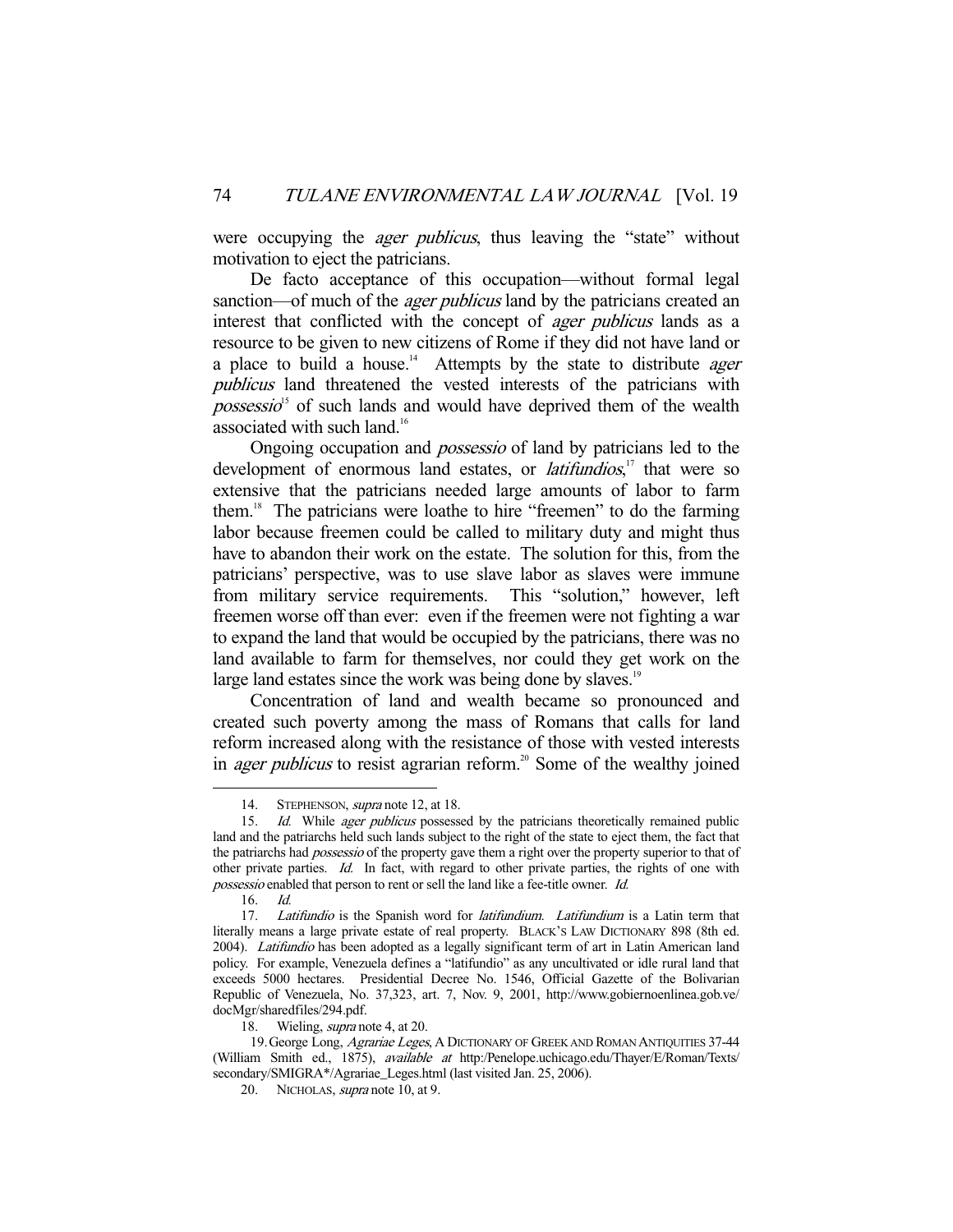with the poor and dispossessed in calls for land reform as it became clear that Rome, dependent on a citizen army, could not afford to allow that same citizen base to "degenerate into a landless proletariat dependent on the rich man's dole." $2^{21}$ 

 As an early and brutal example of the threat agrarian reform posed to those occupying ager publicus, one only need look to the example of Spurius Cassius. Despite his status as a patrician, he presented an agrarian reform law, the Lex Cassia, in 468 B.C.<sup>22</sup> The law proposed a survey which would delineate both private and public lands and proposed that the *ager publicus* in the survey be either distributed among the plebeians or leased for the benefit of the public coffers.<sup>23</sup> While the Lex Cassia technically became law, it was never enforced.<sup>24</sup> The law provoked such outcry and passion that, at the end of his term in office, Spurius Cassius was sentenced to death.<sup>25</sup> In  $376$  B.C., Licinius proposed the Lex Licinia. This law limited the amount of land that any one person could possess to 300 acres.<sup>26</sup> It also limited the number of cattle that any one person could graze on the public commons.<sup>27</sup> The *Licinia Sextia*, which was passed in 367 B.C., also limited the amount of *ager publicus* that one person could own and put limits on the amount of livestock an individual could pasture on public land.<sup>28</sup> Like previous efforts at land reform, these laws had little practical effect.

 In 133 B.C. another agrarian reform effort emerged. Presented "[by] tribune Ti. Sempronius Gracchus [the Lex Sempronia] create[d] allotments of the large area of public land acquired after the Second

-

27. *Id.* at 38.

 28. See id.; see also CQD Leges Certaminabiles, http://www.geocities.com/bwduncan/ rhr/leges.html#367 (last visited Mar. 5, 2006).

 <sup>21.</sup> Id.

<sup>22.</sup> STEPHENSON, *supra* note 12, at 24. This book gives the date of the Lex Cassia as 268 B.C. This is a typographical error as the correct date is 468 B.C. See, e.g., Online Encyclopedia—Cassius, http://encyclopedia.jrank.org/CAR\_CAU/CASSIUS.html (last visited Mar. 3, 2006).

<sup>23.</sup> *Id.*<br>24. *Id.* 

*Id.* at 25.

 <sup>25.</sup> Id.

<sup>26.</sup> *Id.* at 38. Licinius, despite a hundred years of failures of agrarian reform, pushed this law regardless of its draconian effect on the wealth of the patriarchs. Licinius thought he could unite the rich and poor plebeians by simultaneously presenting another law that would give plebeians increased political representation and power. This was designed to appeal to the rich plebeians that preferred to be "upstarts among the patricians rather than leaders among the plebeians" while the land reform and distribution would appeal to the poor. *Id.* at 37-40. But this strategy failed and the patricians united in opposition. Finally, after many years of continuing political struggles, Licinius managed to get the laws passed. Id. at 40-44. The laws, however, failed to have their intended beneficial effects as compliance was virtually nonexistent and the rich got richer as the poor got poorer.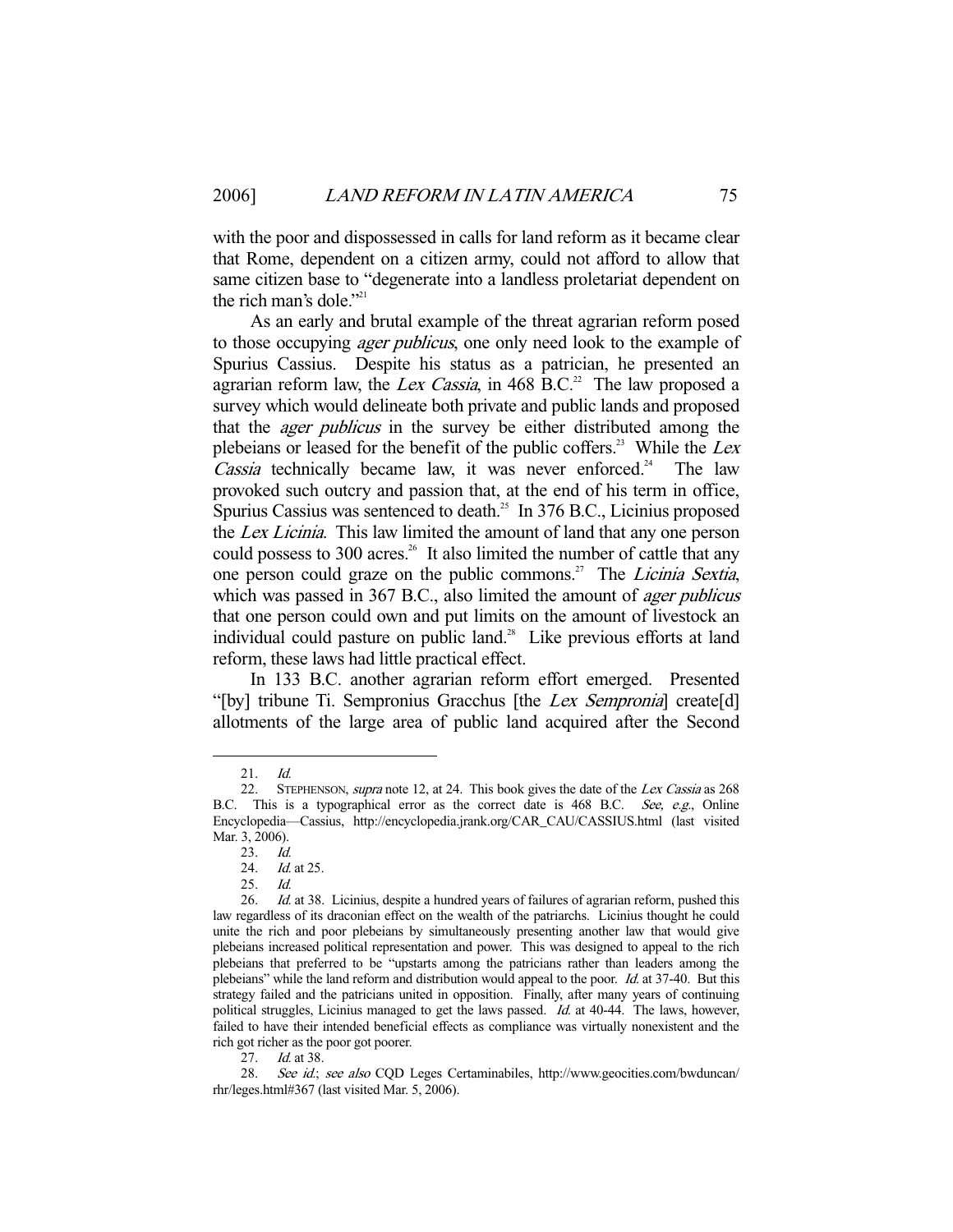Punic War. The new allotment holders paid a small quit-rent and promised not to alienate their plot for a certain term of years. [The law] also [upheld] previous land limits of 500 iugera."29 The small allotments to those without land and the prohibition on alienation of small land allotments sought to guarantee the use of these allotments by the recipient for agriculture on the assumption that this would improve the situation of those receiving the allotments. $30\degree$  Like other agrarian reforms, this one met with fierce opposition, and its proponent was slain soon after the law took effect.<sup>31</sup>

 In sum, the ancient Roman state attempted land reforms as a means to address the concentration of land and the conflicts arising out of resulting landlessness and poverty. Unfortunately, these first western attempts at land reform largely failed due to entrenched interests, a policy failure that would be repeated in the ensuing millennia. We turn now to the Latin American experience.

## B. Land Reform in Latin America: Historical Origins of Land Concentration

 Soon after the conquest of the New World, the problem of land concentration became manifest throughout Latin America. This Part traces some of this history and the reasons for land concentration in the region. This review suggests that the concentration of land in Latin America developed as a result of the conquest, and its relationship to the indigenous inhabitants of the region. Colonial tenure regimes perpetuated patterns of land concentration which have persisted through the era of independence to the present day.

#### 1. Pre-Colombian Land Tenure Systems

 In significant parts of Latin America the Spanish arrived to find complex indigenous societies with highly evolved tenure systems. Many of the largest indigenous cultures in Latin America had land tenure systems that vested power over land in elites, and offered parallels to

<sup>29.</sup> See Leges Certaminabiles, *supra* note 28; see also STEPHENSON, *supra* note 12, at 69. Ironically the law seems to reward those who wrongly appropriated *ager publicus* for private use by granting private ownership to the occupiers of up to 500 iugera of *ager publicus*. STEPHENSON, supra note 12, at 69-70, 73. An iugerum equals about 2500 square meters. Wieling, supra note 4, at 21 n.25.

 <sup>30.</sup> STEPHENSON, supra note 12, at 70.

 <sup>31.</sup> Id. at 73.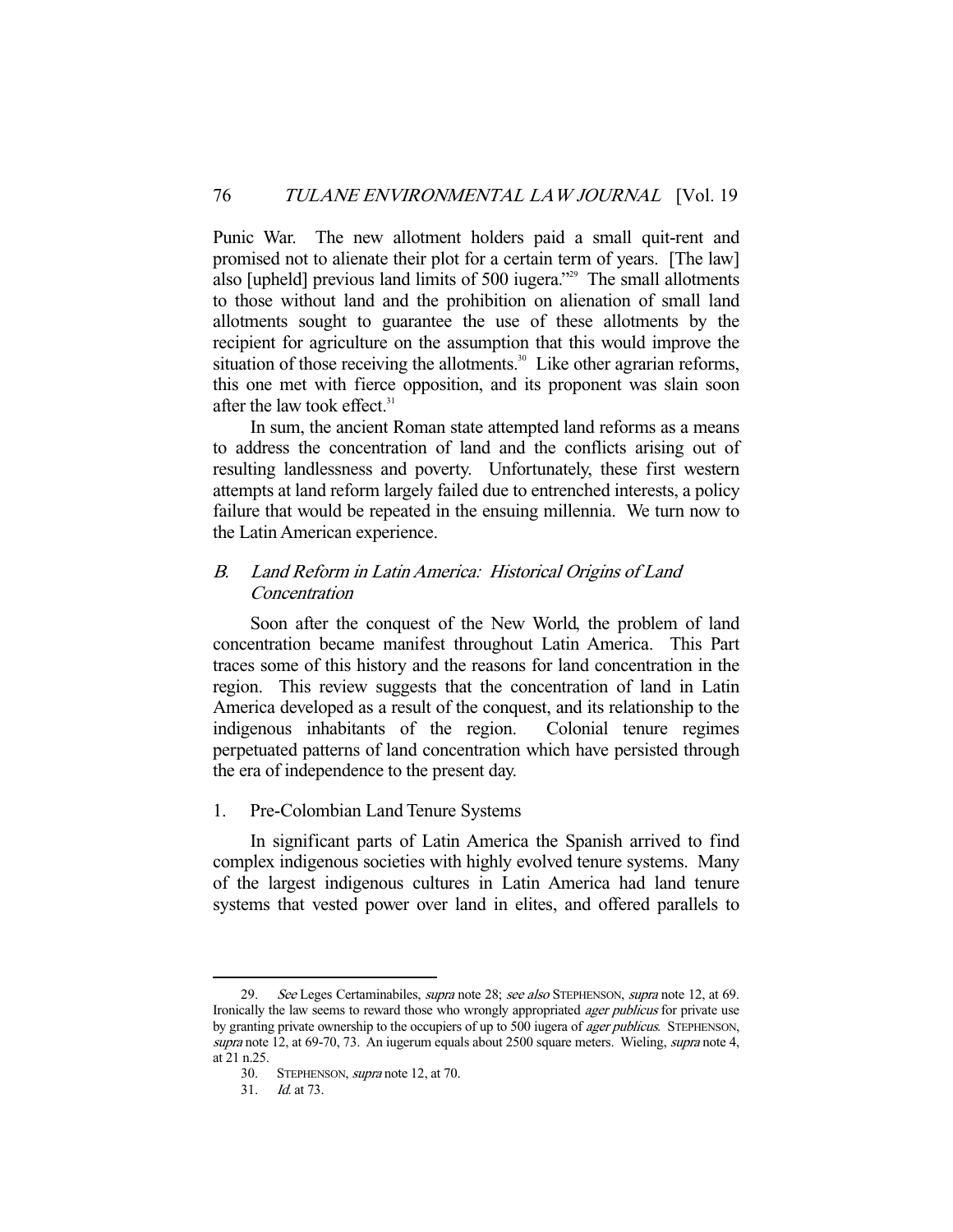feudal tenure in Europe.<sup>32</sup> One commentator has compared pre-Colombian Andean land tenure, which the Spanish co-opted, to the Spanish rural *comuna* of the sixteenth century.<sup>33</sup> Some historians speculate that the European conquest was hastened by the ability of the conquistadores to co-opt the tenure regimes already in place, merely substituting themselves for indigenous elites. $34$  While this analogy oversimplifies the nature and diversity of indigenous land tenure in precolonial America, it does seem to hold true for the more powerful and complex indigenous societies such as the Aztec, Inca, and Maya, who were themselves conquering powers.

 In coastal and northern Mexico the Aztecs developed a property regime that shared characteristics of western notions of ownership.<sup>35</sup> For example, all Aztecs, like all Romans, theoretically had a right to possess land.<sup>36</sup> The Aztecs in Mexico also had a social organization in which land, held by the community, would be allotted to families according to need.<sup>37</sup> Limited land rights were distributed as a reward for military achievement, but even these rights were only "private" to the individual for the individual's life since the property returned at death to the community.<sup>38</sup> When warriors received lifetime property as a reward for military service, this included possession of the people on the land and their labor,<sup>39</sup> foreshadowing the Spanish *encomienda* system.<sup>40</sup> Aztec elites altered this system in their own favor by eliminating redistribution at death in favor of inheritance and began accumulating ever larger tracts of land for themselves.<sup>41</sup> Thus, some *latifundios* in Mexico represent successors to large Aztec estates.<sup>42</sup>

<sup>32.</sup> See, e.g., JOHN P. POWELSON, THE STORY OF LAND 220 (1988) (noting the similarities in socioeconomic and land tenure structures between the Spanish and the Aztecs at the time of the Spanish conquest).

 <sup>33.</sup> JOSÉ MARIA ARGUEDAS,LAS COMUNIDADES DE ESPAÑA Y DEL PERÚ (1968).

<sup>34.</sup> E.g., G. McCUTCHEN MCBRIDE, THE LAND SYSTEMS OF MEXICO 121, 123 (1923); see also POWELSON, supra note 32, at 220.

<sup>35.</sup> See, e.g., Placido Gomez, The History and Adjudication of the Common Lands of Spanish Mexican Land Grants, 25 NAT. RES. J. 1039, 1047, 1051-53 (1985); see also MCBRIDE, supra note 34, at 121.

<sup>36.</sup> See, e.g., FRANK TANNENBAUM, THE MEXICAN AGRARIAN REVOLUTION (1930); see also POWELSON, supra note 32, at 219. Of course "all" here means males of a certain level of social and political status.

 <sup>37.</sup> EYLER N. SIMPSON,THE EJIDO: MEXICO'S WAY OUT (1937).

<sup>38.</sup> POWELSON, *supra* note 32, at 219.<br>39. *Id.* at 219; *cf.* MCBRIDE, *supra* not

Id. at 219; cf. MCBRIDE, supra note 34, at 120.

 <sup>40.</sup> See infra Part II.B.2.

 <sup>41.</sup> See POWELSON, supra note 32, at 219; see also SIMPSON, supra note 37, at 17.

<sup>42.</sup> MCBRIDE, *supra* note 34, at 122.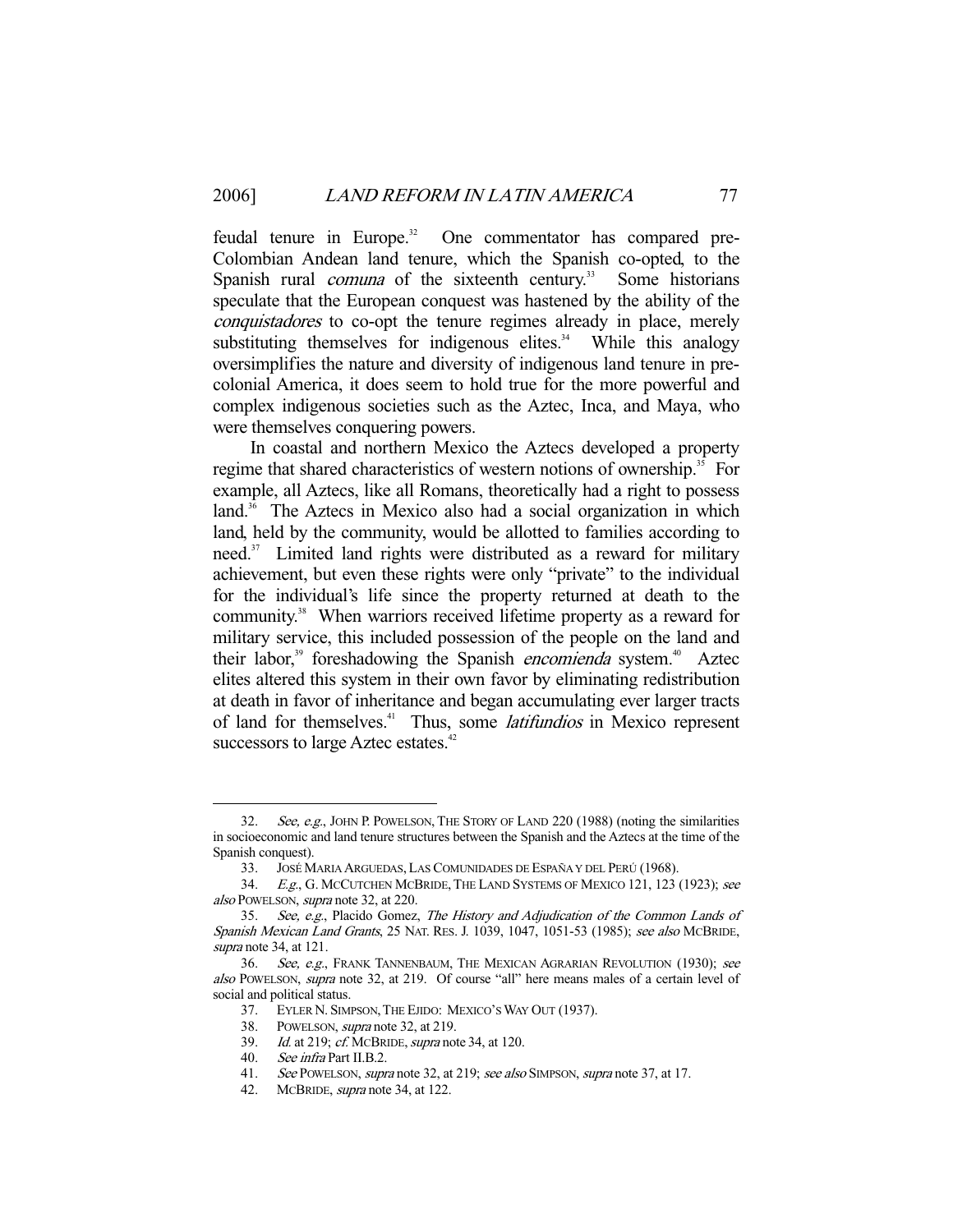Pre-Colombian Andean societies also demonstrated a similarly complex land distribution dynamic.43 Despite centuries of control by the Inca state, the Spanish Crown, and modern national governments, the predominant land tenure unit today in Quechua and Aymara Indian regions of Andean Peru and Bolivia remains the small semiautonomous community known at the  $a$ yllu.<sup>44</sup> While the community-level land-tenure system has certainly undergone changes over the centuries, many Andean communities still retain aspects of this system that likely date to pre-Inca times.<sup>45</sup> During the period of expansion of the Inca Empire, the Inca lords used a strategy that the Spanish would subsequently adopt: the absorption of preexisting land tenure and social structures. The Inca maintained structures, such as the *ayllu*, largely intact, while shaping these structures to meet the needs of the expanding Inca Empire.<sup>46</sup> Locallevel chiefs, or kurakas, were kept in power, and served as intermediaries between the *ayllus* and the Inca.<sup>47</sup>

 During the Inca period, while lands and usufruct rights were controlled by individual ayllus, all land was apparently considered to be the property of the Inca State.<sup>48</sup> Ayllu lands were divided into three parts, each having well-established boundaries: one part for the state, one part for supporting priests and religious ceremonies, and one part for the community.<sup>49</sup> In addition to other requirements of citizenship (such as military service and unpaid labor for the Incan state), community members were required to work on the portions of community land dedicated to the Incan state and religious hierarchy, under the supervision of local lords, in order to provide agricultural tribute.<sup>50</sup>

 Analogies to the colonial Spanish tenure regime are difficult to escape. Indeed, just as the Inca had used conquered enemy political power and power structures to their advantage in building their empire,

<sup>43.</sup> See MARIA ROSTWOROWOSKI DE DIEZ CANSECO, HISTORY OF THE INCA REALM (1999).

<sup>44.</sup> Arij Ouweneel, The "Collapse" of the Peruvian Ayllu, in IMAGING THE ANDES: SHIFTING MARGINS IN A MARGINAL WORLD 81, 92 (Ton Salman & Annelies Zoomers eds., 2003); cf. PEDRO GERMÁN NÚÑEZ PALOMINO, DERECHO Y COMUNIDADES CAMPESINAS EN EL PERÚ 1969- 1988, at 9, 39 (1996) (noting that the Spanish took advantage of the *ayllu* structure rather than destroying it).

<sup>45.</sup> PALOMINO, *supra* note 44, at 65-66.<br>46. See HERBERT S. KLEIN, HACIENDA

See HERBERT S. KLEIN, HACIENDA AND AYLLUS: RURAL SOCIETY IN THE BOLIVIAN ANDES IN THE EIGHTEENTH AND NINETEENTH CENTURIES (1993).

 <sup>47.</sup> Id. at 10.

<sup>48.</sup> PALOMINO, *supra* note 44, at 37-38.

 <sup>49.</sup> Id. at 38.

 <sup>50.</sup> JANE BENTON, AGRARIAN REFORM IN THEORY AND PRACTICE: A STUDY OF THE LAKE TITICACA REGION OF BOLIVIA 21 (1999); W.E. Carter, The Ambiguity of Reform: Highland Bolivian Peasants and Their Land (1963) (Ph.D. dissertation, Columbia University) (copyright 1967, published by University Microfilms 1974).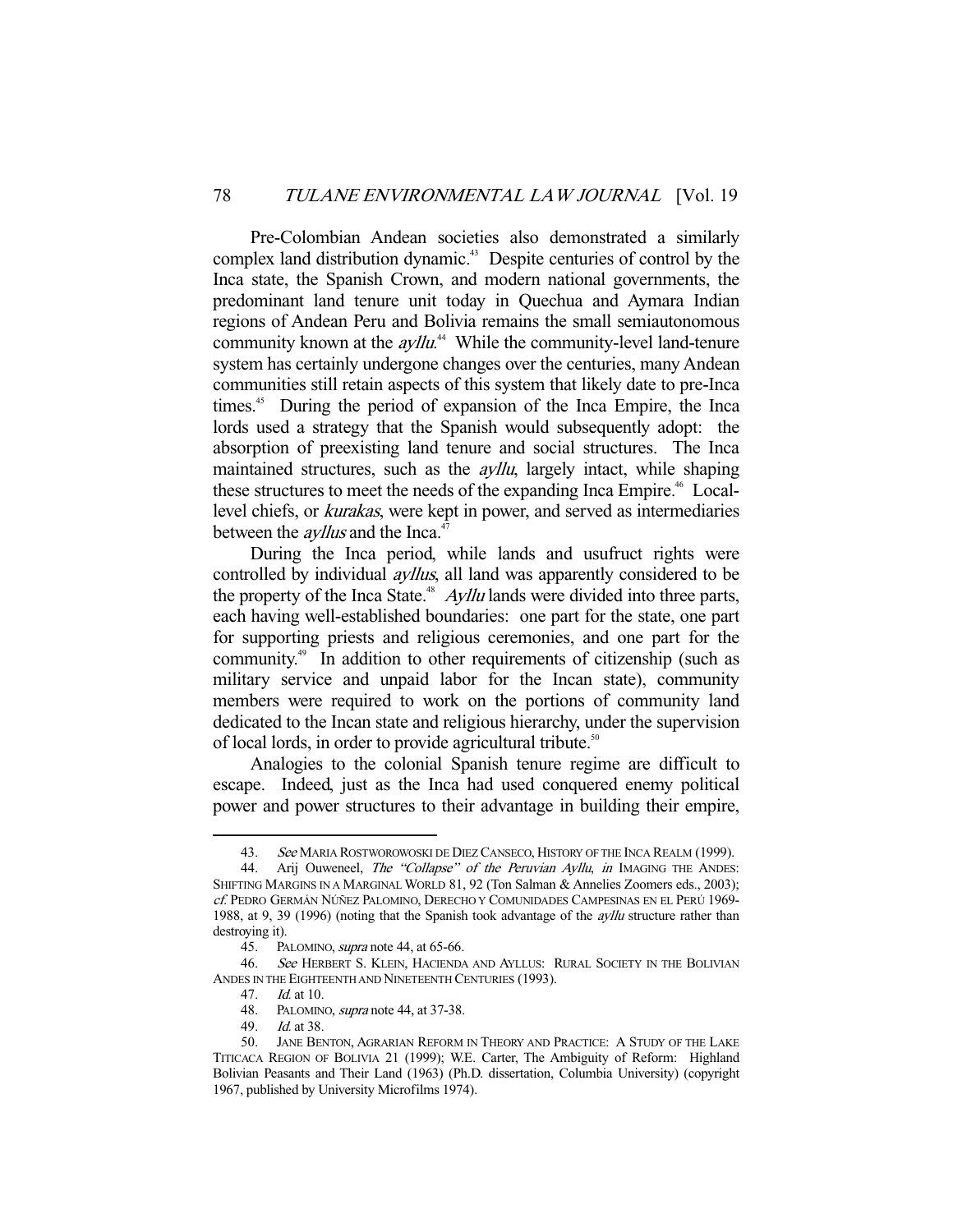the Spanish did the same with the Inca. For example, *ayllu* leaders, called *jilaikatas*, often served as *mayordomos*, or managers, on Spanish haciendas.<sup>51</sup> From very early on in its colonial history, land was highly concentrated in the Peruvian altiplano, in part because land ownership had been concentrated among the Incas.<sup>52</sup>

 Less information exists about Mayan tenure systems. From the limited evidence available, it appears that the elite held a privileged status with regard to land and a representative of the King had the power to allocate and reallocate land to families for use.<sup>53</sup> Uncertainty regarding early Mayan tenure is compounded by the fact that the Spanish arrived after the collapse of the Maya Empire, when Mayan society had already abandoned their lowland city-states and dispersed to the highlands of Mesoamerica. However, indigenous social organization and land tenure structures in the highlands of early colonial Guatemala apparently shared many similarities with those of Andean society.<sup>54</sup> The basic juridicalsocial unit was known as the *chinamit* (in Quiche-Kackchiquel language), "controlled by indigenous caciques through the *cabildo* or municipal council, and claiming descent from a common ancestor."<sup>555</sup> The Spanish referred to this land tenure unit as a *parcialidad*<sup>6</sup> and coopted the structure as a way for the Spanish to exercise power over the Maya people.

 These three indigenous groups, the Aztec, Inca, and Maya, were the most structurally complex societies of pre-Colombian America, but they still only comprised a fraction of the Latin American indigenous population and geographic distribution. Even so, it was with these societies that the Spanish had the most sustained interaction. The

<sup>51.</sup> KLEIN, *supra* note 46, at 16. A *hacienda* is a "large landed estate, an 'economic entity devoted to supplying local markets with both grain and animal products." M.C. Mirow, Latin American Legal History: Some Essential Spanish Terms, 12 LA RAZA L.J. 43, 45 (2000).

 <sup>52.</sup> POWELSON, supra note 32, at 236 (noting that often large blocks of land would be given in a single grant if a block of land was already organized under the Inca landholding system). Powelson also notes, however, that while land ownership was concentrated, use of the land was not so concentrated. Id. at 237-38.

<sup>53.</sup> Id. at 217; see also ROBERT M. HILL, II, COLONIAL CAKCHIQUELS: HIGHLAND MAYA ADAPTATION TO SPANISH RULE 1600-1700, at 48-49 (1992). Hill also notes similarities between Maya and Spanish landholding systems such as the commoners' usufruct rights being limited to tracts under cultivation. HILL, supra, at 50.

<sup>54.</sup> Ouweneel, *supra* note 44, at 88.

<sup>55.</sup> Id. (citing ROBERT M. HILL & J. MONAGHAN, CONTINUITIES IN HIGHLAND MAYA SOCIAL ORGANIZATION: ETHNOHISTORY IN SACAPULAS GUATEMALA (1987)). In the Yucateca Maya region of Southern Mexico the sociopolitical-tenurial unit was known as the cah, but possessed similar characteristics to the *chinamit. Id.* at 89 (citing MATTHEW RESTALL, THE MAYA WORLD: YUCATEC CULTURE AND SOCIETY, 1550-1850 (1997)).

 <sup>56.</sup> Ouweneel, supra note 44, at 88.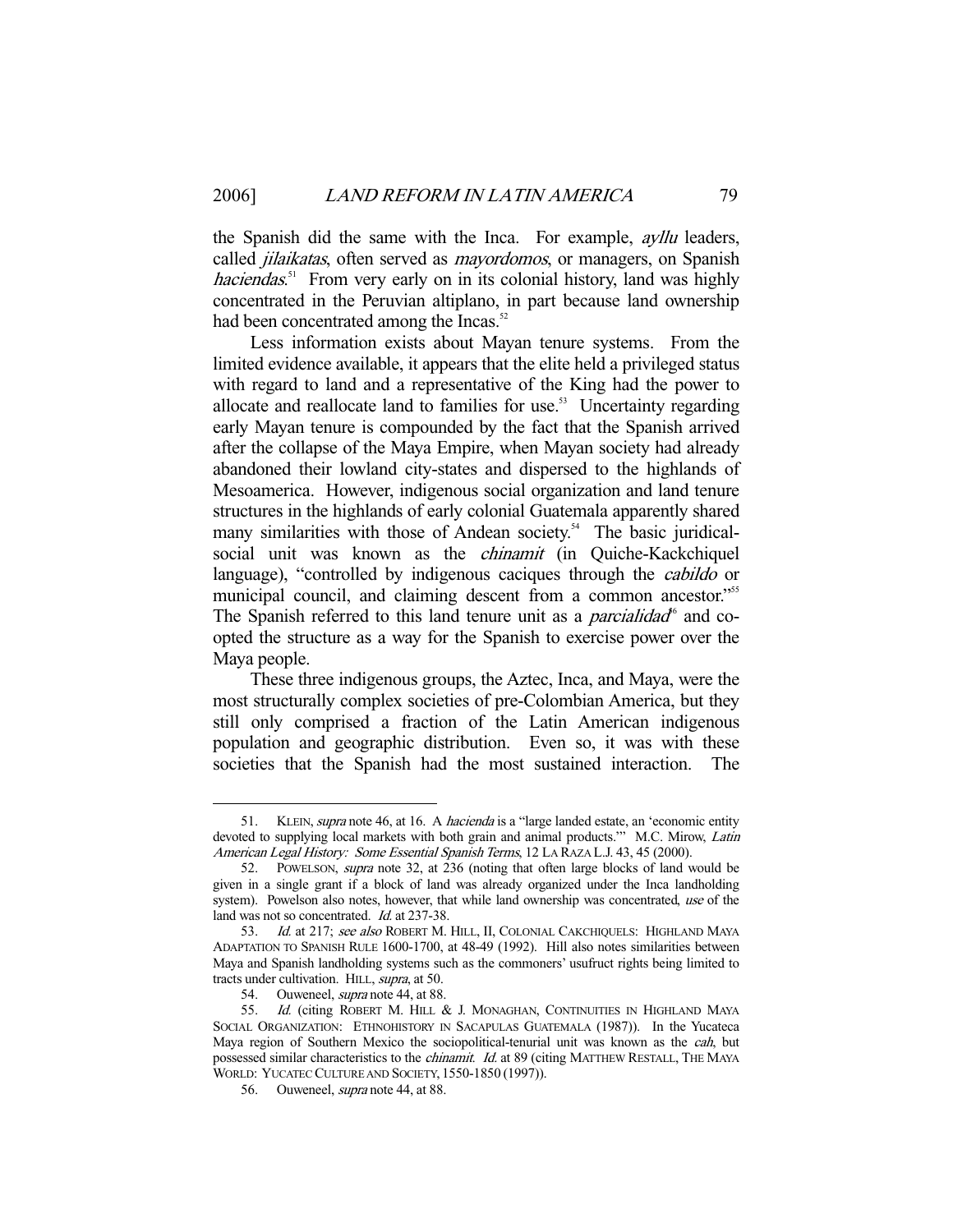Crown's ability to co-opt the tenure system of the indigenous elites not only hastened conquest, it may also have sown the seeds for emergence of the skewed land distribution that continues to plague the region.

## 2. Early Colonial Land Tenure Systems: Encomienda and Repartimiento

Encomiendas and repartimientos were typical early tenure practices of the Spanish in Latin America and were used to encourage conquest and reward favorites of the Crown or those empowered by the Crown to give grants. A grant of a right to use an area coupled with the right to receive tribute of the indigenous people occupying these lands was known as an *encomienda*.<sup>57</sup> In "exchange" for the tribute of indigenous peoples to the grantee of the encomienda, known as an encomendero, laws specifically required the *encomendero* to protect and Christianize the indigenous peoples as well as ensure that they were permitted to use their land for their own subsistence.<sup>58</sup> In reality, any obligations of encomenderos were little respected and often encomenderos encroached on indigenous lands the law obligated them to protect.<sup>59</sup>

Technically an *encomienda* did not give the *encomdero* ownership of the land, but only granted a right to demand tribute from Indians in the area covered by the *encomienda*.<sup>60</sup> Like other supposed limitations on the doctrine of *encomienda*, this had little relation to reality, and encomenderos often treated *encomiendas* as alienable private property.<sup>61</sup> This meant that *encomiendas* were often divided, sold, or mortgaged in violation of the law. $62$  In addition to the concentration promoted by large land grants, many grants were also made under questionable authority or

 <sup>57.</sup> AKIO SATO, LEGAL ASPECTS OF LANDOWNERSHIP IN COLONIAL SPANISH AMERICA 19- 20 (1976). See generally L.B. SIMPSON, THE ENCOMIENDA IN NEW SPAIN (rev. ed. 1966).

<sup>58.</sup> SATO, *supra* note 57, at 19.<br>59. *Id. Encomiendas* and *ret* 

Id. Encomiendas and repartimientos resembled another Spanish tradition from the "Reconquest" period in Spain: the *adelantado*. During the *Reconquista*, when the Moorish invaders were repelled, those that pushed to the frontier and took control of land were given special rights, the *adelantado*, often military in nature, to govern that land. The *adelantado* was a typical medieval institution. JOSÉ M. OTS CAPDEQUÍ, EL RÉGIMEN DE LA TIERRA EN LA AMÉRICA ESPAÑOLA DURANTE EL PERIODO COLONIAL 12 (1946). This was essentially the same type of reward that would be given to the explorers and conquerors of the New World even though the concept of *adelantado* had already ceased in Spain. *Id.; see also* POWELSON, *supra* note 32, at 201.

 <sup>60.</sup> SATO, supra note 57, at 19.

 <sup>61.</sup> Id.

 <sup>62.</sup> Such a divorce between official law and reality was common during the colonial period of Latin America. See, e.g., OTS CAPDEQUÍ, supra note 59, at 6-17; PALOMINO, supra note 44, at 39 (noting that the Spanish were unable to effectively enforce Crown laws protecting the Indians from abuses of the encomenderos).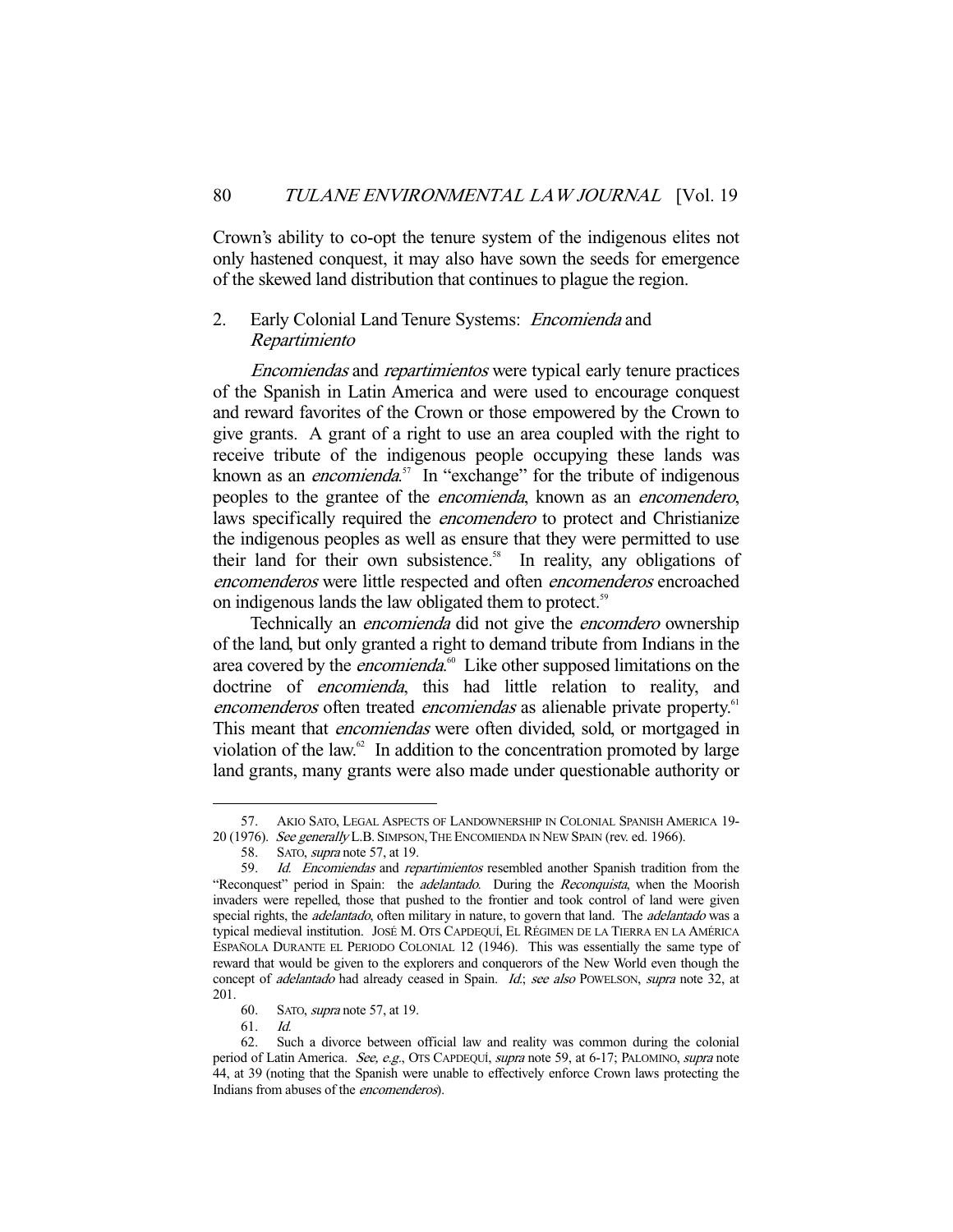laws, often involving bribery.<sup>63</sup> These problematic beginnings for European land rights in the New World continue to cast a long shadow on the legitimacy of land tenure throughout the region.<sup>64</sup>

 It is difficult to accurately distinguish between repartimientos and encomiendas in many respects.<sup>65</sup> Colonial-era documents frequently used the terms interchangeably.<sup>66</sup> One distinction is that, technically speaking, *repartimiento* has a broader meaning since a *repartimiento* included everything in an encomiendo (the right to demand tribute, for example) and could also give rights to the grantee to demand that the indigenous inhabitants of an area labor in mines, cultivate crops, or construct public works.<sup>67</sup> Repartimientos varied from grant to grant<sup>68</sup> and often included the authority to divide and parcel out the land as well as to appoint public officials.<sup>69</sup> Like *encomiendas*, a *repartimiento* did not convey clear title to the land in the grant.<sup>70</sup> Rather, *repartimientos* were a reflection of feudal notions of landholding that were already extinct in Spain during the colonial period.<sup>71</sup>

 Recipients of Spanish grants often abused their authority. Eventually the inherent tension between the rights to property asserted by encomenderos and the far more limited rights actually intended by the Crown resulted in a power struggle between the Crown and encomenderos.<sup>72</sup> For example, the massive grants of the New World were originally intended to be only for the life of the recipient. As estates of the encomenderos grew, so did the power of these great landholders, the colonial "lords of the manor."73 In the face of this growing threat, the Crown sought to divide large landholdings in order to subdue the power

 <sup>63.</sup> E.g., POWELSON, supra note 32, at 242.

 <sup>64.</sup> Id. (noting this dynamic in Argentina).

 <sup>65.</sup> JOSÉ M. OTS CAPDEQUÍ, ESTUDIOS DE HISTORIA DEL DERECHO ESPAÑOL EN LAS INDIAS 102 (1940).

 <sup>66.</sup> Id.

<sup>67.</sup> *Id.* at 102-03.<br>68. *Id.* at 38.

*Id.* at 38.

<sup>69.</sup> OTS CAPDEQUÍ, *supra* note 59, at 12; POWELSON, *supra* note 32, at 235-36 (noting that in 1529 Pizarro received authorization to conquer Peru along with authority to allot lands, apportion the indigenous population, and appoint public officials).

 <sup>70.</sup> SATO, supra note 57, at 3-4; Lisandro D. Hormaeche, El sistema de encomienda como aparato de control de la mano de obra indígena y de aculturación en el espacio Hispanoamericano (Siglos XVI y XVII) § 4, http://www.monografias.com/trabajos14/sistemaencomienda/sistemaen comienda.shtml. A *repartimiento* was not itself title to land, but rather an expectation of title if certain conditions were met. OTS CAPDEQUÍ, supra note 65, at 38-39.

<sup>71.</sup> OTS CAPDEQUÍ, *supra* note 59, at 12 (noting that the authority of conquerors to make grants represented the influence of medieval Spanish feudalism that was already extinct in Spain).

 <sup>72.</sup> Id. at 15-16.

 <sup>73.</sup> Encomenderos sought increased political autonomy, for example. PALOMINO, supra note 44, at 39.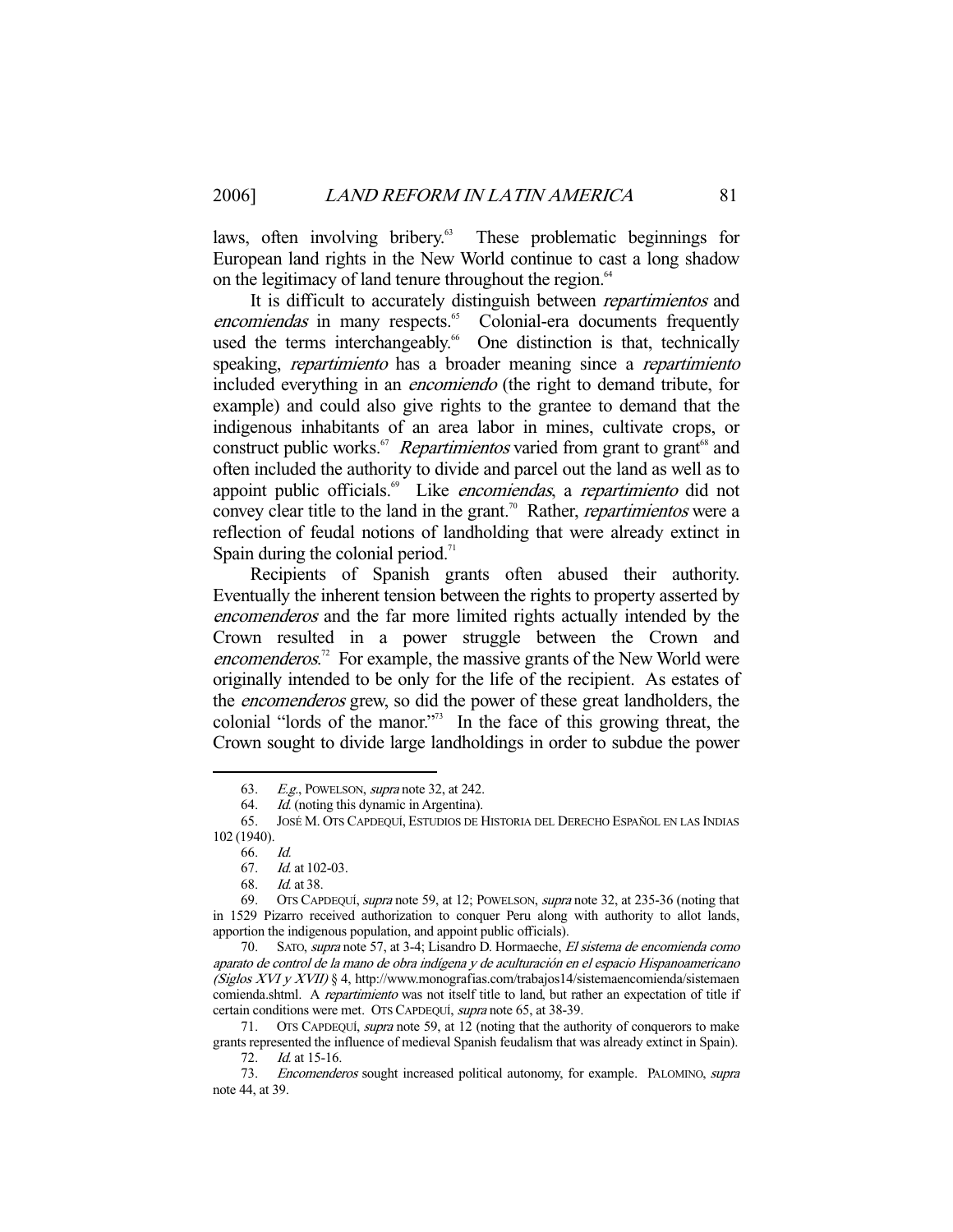of the encomenderos. The representatives of the Crown charged with carrying out this task were, however, some of the largest encomenderos and thus not inclined to obey the Crown's wishes—the same conflict-ofinterest dynamic confronted by the Roman state almost two millennia earlier. Furthermore, many of the judges in the tribunals and other representatives of Crown authority were more steeped in Justinian Roman law concepts of law and absolute private property ownership than they were in feudal notions of tenure and its more limited rights associated with land holding.<sup>74</sup> As a compromise, and to maintain the support and allegiance of *encomenderos*, the Crown finally agreed to extend *encomiendas* from "the life of the *encomendero*" to "two lives." This still did not end the conflict and *encomienda* rights continued to receive periodic extensions until "temporary" encomiendas had effectively become permanent.<sup>75</sup>

 Thus, in comparing the land tenure systems of the largest and most complex pre-Colombian cultures in the New World with those introduced by the Spanish, scholars have noted certain similarities. Indigenous and Spanish systems both possessed elements of feudalism. Also, some indigenous groups were already accustomed to paying tribute to those who had conquered them.<sup>76</sup> There appears to be some agreement that these similarities in tenure systems of the Spanish and indigenous populations facilitated the imposition of the *encomienda* system on significant segments of the indigenous population. $\mathbf{r}$ 

#### 3. Colonial-Era Efforts to Address Land Concentration

 The Spanish Crown's early policy of land for conquest through repartimiento and encomienda inevitably led to the inequitable distribution of land in much of the New World. This concentration of land holdings in colonial elites led to an early realization by the Spanish Crown that latifundios, the scourge of Roman land tenure, now dominated New World land tenure.<sup>78</sup> As the Crown grew increasingly

<sup>74.</sup> OTS CAPDEQUÍ, *supra* note 59, at 17, 77-78.

 <sup>75.</sup> J. PARRY, THE ESTABLISHMENT OF THE EUROPEAN HEGEMONY 61 (3d rev. ed. 1966) (noting that settlers pressed the Crown to make encomiendas entailed estates).

 <sup>76.</sup> See, e.g., Hormaeche, supra note 70, § 3 (citing CHARLES GIBSON, LAS SOCIEDADES INDIAS BAJO EL DOMINIO ESPAÑOL 157-88 (1990)); MICHAEL BUSBIN, ENCOMIENDA SYSTEM AND THE NEW WORLD INDIANS, http://historicaltextarchive.com/sections.php?op=viewarticle& artid=633 (last visited Jan 16, 2006).

<sup>77.</sup> See, e.g., M.C. MIROW, LATIN AMERICAN LAW: A HISTORY OF PRIVATE LAW AND INSTITUTIONS IN LATIN AMERICA 1, 6-7 (2004).

 <sup>78.</sup> The Spanish Crown's concern with the growing power of the latifundio owners echoed the problem of the Roman state more than a millennia before: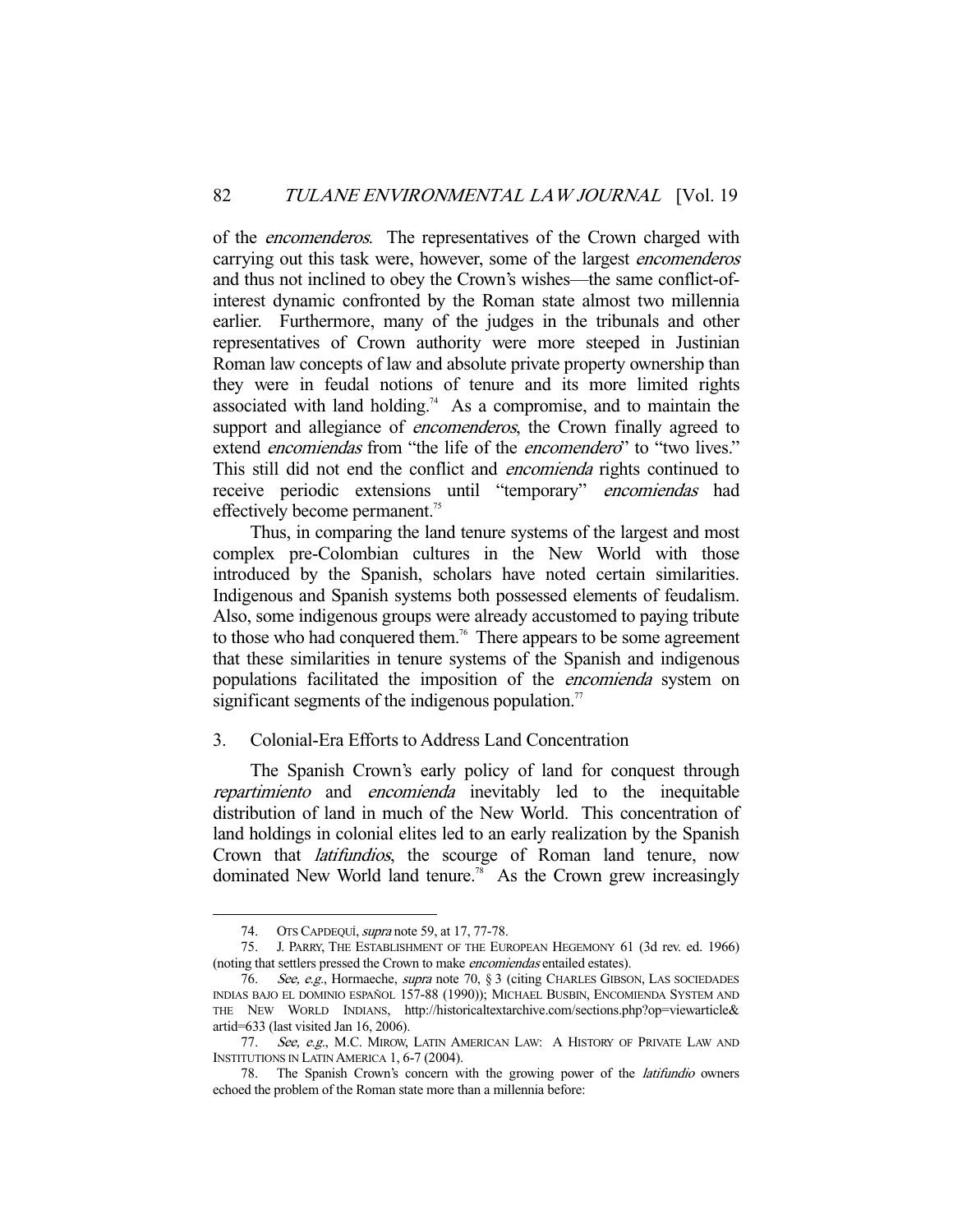concerned about the proliferation of latifundios, the Crown began to manipulate property rights and land policy to address the problem and to stimulate development, beginning a legacy of state intervention in land tenure and property rights that continued through independence to present day Latin America, and foreshadowing the emergence of the Social Function Doctrine in the region. When the Crown's interests shifted from conquest to stabilization of new populations in conquered areas, it promoted more permanent settlements and agricultural production by attaching conditions to further grants of interests in land.<sup>79</sup> Thus, for example, the Crown made inalienable small grants in Mexico that had to be cultivated within two years or returned to the Crown.<sup>80</sup> Similarly, the Crown actively sought to encourage a pattern of small landowners working the land in Peru.<sup>81</sup> Ultimately, however, Crown policies aimed at more stable, permanent settlements and agricultural production by independent landholders failed to displace the entrenched notion of landed wealth held by colonial elites.<sup>82</sup>

 In 1591, the Spanish Crown embarked on its first "agrarian reform" in the New World.<sup>83</sup> Under this "reform" the Crown would reclaim all lands under its control that lacked "just and true title."<sup>84</sup> Like ancient Rome before it, and myriad efforts that would follow it, the reform sought to clarify existing rights and provide tenure security on legally acquired lands.<sup>85</sup> This was accomplished through the *composición*, or confirmation of land title, $\frac{8}{3}$  which essentially was a fee paid to the Spanish Crown to legally recognize existing use of lands and issue a valid title.<sup>87</sup> The *composición* fundamentally relied on the notion that all

- 85. See MCBRIDE, *supra* note 34, at 56 (2d ed. 1927).
- 86. Id.

If private individuals acquire very large amounts of land the resulting economic power tends to become transformed into political power. The ownership of land turns into lordship over the land, the owner of the land assumes the functions of the state and becomes a power factor which threatens and limits the authority of the state.

Wieling, *supra* note 4, at 22.

<sup>79.</sup> OTS CAPDEQUÍ, *supra* note 59, at 27-28.

 <sup>80.</sup> POWELSON, supra note 32, at 220.

 <sup>81.</sup> Id. at 237-38.

 <sup>82.</sup> OTS CAPDEQUÍ, supra note 59, at 51-52 (noting policy decreeing smaller grants of land to avoid the problems of *latifundios*).

 <sup>83.</sup> Id. at 67.

<sup>84.</sup> Id. at 70 (citing Libro IV, título XII, Ley 14 of RECOPILACIÓN DE LAS LEYES DE LOS REINOS DE INDIAS 1680 as a codification of the Royal Decree of 1591).

 <sup>87.</sup> Composición was a reaction both to the Crown's need to begin generating revenue through land alienation rather than giving it away and as a way to address the reality of extensive illegal occupation of land. SATO, *supra* note  $57$ , at  $9-10$ . Thus, the *composición* envisioned an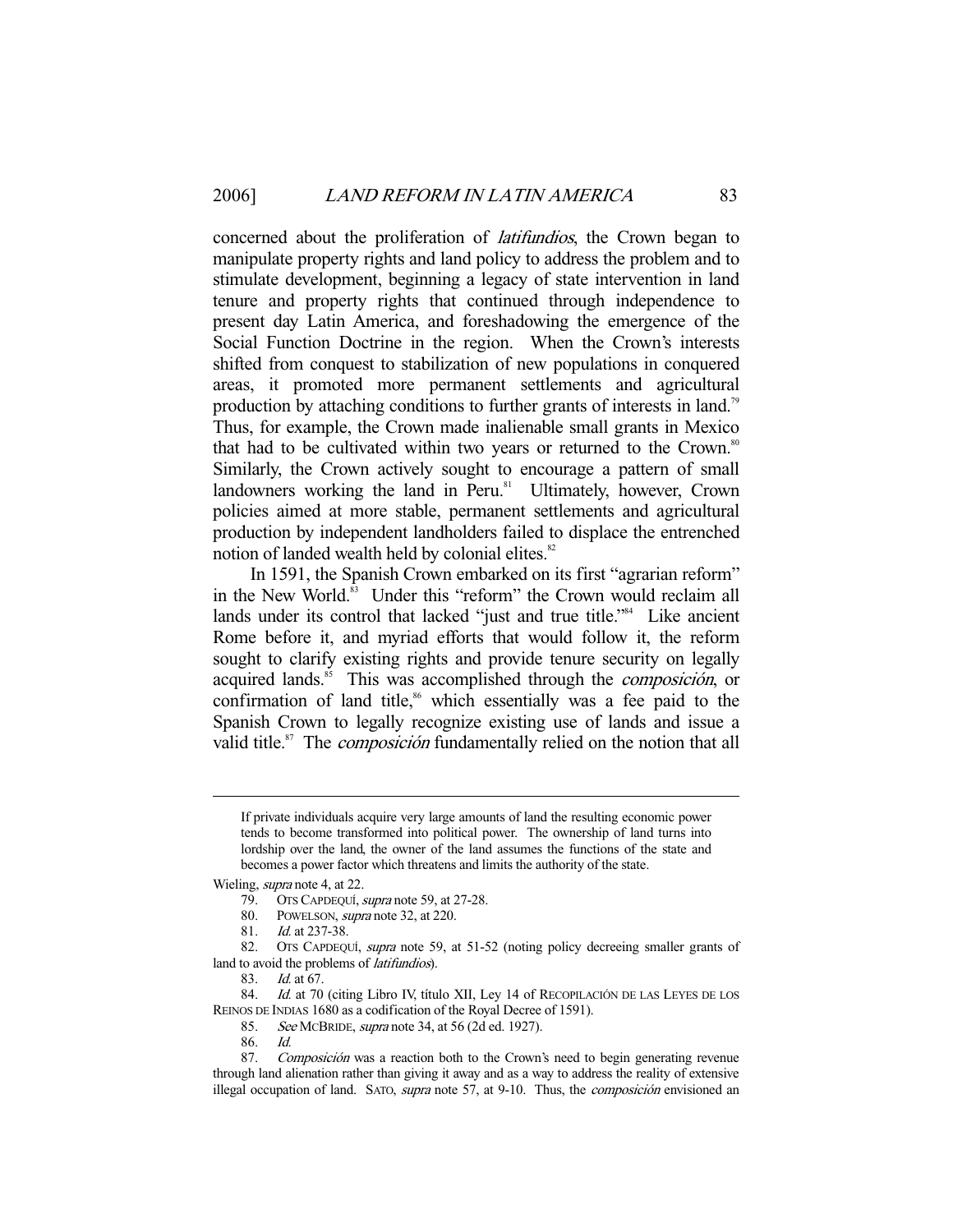land belonged inherently to the Crown of Spain,<sup>88</sup> and that only through a grant of rights from the Crown could one have any legal right to land.<sup>89</sup> The composición theoretically required delimitation and demarcation of the land to be titled, but typically the estates were so large that this presented virtually insurmountable challenges.<sup>90</sup> This suggests that this composición was less intent on effective land redistribution than on raising funds for the Spanish Crown<sup>91</sup> as well as to address titling confusion.<sup>92</sup> Interestingly, the reform also explicitly legitimized some current land holdings that were not properly granted.<sup>93</sup> Despite such early and half-hearted attempts at land reform, land concentration and tenure insecurity continued to plague Latin America throughout the colonial period.<sup>94</sup>

 Brazil merits separate consideration in this context as it fell under Portuguese rather than Spanish rule. Though some of the colonial drivers differed, Brazil was not immune from the *latifundio* legacy. Early disinterest in real colonization led the Portuguese crown to offer generous, relatively unencumbered land grants referred to as *sesmarias*.<sup>95</sup> The only caveat to these crown grants was a reversionary clause in the event the property was not cultivated and put to "beneficial use," a requirement that foreshadows much of the country—and region's subsequent land policy problematic.<sup>96</sup> Despite the presence of this social

96. Id.

assessment of lands, payment of a fee for lands not legally belonging to the possessor, and issuance of title. *Id.; see also* OTS CAPDEQUÍ, *supra* note 59, at 68-73.

<sup>88.</sup> OTS CAPDEQUÍ, *supra* note 59, at 27.

<sup>89.</sup> See, e.g., Libro IV, título XII, Ley 14 of RECOPILACIÓN DE LAS LEYES DE LOS REINOS DE INDIAS 1680 as a codification of the Royal Decree of 1591 ("Por haber Nos sucedido enteramente en el señorío de las Indias y pertenecer a nuestro patrimonio y corona real los valdios, suewlos y tierras, que no estuvieren concedidos por los señores Reyes nuestros predecesores, o por Nos, o en nuestro nombre, coviene que toda la tierra, que se posee sin justos y verdaderos títulos, se nos restituya, según y como nos pertenece." ["Because we are the successors in seigniorality [dominion] over the Indias [New World], the Indias are now part of our patrimony and our Royal Crown owns all vacant areas, soils and land that were not granted by the kings that were out predecessors or in our name or by Us; thus, all lands not held by virtue of a true and just title issued by one of these authorities must be returned to Us as it is our land." (Thomas Ruppert trans.)]).

 <sup>90.</sup> MCBRIDE, supra note 34, at 56-57 (2d ed. 1927).

<sup>91.</sup> OTS CAPDEQUÍ, supra note 59, at 115, 130.

<sup>92.</sup> *Cf. id.* at 70-71.

<sup>93.</sup> Id. at 71. Corruption often included grants of lands by *cabildos* or city councils. See, e.g., SATO, supra note 57, at 6-8.

<sup>94.</sup> OTS CAPDEQUÍ, *supra* note 59, at 107-08.

 <sup>95.</sup> LEE J.ALSTON, GARY D. LIBECAP & BERNARDO MUELLER,TITLES CONFLICT AND LAND USE: THE DEVELOPMENT OF PROPERTY RIGHTS AND LAND REFORM ON THE BRAZILIAN AMAZON FRONTIER 34 (1999).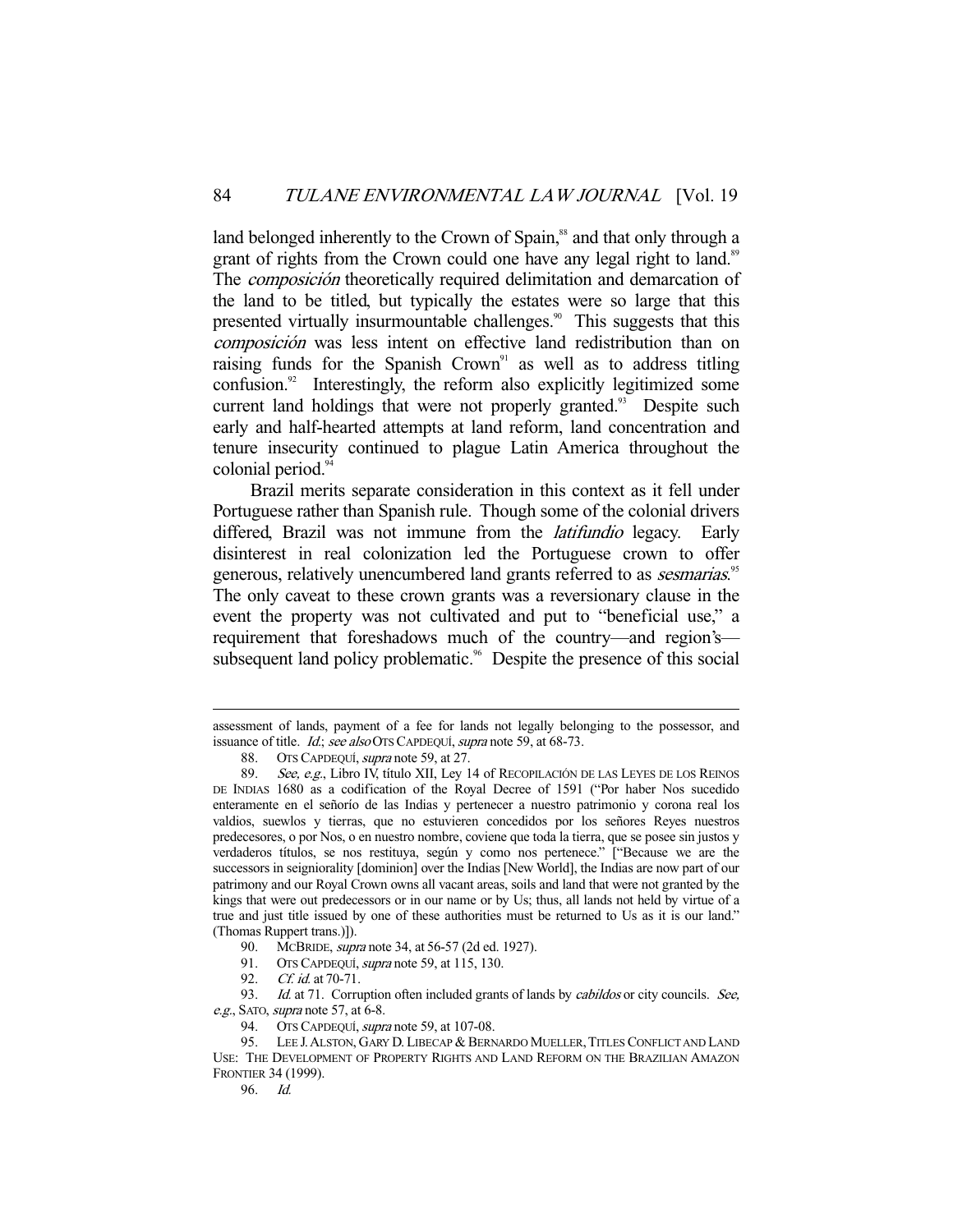function precursor, reversions did not occur, and Brazil embarked on a path of land concentration that has few rivals globally.<sup>97</sup>

#### 4. Initial Postcolonial Land Reform Efforts

 As the countries of Latin America gained their independence in the nineteenth century, the colonial legacy of encomiendas and latifundios persisted, typically metamorphosing into *haciendas*.<sup>98</sup> Haciendas greatly resemble their colonial predecessors but typically lacked the right to exact tribute.<sup>99</sup> The monopoly of land by *hacendados* led newly independent states to engage in land reform. This Part offers some brief examples.

 Mexico attempted its first land reform soon after independence in 1821. A key feature of this early reform attempt was the confiscation of large tracts of land from the Catholic church in the mid  $1800s$ <sup>100</sup> This reform also led to settlement of some empty lands but failed to realize the goal of widespread small landholdings. $101$  This initial failure engendered further efforts at reform as the 1910 Mexican revolution ended the thirty-four-year rule of Porfirio Díaz, known as the "Porfiriato." In the General Agrarian Law of 1915, article 1 stated that "the existence of large territorial lands is considered incompatible with the peace and prosperity of the Republic."<sup>102</sup> Article 3 of this law declared the *public utility* of breaking up excessively large estates.<sup>103</sup> Article 8 did, however, also contemplate compensation for expropriated land,<sup>104</sup> something often overlooked by critics of the Mexican Revolution.

 <sup>97.</sup> Id.

<sup>98.</sup> See Rani T. Alexander, Introduction: Haciendas and Agrarian Change in Rural Mesoamerica, 50 ETHNOHISTORY 3, 3-6 (2003). A hacienda is "large landed estate, an 'economic entity devoted to supplying local markets with both grain and animal products." Mirow, supra note 51, at 63.

<sup>99.</sup> Haciendas were large areas (usually from 1,000 to 100,000 hectares with an average of 3,000 hectares) possessing many different types of agricultural land and activities that an absentee landowner managed and cultivated through hired management. SIMPSON, *supra* note 37, at 489-90. Haciendas were often largely self-sufficient and housed a permanent labor force. Id. However, both of these attributes have changed as large farms have become more mechanized. THIESENHUSEN, supra note 2, at 8. One common way for *hacendados* to ensure that the resident labor supply, usually composed of Indians, remained on the *hacienda* was to loan money to the laborers or require that they only purchase in script at the equivalent of the company store, thus utilizing laws of debt peonage to bind Indian laborers to the land. SIMPSON, supra note 37, at 16- 17, 38-39.

 <sup>100.</sup> POWELSON, supra note 32, at 227-28.

<sup>101.</sup> *Id.* at 228.

<sup>102.</sup> SÁNCHEZ, supra note 3, at 47.

<sup>103.</sup> Id. at 48 (emphasis added) (in Spanish: utilidad pública).

 <sup>104.</sup> Id.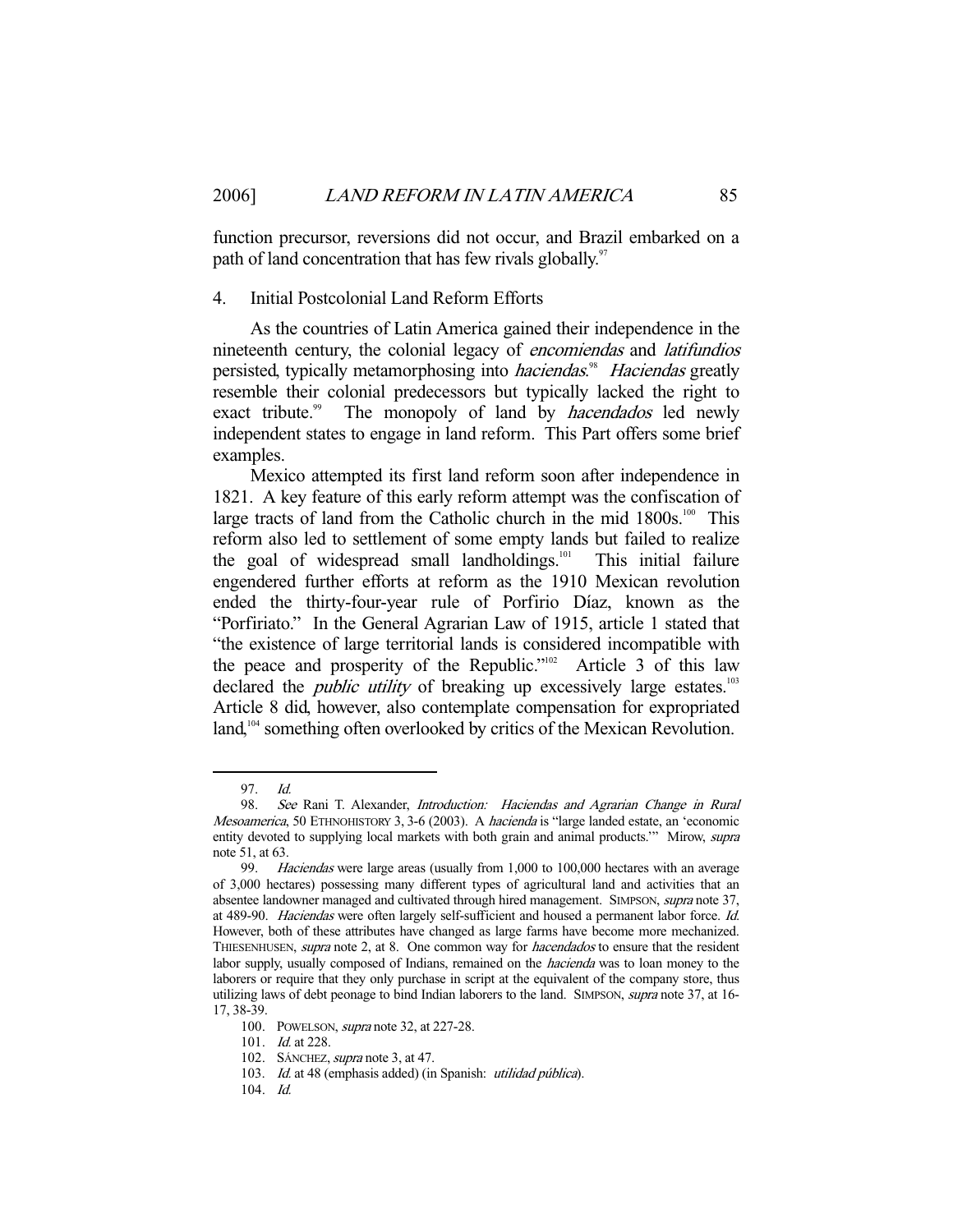In Peru, shortly after independence, an effort to remake the Inca into small landholder/farmers in the image of the Europeans failed. Laws intended to help the Inca actually led to greater loss of their land and continued concentration of land in the hands of wealthy latifundistas.<sup>105</sup> The legal means by which land concentration continued in Peru in the nineteenth and twentieth centuries remains unclear; evidence appears to indicate that enlargement of landholdings likely occurred through extralegal appropriation by powerful private landowners.<sup>106</sup>

 In Argentina, early emphasis on cattle ranching led to the emergence of *latifundios* at the expense of cultivated crops. The lack of access to land and food resulted in a very early attempt at agrarian reform in the mid-1820s in Argentina. The president promulgated a law of *emphyteusis*<sup>107</sup> that did not allow alienation of state land for thirty-two years. During this time, the land was rented, at minimal rent, to small holders; at the end of the thirty-two-year period, the government was obligated to sell or grant the land, preferably to those that had already been using it.<sup>108</sup> Once the proponent of this plan had been overthrown however, the program was perverted to the ends of the *latifundistas*. One family alone received over 864 square kilometers of land.<sup>109</sup> The emphyteusis laws were further altered to favor individuals who had acquired extensive lands by extending the period of possession indefinitely and lowering rents.<sup>110</sup> Later attempts at diversifying land ownership proved no more successful than the emphysteusis laws.

 In 1822, just months prior to independence, Brazil abolished the Portuguese-inspired *Sesmaria* system, but failed to replace it with a new land law.<sup>111</sup> Instead, the new nation's still plentiful land was "distributed" under the legal doctrine of " $poss\vec{e}$ " or occupation.<sup>112</sup> Those in the best position to benefit initially from this frontier doctrine were latifundistas

<sup>105.</sup> POWELSON, *supra* note 32, at 238-39.

 <sup>106.</sup> Id. at 239-40.

 <sup>107.</sup> Emphyteusis is "a long-term (many years or in perpetuity) rental of land or buildings including the exclusive enjoyment of all product of that land and the exercise of all property rights typically reserved for the property owner such as mortgaging the property for the term of the emphyteusis or permitting a right of way." DUHAIME'S ONLINE LEGAL DICTIONARY, http:// duhaime.org/dictionary/dict-e.aspx (2004) (last visited Jan. 31, 2006). Furthermore, this perpetual leasehold may be alienated or inherited and may not be taken back by the "owner" as long as the leaseholder pays the rent. Wieling, supra note 4, at 20-22.

<sup>108.</sup> POWELSON, supra note 32, at 243.

 <sup>109.</sup> Id.

<sup>110.</sup> *Id.* at 244.

 <sup>111.</sup> JOSE HEDER BENATTI, POSSE AGROECOLOGICA & MANEJO FLORESTAL A LUZ DA LEI 9.985/00, at 65 (2004).

 <sup>112.</sup> Id.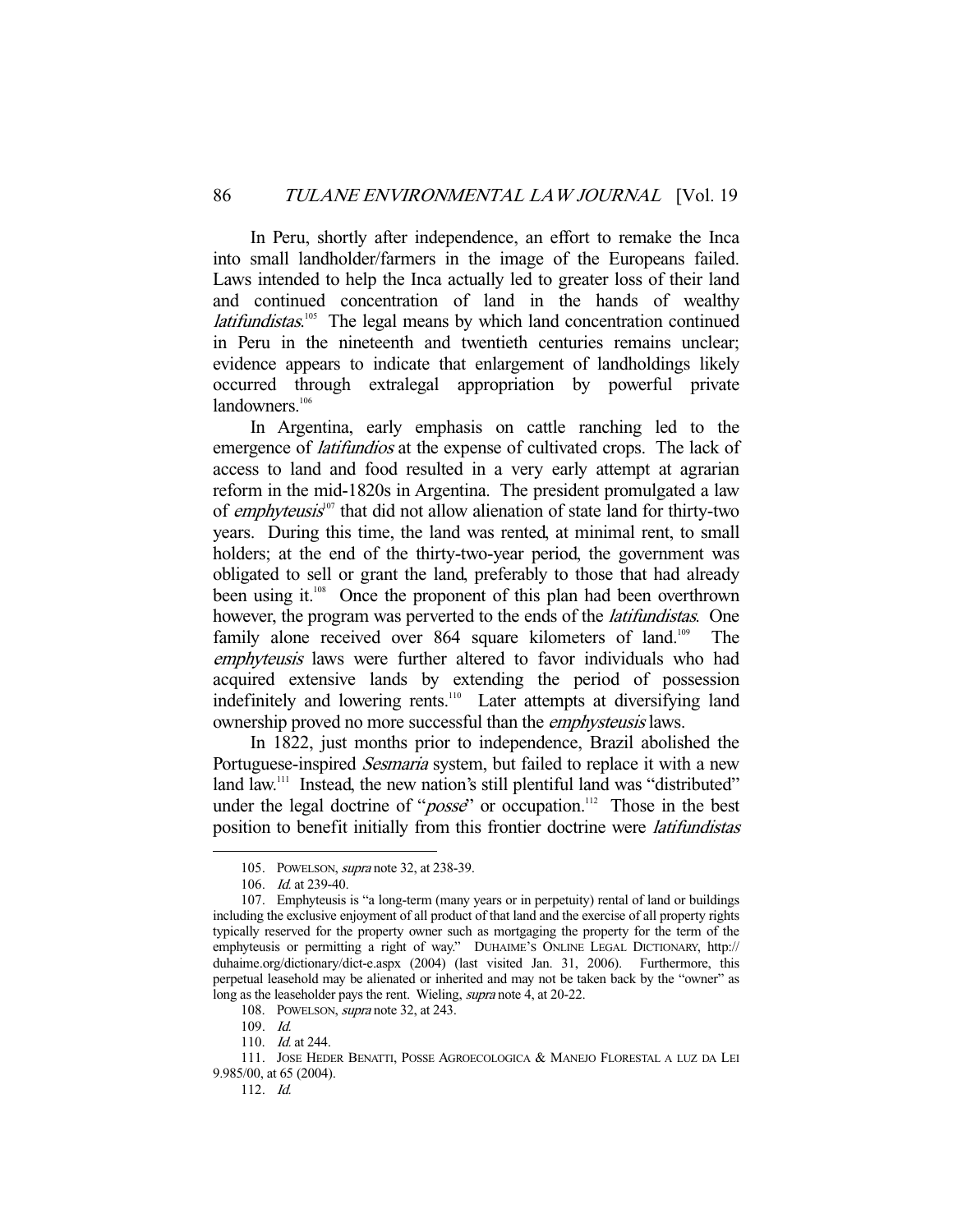with the capacity to occupy and defend their claims.<sup>113</sup> Brazil passed its first land law in 1850, first legitimizing all sesmarias and posses, then abolishing the legal basis for the latter.<sup>114</sup> Abolition of *posse* was designed in part to secure *latifundios* from the waves of encroaching squatters who could themselves assert *posse*.<sup>115</sup> In 1889 jurisdiction over land policy transferred to the Brazilian states, which set out to alienate state lands, though this did not greatly affect the actual distribution of lands, which remained concentrated in large landholdings.<sup>116</sup> As the twentieth century unfolded, available public land for distribution to the landless diminished and the Brazilian government began to covet the latifundios, and the beneficial use doctrine reemerged as a basis for expropriation—often with little or no compensation.<sup>117</sup> Despite these efforts land reform in Brazil's early postcolonial era was largely considered a failure. $118$ 

 In summary, on the eve of the twentieth century, Latin America already had a long and troubled history of state efforts to manipulate property rights to alleviate the conflicts and problems inhering in concentration of land. Early in the colonial period the Crown used its power to structure property law to encourage conquest and co-opt indigenous tenure regimes. It later sought to manipulate land policy and property law to diminish the growing power of the colonial elites, to encourage permanent colonization and agriculture, and to create a new source of revenue through a fee-based process for regularizing title. By the early postcolonial period, the newly independent countries of Latin America were continuing the tradition of land reform, seeking to alleviate the social problems associated with land concentration and its attendant landlessness. These efforts began well before the modern introduction of the Social Function Doctrine into the lexicon of political philosophy, and its incorporation into land policy. Still, the precedent for the mechanism through which the Social Function Doctrine would manifest itself, state manipulation of private property rights<sup>119</sup> had been

<sup>113.</sup> ALSTON, LIBECAP & MUELLER, *supra* note 95, at 34-35.

<sup>114.</sup> BENATTI, supra note 111, at 66; ALSTON, LIBECAP & MUELLER, supra note 95, at 34-35.

<sup>115.</sup> ALSTON, LIBECAP & MUELLER, supra note 95, at 35.

 <sup>116.</sup> Id. at 36.

 <sup>117.</sup> Id. at 37-38. This, of course, does not consider the vast forests of the Brazilian Amazon, which remained beyond the reach of colonization and Brazilian land policy until the second half of the twentieth century.

 <sup>118.</sup> Id.

<sup>119.</sup> Cf., e.g., OTS CAPDEQUÍ, supra note 59, at 77 (comparing treatment of private property during colonial times with the Social Function Doctrine of modern times).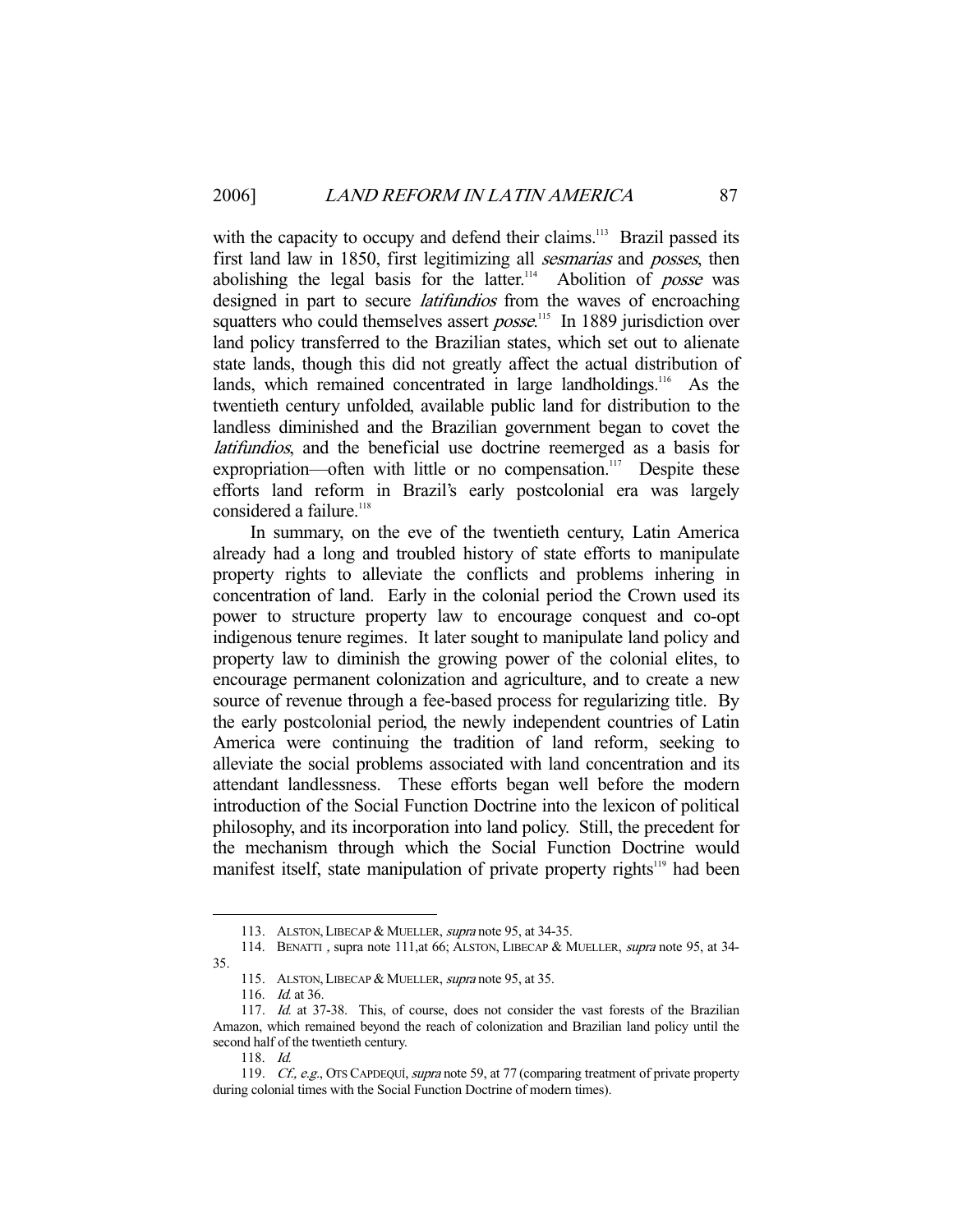firmly established in Latin America. The Social Function Doctrine would offer a philosophical and juridical basis to continue these policies.

## III. THE SOCIAL FUNCTION DOCTRINE AS THE LEGAL BASIS FOR LAND **REFORM**

 In the early twentieth century, inequitable land distribution in Latin America converged with the emergence of European socialist ideology and spawned revolutionary fervor in the region. In most of Latin America the encomienda and repartimiento systems had been replaced by the hacienda system, perpetuating a two-class society of landed and landless.<sup>120</sup> Several Latin American countries top the list in unequal distribution of land. In Brazil, for example, two percent of the farm operators held over half the farmland.121 The Mexican Revolution, in particular, represented a direct assault on the *hacienda* system. The most significant factor fomenting the 1910 revolution was inequitable land distribution.<sup>122</sup> In 1906 a group of liberals opposed to the dictatorship of Porfirio Díaz published the "Programa del Partido Liberal Mexicano," or "Platform of the Liberal Party of Mexico," which stated that "owners of land are obligated to ensure that all of their land is productive; any part that is not productive may be seized by the state." $123$  Revolutionary leaders called for expropriation of the haciendas and redistribution of hacendado land to a growing mass of landless peasants. The revolutionaries argued that fallow land locked up in haciendas was not benefiting society and obligated the state to once again intervene in property relations. The emerging Social Function Doctrine would justify the exercise of that obligation.

## A. Competing Perspectives on the Role of Property in Human Social **Organization**

 Rather than viewing the state as a supposedly neutral arbiter of private property relations through land titling, registration and market regulation, the Social Function Doctrine suggests a significantly greater role for state action in affirmatively employing land policy to effect social change. This Part provides the philosophical background for the development of two contrasting views of the role of property and the

 <sup>120.</sup> MCBRIDE, supra note 34, at 65 (2d ed. 1927) (noting that the Mexican Revolution was in part a result of the division of society into a miniscule landowning class and a very large landless class).

 <sup>121.</sup> THIESENHUSEN, supra note 2, at 8.

 <sup>122.</sup> SIMPSON, supra note 37, at 43.

 <sup>123.</sup> JORGE MARIO MAGALLÓN IBARRA, DERECHOS DEL PROPIETARIO 12 (2002).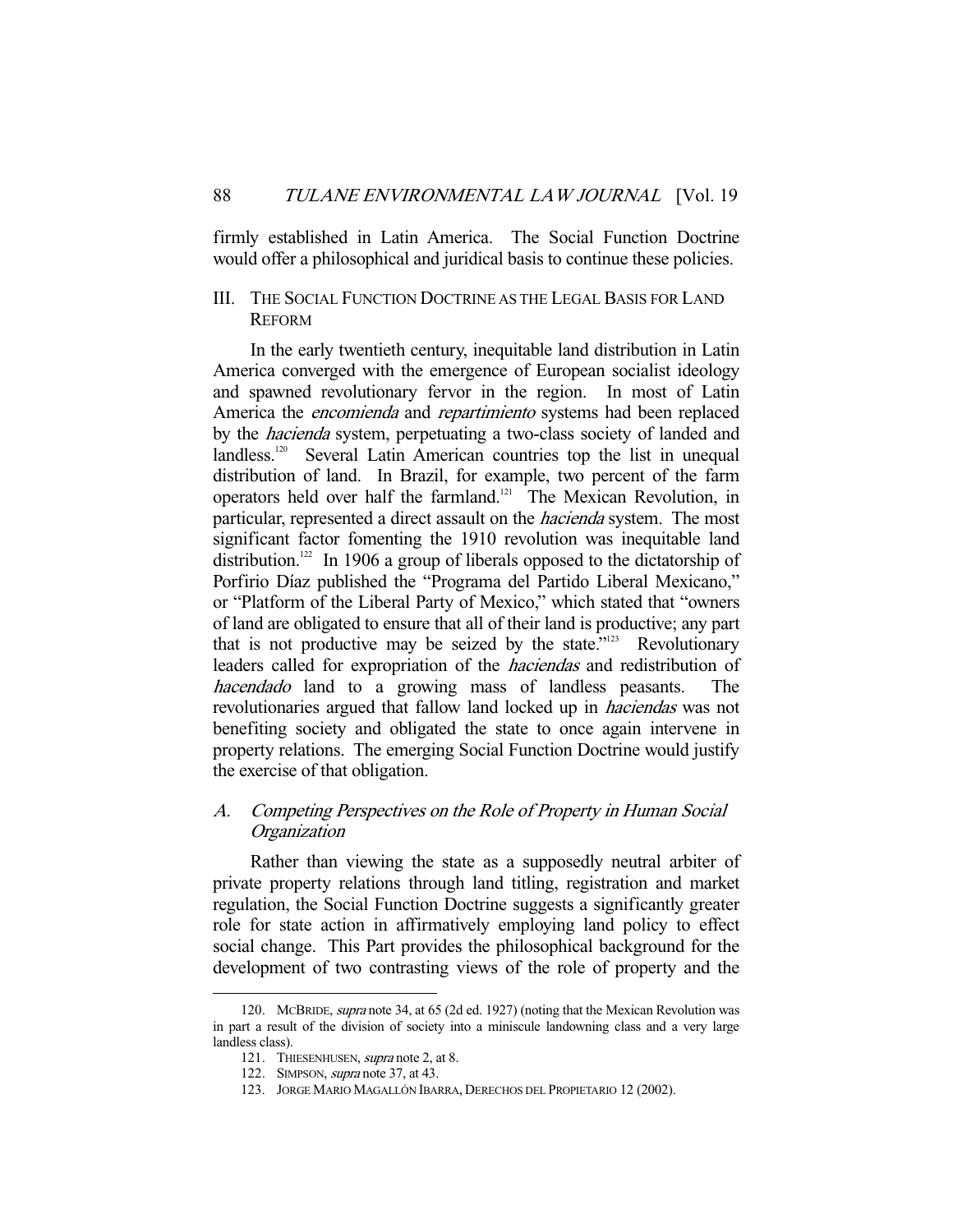state. We then distinguish and compare treatment of the public's interest in individual real property under the "public use doctrine."

 Political systems fall somewhere along a continuum describing property rights.<sup>124</sup> At one extreme reside systems that simply do not contemplate individual ownership of real property; $125$  these, to the extent they exist, do not form part of our discussion. At the other extreme of the property continuum lies a system where individual property ownership vests independently of the existence of states and where the state has no ability to limit the actions of property holders. While it is equally likely that such a system does not exist,<sup>126</sup> its closest analog may be what is characterized as allodial tenure. Allodial land is land held in absolute ownership and which gives rise to no obligations on the part of the owner to anyone else.<sup>127</sup> The notion of allodial tenure has captured the imagination of some libertarians and individuals in the contemporary

<sup>124.</sup> For examples of expressions of the continuum, see Steven E. Hendrix, Property Law Innovation in Latin America with Recommendations, 18 B.C. INT'L & COMP. L. REV. 1, 5-6 (1995); Heather Boyle, The Land Problem: What Does the Future Hold for South Africa's Land?, 11 IND. INT'L & COMP. L. REV. 665, 673 n.74 (2001) (quoting John D. Montgomery, Land Use as an International Issue, in INTERNATIONAL DIMENSIONS OF LAND REFORM (John D. Montgomery ed., 1984) ("Most Atlantic countries regard land as a form of personal property; most of Eastern Europe considers it a collective good.")); cf. UNIV. OF MINN. HUMAN RIGHTS RES. CTR., CIRCLE OF RIGHTS—ECONOMIC, SOCIAL AND CULTURAL RIGHTS ACTIVISM: ATRAINING RESOURCE, MODULE 18: LAND RIGHTS (2000) [hereinafter CIRCLE OF RIGHTS], available at http://www1.umn. edu/humanrts/edumat/IHRIP/circle/modules/module18.htm.

 <sup>125.</sup> This may describe some, but not all, indigenous conceptions of property. The famous quote "[t]he Earth does not belong to man-man belongs to the Earth," is often cited as evidence of this indigenous view of land. Interestingly, this quote has been erroneously attributed to Chief Seattle. See, e.g., Snopes.com, Chief Seattle, http://www.snopes.com/quotes/seattle.html (last visited Jan. 16, 2006).

 <sup>126. &</sup>quot;[T]here is no such phenomenon as absolute private ownership of productive property in any known economic system." U.N. Comm'n on Human Rights [UNHCR], The Right of Everyone To Own Property Alone as Well as in Association with Others, ¶ 479, U.N. Doc. E/CN.4/194/19 (Nov. 25, 1993) (prepared by Luis Valencia Rodríguez).

The prototypical example of "inviolable and sacrosanct" private property rights, Roman law, also had property rights limitations that have not been properly appreciated in many analyses of Roman property law. Raul Manuel Somozo Alfaro, La Función Social de la Propiedad Agraria 11-15 (1980) (unpublished graduation thesis, University of Costa Rica School of Law) (on file with authors) (citing Floris Margadant, El pretendido absolutismo de la propiedad romana, 41 REVISTA FORO DE MÉXICO 3 (1956); L. Arisa Bustamante, De la propiedad privada a la propiedad comunitaria, 7 SEPARATA DEL ANUARIO DE DERECHO 12 (1967 Pan); E. PETIT, TRATADO ELEMENTAL DE DERECHO ROMANO 230 (José Fernandez Gonzalez trans.) (9th ed. 1966); JOAQUIN DE CAMPS Y ARBOIX, LA PROPIEDAD DE LA TIERRA Y SU FUNCIÓN SOCIAL 30 (1953); A. BRENES CORDOBA, TRATOADO DE LOS BIENES 24 (1963); M. PLAÑILO, TRATADO ELEMENTAL DE DERECHO CIVIL 98 (José M. Cajica, Jr., trans.)(12th ed. 1955)).

 <sup>127.</sup> BLACK'S LAW DICTIONARY 83 (8th ed. 2004). The United Nations' Food and Agriculture Organization defined "allodial" without reference to taxes or eminent domain powers of the state and whether or not these are compatible with the concept of allodial tenure. U.N. FOOD & AGRIC. ORG., MULTILINGUAL THESAURUS ON LAND TENURE 143 (2003).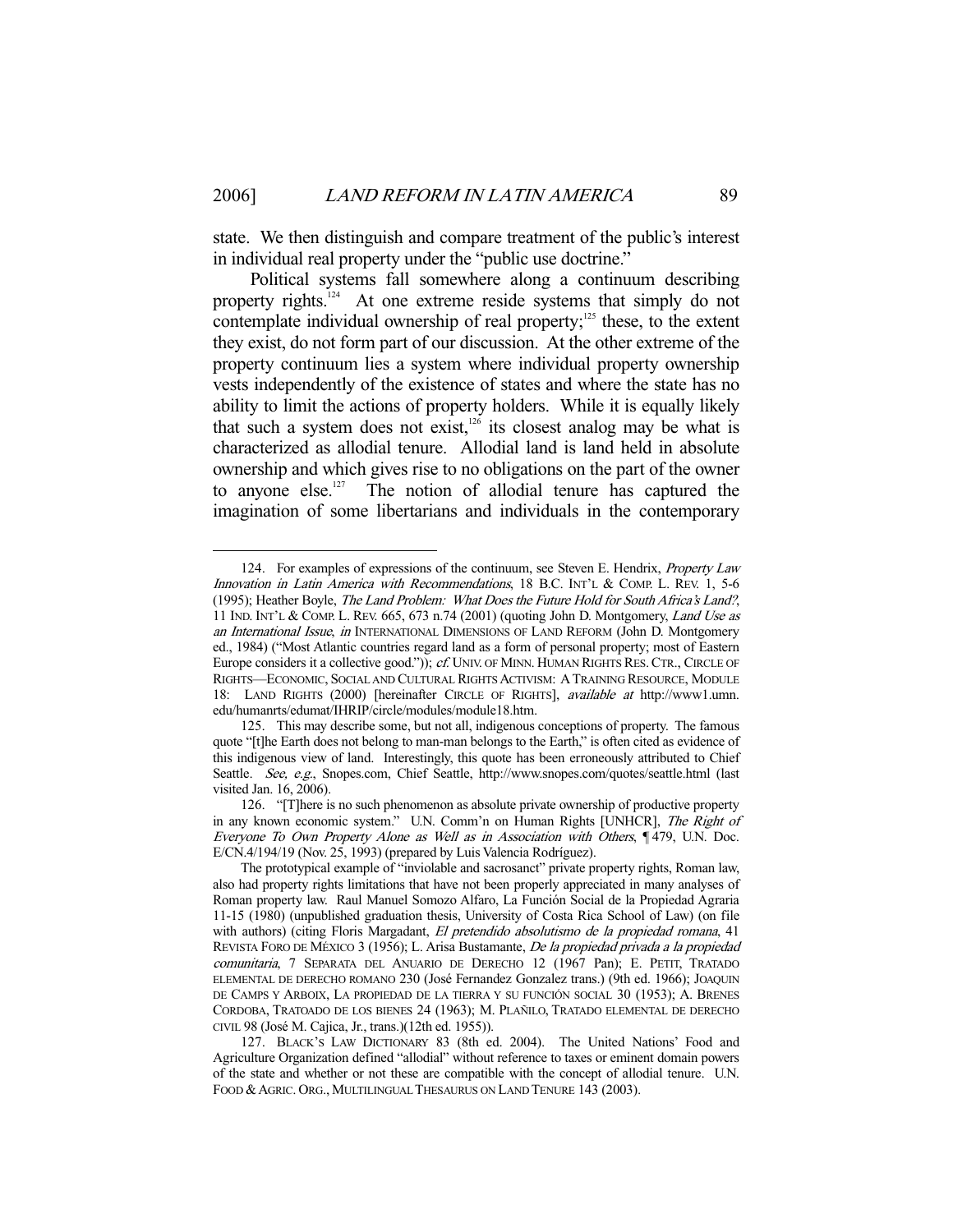property rights movement in the United States; these people view allodial property as a means to reject any form of state control over property, including taxation and regulation.<sup>128</sup>

 While some definitions of allodial indicate that land is only allodium if it is not subject to property taxes, $129$  this conflicts with the reality that land, in many of the states within the United States, is said to be allodial but still subject to property taxes.<sup>130</sup> In practice, it would appear that little or no practical difference exists between allodial land and fee simple tenure in the United States,<sup>131</sup> and this appears to be the case in most current "allodial" land systems.

 Arrayed towards the "no-private-property" end of this broad continuum appear systems that contemplate monolithic ownership by a sovereign entity in which tenancies, estates, or usufruct rights are parceled out to varying extents. Communal, feudal, and regalia<sup>132</sup> property systems fall in this category.

The *regalía* model involves the belief that all land originally belongs to the state, and thus only by a grant from the state can one hold a private

-

 129. Means To Reduce the Debt and Allodial Title, http://www.angelfire.com/co4/ constcommittee/allodial\_title.htm (last visited Mar. 5, 2006).

 <sup>128.</sup> Means to Reduce the Debt and Allodial Title, http://www.angelfire.com/co4/ constcommittee/allodial\_title.htm (last visited Mar. 4, 2006). For examples of some Web sites promoting allodial title, see, e.g., Speak Out.com, Tax Reform Forum, http://speakout.com/ forum\_view.asp?Forum=Tax\_Reform&MID=22579&mMID=22579 (last visited Mar. 5, 2006); Freedom Books Catalog Page, Protect Your Property from Unlawful Liens and Levies, http://www.livetaxfree.com/trueland.htm (last visited Mar. 5, 2006). In addition, many Web sites advertise services to help property owners in the United States secure "allodial" title to land. See, e.g., Inst. for Communications Res., Catalog for Allodial Titles and Patents, http://www. icresource.comoscommerce/product\_info.php?products\_id=50 (last visited Jan. 16, 2006); Tools for Freedom Catalog Page for Manual for the Freeman—Allodial and Patent Land Status, http://www.freedomprivacy.com/eliminate-reduce-taxes/allodial-land-patent.html (last visited Jan. 16, 2006); Law for the New Millenium, http://www.thepeoplesalternative.com/services.htm (last visited Jan. 16, 2006).

 <sup>130.</sup> See, e.g., Charles F. Curry Co. v. Goodman, 737 P.2d 963, 965 (Okla. Civ. App. 1987) (finding without merit a contention of "allodial freehold" immunizing a property from foreclosure); County of Dane v. Every, 131 Wis. 2d 592 (Wis. App. 1986) (finding that the Wisconsin Constitution's declaration of all land in the state "allodial" does not eliminate the state's authority to impose property taxes); Dunn County v. Svee, 143 Wis. 2d 209 (Wisc. 1988).

<sup>131.</sup> See, e.g., BLACK's LAW DICTIONARY 83 (8th ed. 2004) (defining allodial and allodium).

 <sup>132.</sup> Regalía means "royal privilege," AMERICAN HERITAGE SPANISH DICTIONARY (2000), http://mx.education.yahoo.com/reference/dict\_en\_es/ (last visited Jan. 16, 2006), or "a good of the Crown." See, e.g., OTS CAPDEQUÍ, supra note 59, at 21. The name was also given to a concession from the Crown. Michel J. Godreau & Juan A. Guisti, Las Concesiones de la Corona y Propiedad de la Tierra en Puerto Rico, Siglos XVI-XX: Un Estudio Jurídico, 62 REV. JUR. U.P.R. 351, 407 (1993). The concept of regalia came from feudal times and stated that, upon conquest of an area by the Crown, all land belonged to the Crown. Jose Mencio Molintas, The Philippine Indigenous Peoples' Struggle for Land and Life: Challenging Legal Texts, 21 ARIZ. J. INT'L & COMP. LAW 269, 290 (2004); see also OTS CAPDEQUÍ, supra note 59, at 21, 27.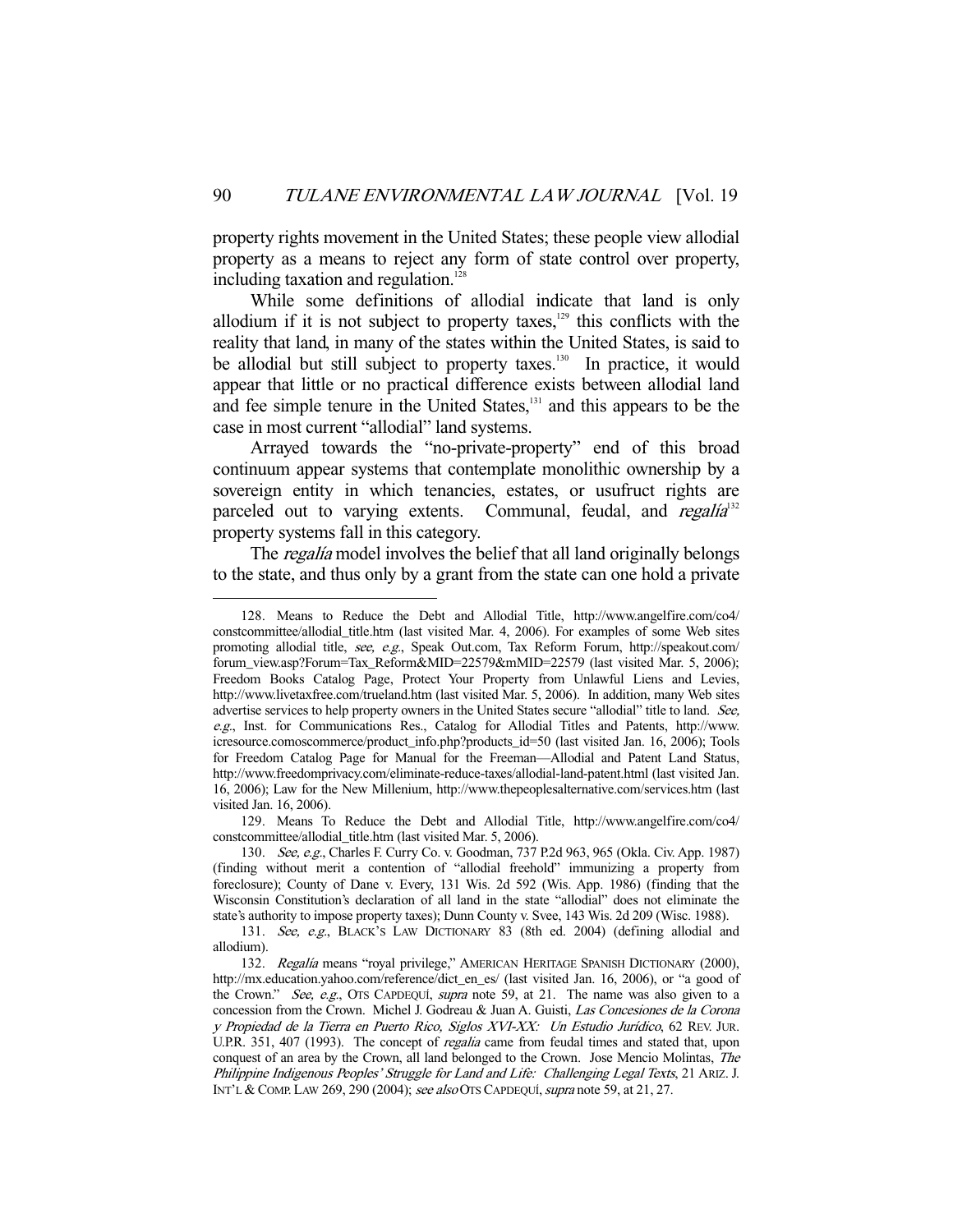interest in land.<sup>133</sup> The *composición* process the Spanish Crown attempted to use in the New World gave evidence of this conception of land since the process assumed that all land that had not been validly granted by the Crown still belonged to the Crown.<sup>134</sup>

The *regalía* concept of ownership developed out of Spanish feudal structures to resolve confusion about whether the king held land in the king's private role as the top rung of the feudal ladder or in the king's public role as the state sovereign. $135$  In Spain, the feudal system, known as señorío, arose due to the ineffectiveness of the state in administering justice.<sup>136</sup> This led those that were unable to defend themselves to "recommend" themselves to a *señor* or lord.<sup>137</sup> This recommendation included ownership of the land.<sup>138</sup>

 As in the rest of Continental Europe's feudal system, there were many steps on the feudal ladder. In Spain, the top rung was the greatest lord or *señor* of all—the king—considered "owner" of all the land that had been recommended to all the inferior lords below him. The king was "owner" of all land, then, not because he was king, but because he was the ultimate  $señor$  in the feudal system.<sup>139</sup> The king held this land personally and thus could even bequeath it to others at his death. However, with the reintroduction of the Roman law through the Institutes of Justinian in the second half of the twelfth century and first half of the thirteenth century, confusion arose regarding the king's ownership of this

<sup>133.</sup> See, e.g., GERMAN FERNANDEZ DEL CASTILLO, LA PROPIEDAD Y LA EXPROPRIACIÓN 33-35 (2d ed. 1987); RALPH LEE WOODWARD, JR., CENTRAL AMERICA: A NATION DIVIDED 55-56 (2d ed. 1985); cf. CIRCLE OF RIGHTS, supra note 124.

Interestingly, while the United States is seen as a prototypical example of the "propertyrights" model, the country from which the U.S. states fought for its independence, England, seemed conflicted on which model it followed in the Colonies. England sometimes advocated the "property-rights" model ideal that allowed settlers to claim land for themselves without an express grant from the state; on other occasions, the state insisted on the *regalía* model and ultimate ownership of all lands always resting in the Crown, thus leading to the requirement of an express grant to have a valid title claim. E.g., Kent McNeil, Self-Government and the Inalienability of Aboriginal Title, 47 MCGILL L.J. 473, 481-84 (2002); see also William Michael Treanor, The Origins and Original Significance of the Just Compensation Clause of the Fifth Amendment, 94 YALE L.J. 694, 697 (1985) (noting that English legal thought had notions of state rights to all land, thus allowing state limitations on private ownership rights).

Furthermore, even the United States has utilized the *regalia* concept of land in U.S. colonial endeavors. See, e.g., Jose Mencio Molintas, The Philippine Indigenous Peoples' Struggle for Land and Life: Challenging Legal Texts, 21 ARIZ. J. INT'L & COMP. LAW 269, 284 (2004).

<sup>134.</sup> See supra notes 83-90 and accompanying text; see also RALPH LEE WOODWARD, JR., CENTRAL AMERICA: A NATION DIVIDED 55-56 (2d ed. 1985).

<sup>135.</sup> OTS CAPDEQUÍ, supra note 59, at 19-22.

 <sup>136.</sup> Id. at 20.

 <sup>137.</sup> Id.

 <sup>138.</sup> Id.

 <sup>139.</sup> Id.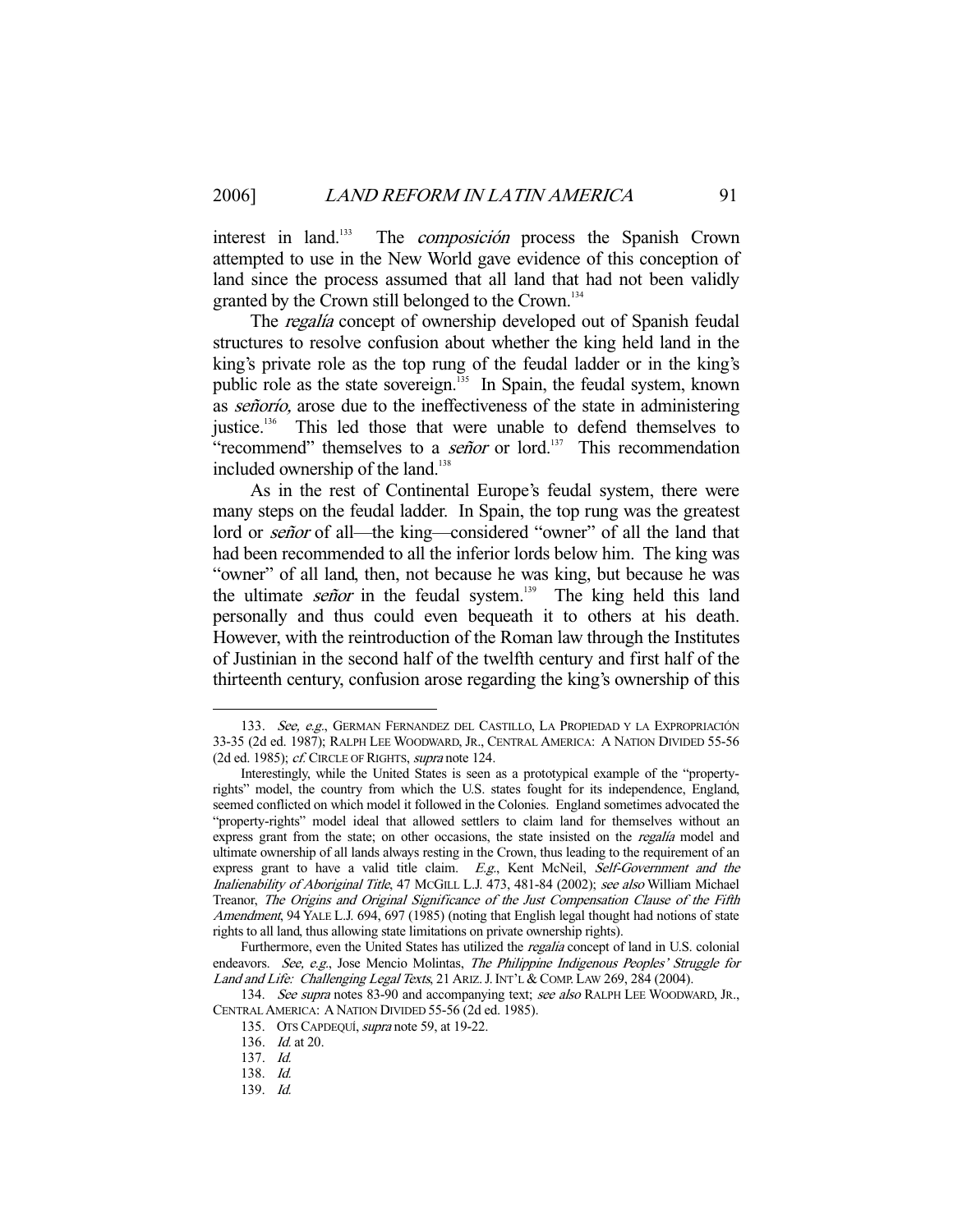land.<sup>140</sup> Through a slow process of judicial development, lands held by the king became property of the king as head of the state rather than personal property of the king as the highest lord in the feudal structure,<sup>141</sup> thus vesting title of the land in the state.

 In Latin America, Mexico's revolutionary constitution expresses most directly and succinctly the regalía view of ownership. Article 27 declares that all land originally belongs to the state, which may pass title of land to individuals, thus creating private property.<sup> $142$ </sup> Similar language can be found in the constitutions of some states in the United States.<sup>143</sup>

 Most modern nation-states fall within the broad middle of the property continuum, recognizing individual ownership of property even as they explicitly or implicitly retain the ultimate role of the state as the default owner of all property within their jurisdiction.<sup>144</sup> Within this model, however, the extent to which property rights are individualized, and the extent to which the state may intervene in those rights, varies dramatically.

 With the demise of feudalism, the Enlightenment saw emergence of an alternative view of the state and land ownership, grounded in the theory of natural law. This view, which arose largely in reaction against the arbitrary absolutism associated with feudalism,<sup>145</sup> asserted that land

 <sup>140.</sup> Id.

<sup>141.</sup> *Id.* at 21.

 <sup>142.</sup> CONSTITUCION POLITICA DE LOS ESTADOS UNIDOS MEXICANOS art. 27 ("La propiedad de las tierras y aguas comprendidas dentro de los límites del territorio nacional, corresponde originariamente a la Nación, la cual ha tenido y tiene el derecho de transmitir el dominio de ellas a los particulares, constituyendo la propiedad privada." ["The land and waters within the national boundaries belong originally to the Nation, which has and continues to have the right to transmit ownership to individuals, thus constituting private property." (Thomas Ruppert trans.)]). The Constitution of Bolivia presents another example: "Las tierras son del dominio originario de la Nación y corresponde al Estado la distribución, reagrupamiento y redistribución de la propiedad agraria conforme a las necesidades económico—sociales y de desarrollo rural." ["Property is under the dominion of the Nation and the state holds the responsibility for distribution and redistribution of agricultural property according to socio-economic and rural development needs." (Thomas Ruppert trans.)]. CONST. OF BOLIVIA art. 165.

<sup>143.</sup> See, e.g., S.C. CONST. art. XIV, § 3 ("The people of the State are declared to possess the ultimate property in and to all lands within the jurisdiction of the State; and all lands the title to which shall fail from defect of heirs shall revert or escheat to the people."); WISC.CONST. art. 9, § 3 ("The people of the state, in their right of sovereignty, are declared to possess the ultimate property in and to all lands within the jurisdiction of the state; and all lands the title to which shall fail from a defect of heirs shall revert or escheat to the people.").

<sup>144.</sup> See RICHARD R. POWELL & PATRICK J. ROHAN, POWELL ON REAL PROPERTY § 10.02 (2004).

 <sup>145.</sup> Cf. RAFAEL COLINA GAREA, LA FUNCIÓN SOCIAL DE LA PROPIEDAD PRIVADA EN LA CONSTITUCIÓN ESPAÑOLA DE 1978, at 30 (1997) (noting that the guarantees of individual rights against state action make sense in the context of the late eighteenth- and early nineteenth-century struggle against the plenary political power of nobles, lords, aristocracy, and ecclesiastic authorities); Somozo Alfaro, supra note 126, at 17, 23-24.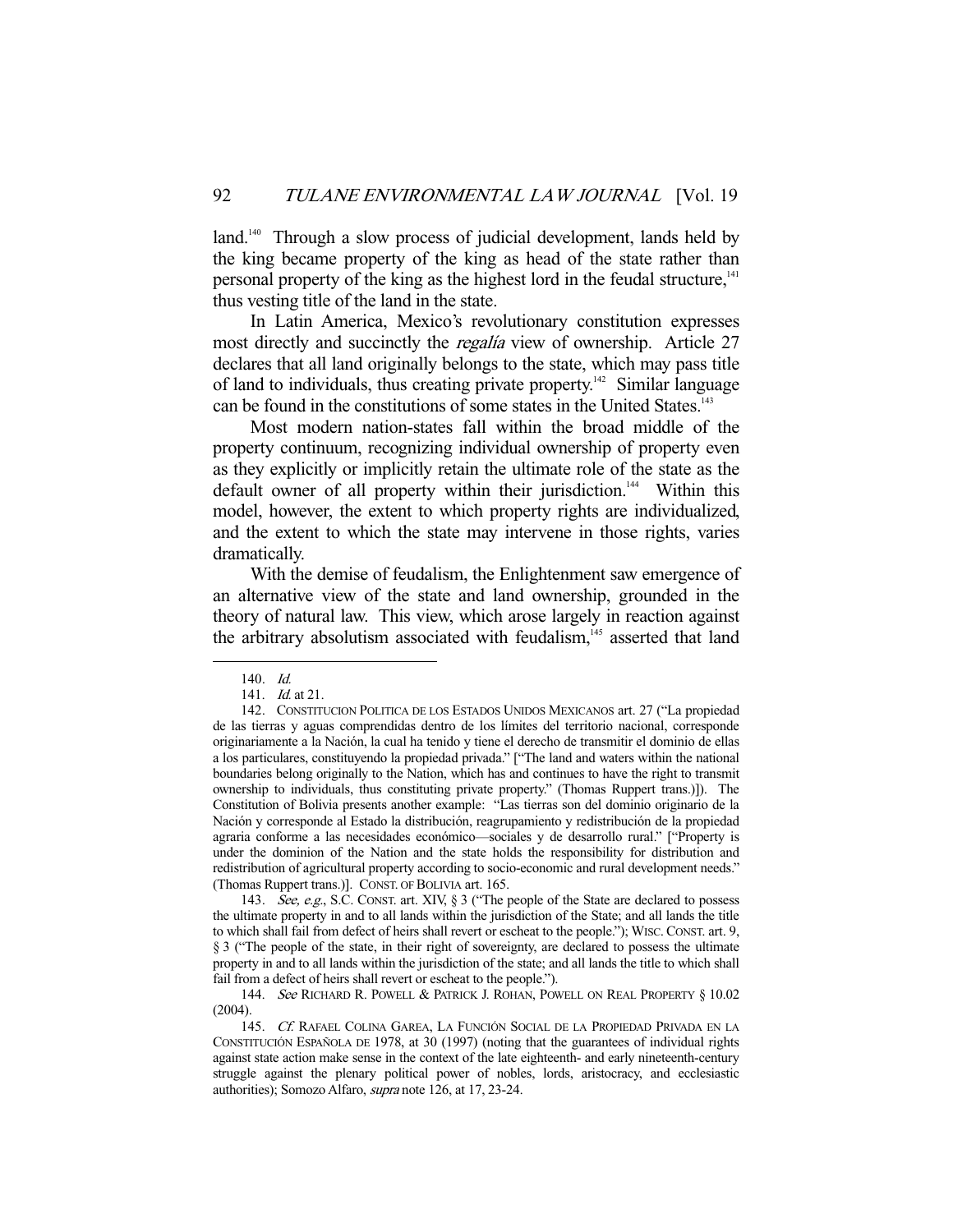ownership emerged independently of the state and that the state only exists because of a "social contract"146 and with the "consent of the governed."147

 The English political philosopher John Locke is often credited with developing the modern "property rights" rationale that emphasized a natural law right to property.<sup>148</sup> Locke theorized that property ownership arises from the individual's investment of sweat equity in property—the so-called "labor theory" of property.<sup>149</sup> The state, in this view, was founded primarily to ratify and protect land rights acquired by natural law.150 In Europe, the natural law right to property was codified in article 17 of the 1789 French Declaration of the Rights of Man and of the Citizen, which provides, "Property, being an inviolable and sacred right, no one may be deprived of it; unless public necessity, legally investigated, clearly requires it, and just and prior compensation has been paid."<sup>151</sup> This conception of private property cemented its dominance in western law with incorporation into the 1804 Napoleonic Code<sup>152</sup> and the United States Constitution.<sup>153</sup> The civil codes of most Latin American countries originated primarily from the 1804 Napoleonic Code and echoed its view of private property.<sup>154</sup>

<sup>146.</sup> See, e.g., JOHN LOCKE, SECOND TREATISE ON CIVIL GOVERNMENT ch. VIII, §§ 95-97 (1690); JEAN JACQUES ROUSSEAU, THE SOCIAL CONTRACT OR PRINCIPLES OF POLITICAL RIGHT 14 (1762).

 <sup>147. &</sup>quot;I moreover affirm, that all men are naturally in [the state of nature], and remain so, till by their own consents they make themselves members of some politic society." LOCKE, supra note 146, ch. II, § 15.

 <sup>148.</sup> See id. ch. v.

<sup>149.</sup> Id. § 27. Jean Jacques Rousseau agreed that labor was a critical part of establishing property rights, at least in the absence of anyone with legal title. ROUSSEAU, supra note 146, bk. I, ch. 9.

 <sup>150. &</sup>quot;The great and chief end, therefore, of men's uniting into commonwealths, and putting themselves under government, is the preservation of their property. To which in the state of nature there are many things wanting." LOCKE, supra note 146, ch. IX, § 124.

 <sup>151.</sup> Declaration of the Rights of Man and of the Citizen, art. 17, Aug. 26, 1789 (Xavier Hildegarde trans.), http://www.magnacartaplus.org/french-rights/1789.htm.

<sup>152.</sup> COLINA GAREA, *supra* note 145, at 83; Somozo Alfaro, *supra* note 126, at 17. Section 544 of the French Civil Code reads: "Property is the right of enjoying and disposing of things in the most absolute manner, provided they are not used in a way prohibited by the laws or statutes." C. CIV. art. 544 (1804) (Fr.) available at http://www.napoleon-series.org/research/government/ code/book2/c\_title02.html.

 <sup>153.</sup> U.S. CONST. art. V.

 <sup>154.</sup> Cf. MIROW, supra note 77, at 97 (noting that in 1822 the French civil code was introduced as legislation in both Santander, Gran Colombia and Chile); id. at 98-99 (noting lessons Latin American leaders learned from the use of codes, especially that of Napoleon); id. at 135 (noting the influence of the Napoleonic Code of 1804 on Haiti, the Dominican Republic, Bolivia, and other Latin American countries); id. at 137-38 (noting influence of Napoleonic Code on Bello's Code for Chile); Somozo Alfaro, supra note 126, at 17, 114.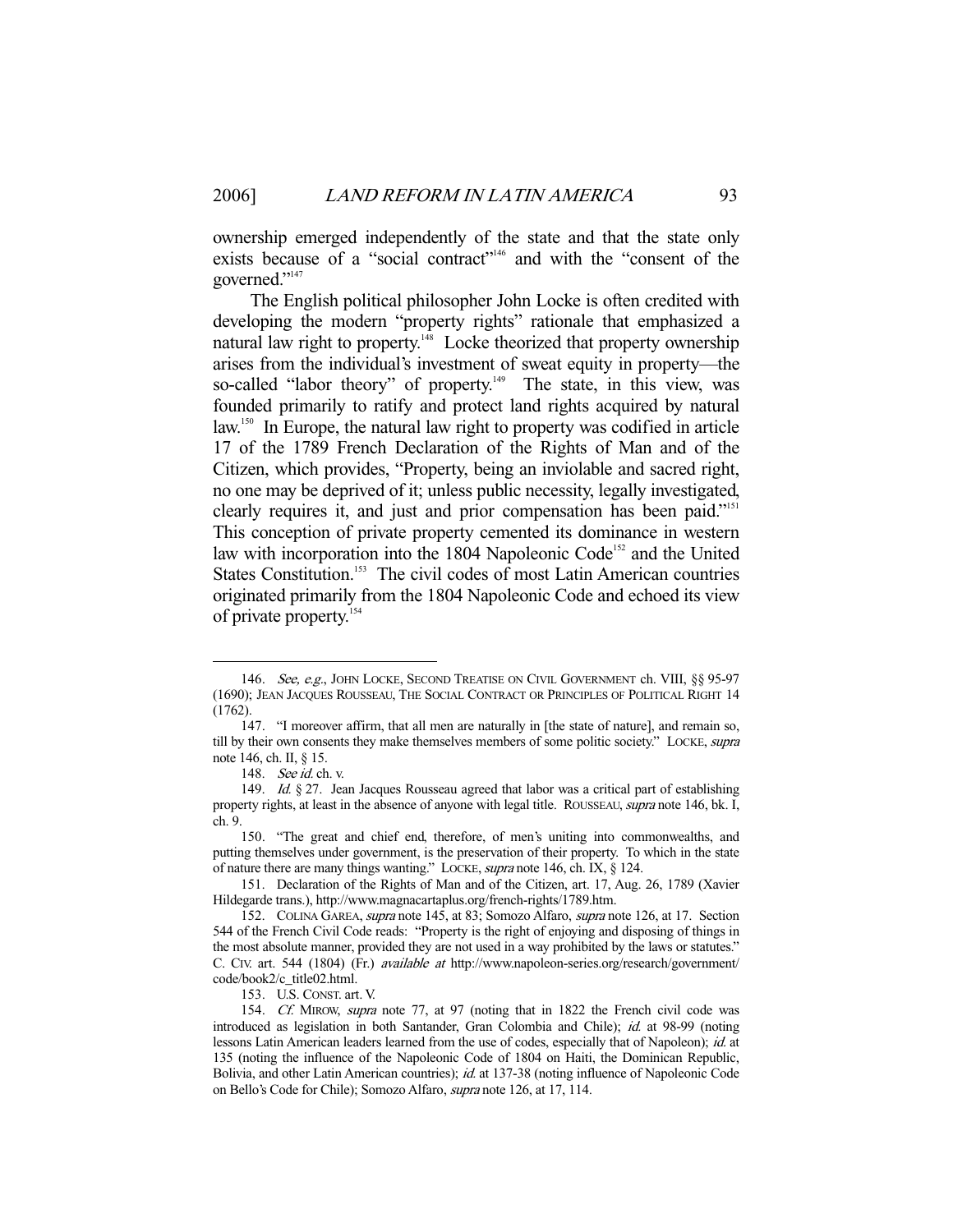Thus, by the beginning of the twentieth century, Western legal thought had diminished the importance of feudal notions of sovereign ownership of private property. In civil law countries, property had become part of the corpus of what is known as "private law."155 In the civil law tradition, private law is found in the civil code, which, while dating back centuries, has its first comprehensive expression in the Napoleonic Code of 1804.<sup>156</sup> The Napoleonic Code codified the "inviolable" nature of the individual right to property expressed in the 1789 Declaration of the Rights of Man and of the Citizen and made it a matter of private civil law.<sup>157</sup> The individual right to property thus entered the twentieth century on two formidable legal pillars: the liberal constitution and private civil law.158 Still, the long history of communal land in Latin America, pre-Colombian feudal tenure arrangements, the manipulation of land rights in Latin America by colonial powers, and extreme land concentration remained an integral part of Latin America.

#### 1. The Modern Social Function Doctrine

 Once the individualist notion of private property was enshrined in multiple civil codes, this liberal conception of property held the upper hand for almost 100 years. During the late nineteenth and early twentieth

-

 In the very nature of things, land cannot rightfully be made individual property. This principle is absolute. The title of a peasant proprietor deserves no more respect than the title of a great territorial noble. No sovereign political power, no compact or agreement, even though consented to by the whole population of the globe, can give to an individual a valid title to the exclusive ownership of a square inch of soil. The earth is an entailed estate—entailed upon all the generations of the children of men, by a deed written in the constitution of Nature, a deed that no human proceedings can bar, and no proscription determine.

<sup>155.</sup> See A.N. YIANNOPOULOS, L.A. CIVIL LAW TREATISE, PROPERTY § 4 (4th ed. 2001).

<sup>156.</sup> *See* C. CIV. (1804) (Fr.).

 <sup>157.</sup> See id.

 <sup>158.</sup> The conception of private, individual property as an inviolable natural law right was not, even as far back as the eighteenth and nineteenth centuries, unchallenged by opponents. For example, the philosopher Jean Jacques Rousseau opined that all real property ultimately resided in the state since, as part of the social contract, each person delivered his or her person and goods to the state; the state then protects the rights of the possessors of property as depositories of the public good. See ROUSSEAU, supra note 146, bk. 1, ch. 9. John Stuart Mill, in regard to property, said that "no exclusive right should be permitted in any individual, which cannot be shown to be productive of positive good." Edwin G. West, Property Rights in the History of Economic Thought, in PROPERTY RIGHTS 35 (2003) (quoting J.S. Mills). Mills and other utilitarian philosophers viewed property as something created and "permitted" by the state. Closer to home, Henry George during the late nineteenth and early twentieth century argued:

HENRY GEORGE, THE LAND QUESTION ch. VIII, at 45 (1884). George even said that "private property in land . . . never arises from the natural perceptions of men, but springs historically from usurpation and robbery." *Id.* ch. IX, at 50.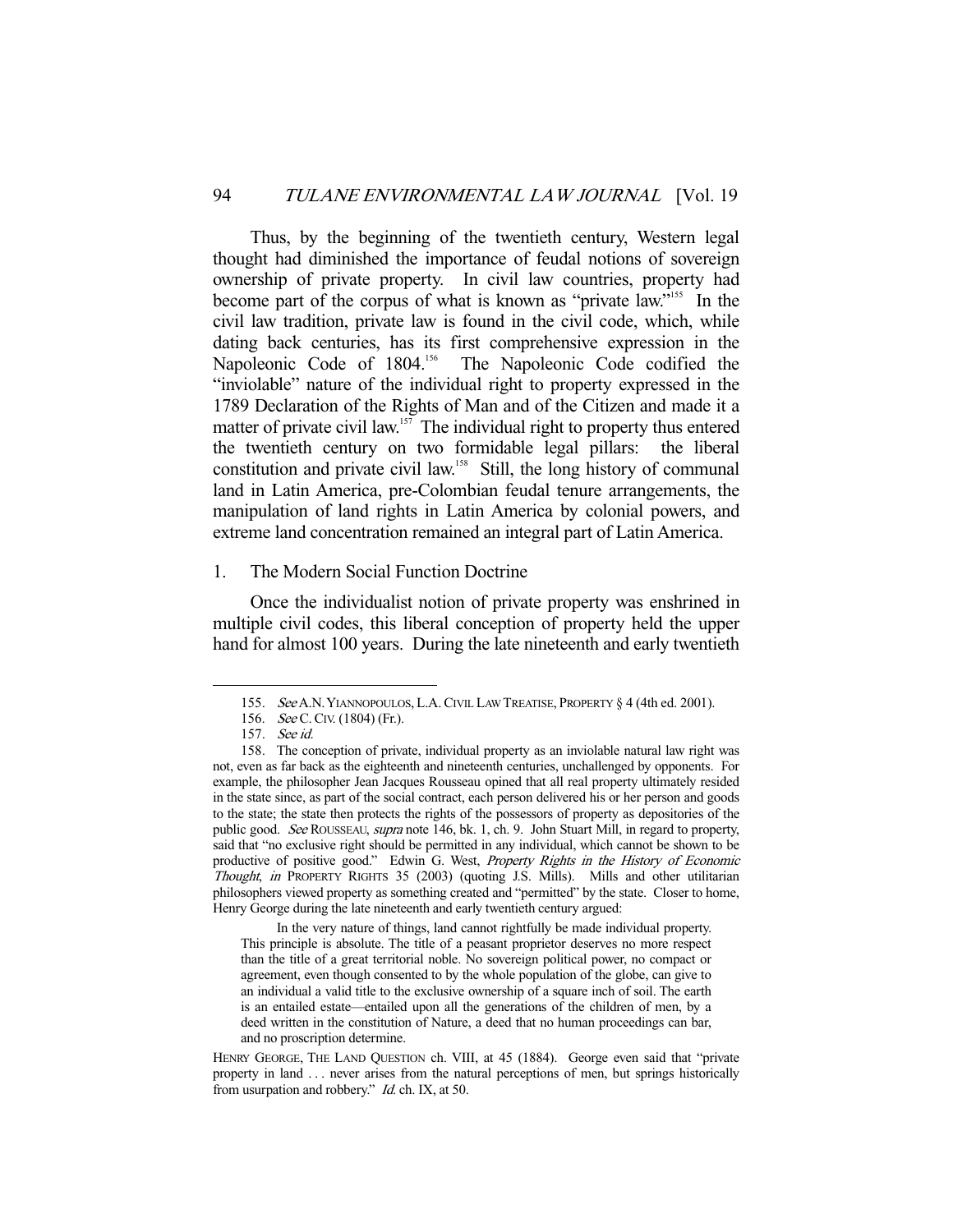century; however, increasing inequality in property began to foment a reaction against the absolutist nature of property inherited from the French Declaration of the Rights of Man and of the Citizen as well as the 1804 Napoleonic Code.<sup>159</sup> The reaction to this disparity and other manifestations of unbridled capitalism presented itself as the "socialization" of law.<sup>160</sup> Auguste Comte, in 1850, planted the seed that would blossom into the modern social function. Comte wrote that all citizens act as public functionaries whose attributes determine their obligations and aspirations and that this concept should be expanded to include property.<sup>161</sup>

 Most commentators ascribe the modern articulation of the Social Function Doctrine to the French jurist Leon Duguit.<sup>162</sup> Writing in 1919, Duguit reasoned that the state's real authority emanates from the functions it performs; key among these functions is for the state to provide for certain social needs.<sup>163</sup> In this context, state protection of private property remains justified only insofar as its protection by the state furthers the state obligation to ensure that property provides a "social function."164 This view, and the fact that it gives the state the right to seize property for failure to effectively utilize the property for the benefit of society, fits comfortably with those property systems that offer greater opportunity for state intervention in property relations to achieve state ends.<sup>165</sup> This view also fits comfortably within the historical context of the times, when socialism was on the march and the concept of "economic and social rights" gained currency.<sup>166</sup> In Latin America, the

 <sup>159.</sup> Many commentators have noted that the 1804 Napoleonic Code represented the pinnacle of individualism and protection of those with property while ignoring the needs of the larger society and those without property. See, e.g., COLINA GAREA, supra note 145, at 168; Somozo Alfaro, *supra* note 126, at 5.

 <sup>160.</sup> Somozo Alfaro, supra note 126, at 18-19.

<sup>161.</sup> *Id.* at 52.

 <sup>162.</sup> See, e.g., David Schneiderman, Constitutional Approaches to Privatization: An Inquiry in the Magnitude of Neo-Liberal Constitutionalism, 63 LAW & CONTEMP. PROBS. 83, 92 (2000); Sentencia C-204/01 § VII.16 (Supreme Constitutional Court of Colom. 2001).

<sup>163.</sup> See generally LEON DUGUIT, LAW IN THE MODERN STATE (1919).

<sup>164.</sup> Hendrix, *supra* note 124, at 5.

 <sup>165.</sup> The concept of social function is not unique to Spain or Latin America. Germany has a similar concept in its constitution and Italy has the idea of social concept in its civil code. Id. at 5, 8 n.41. In Indonesia, "social function" is rooted in the constitution and the belief that "[l]and is seen as the fundamental provider of food, shelter and clothing—rights that are guaranteed in the constitution and national philosophy." Craig C. Thorburn, The Plot Thickens: Land Administration and Policy in Post-New Order Indonesia, 45 ASIA PAC. VIEWPOINT 33-49 (2004). Several other European nations and Japan also recognize the Social Function Doctrine.

 <sup>166.</sup> See Charles A. Hale, The Civil Law Tradition and Constitutionalism in Twentieth-Century Mexico: The Legacy of Emilio Rabasa, 18 LAW & HIST. REV. 257 (2000), available at http://www.historycooperative.org/journals/lhr/18.2/hale.html.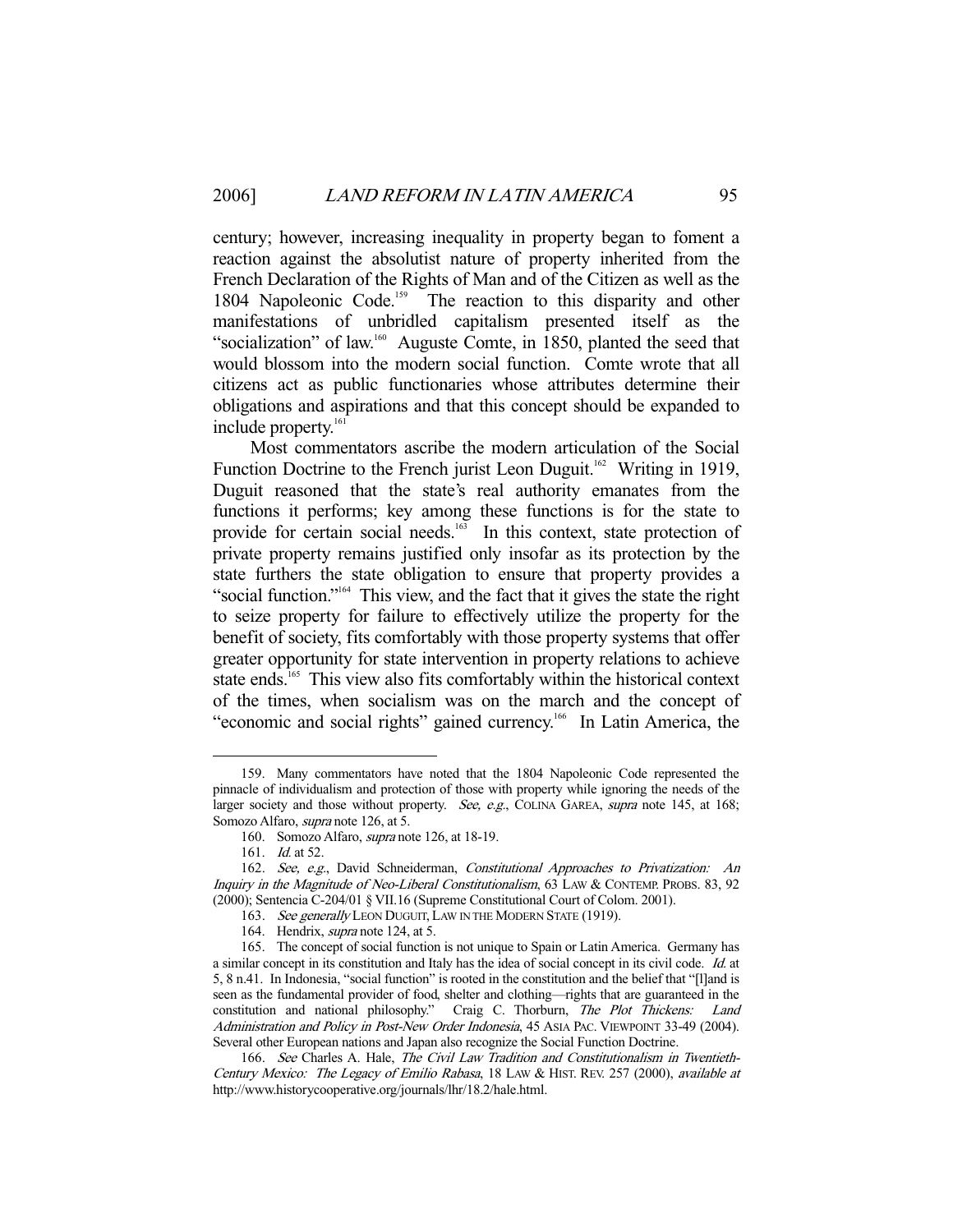Mexican Revolution coincided with this era and its 1917 constitution, discussed below, represents the world's first example of what has been called "social constitutionalism."<sup>167</sup> Following Mexico, other states in Europe and Latin America explicitly incorporated the Duguitian idea of social function in their constitutions.<sup>168</sup>

 Despite the conventional dogma, Locke's labor theory of property and Duguit's notion of property's "social function" share a common attribute: neither condones allowing land appropriate for agricultural production to remain idle while willing laborers have no place to invest their labor. Nonetheless, as property theory has evolved in the twentieth century, Locke and Duguit have found themselves pushed to different ends of an increasingly muddled property spectrum. The echoes of these contrasting theories of ownership persist in increasingly subtle distinctions about the way that the state views the rights and obligations of property owners. These distinctions can be best illustrated by examining the use of state power to expropriate private property and the modern history of land reform in Latin America.

### 2. Distinguishing the Common Law's "Public Use" Doctrine and Related Concepts in the Civil Law

 All states along the property rights continuum include policy justifications for limitations on property rights to benefit society, including the physical expropriation of property under appropriate circumstances. The substantive standard for expropriation in the United States requires that the expropriation be for a "public purpose."<sup>169</sup> U.S.

While some might initially feel that the Social Function Doctrine represents the demise of private property or a "slippery slope" towards its destruction, many have advocated the Social Function Doctrine specifically as a way to *protect* private property from destruction. Among these count the Catholic Church; Somozo Alfaro, *supra* note 126, at 34, 39, 41; and Leon Duguit, id. at 55. In fact, the U.S.-led Alliance for Progress in the 1960s in Latin America actively promoted agrarian reform in Latin American countries as a way to deal with social inequalities that had great potential to spawn expanded communism in Latin America; domestic enabling legislation in many Latin American countries that enabled such U.S.-supported land reform to occur included the Social Function Doctrine as a foundational justification for the land reform. Somozo Alfaro, supra note 126, at 85-88.

<sup>167.</sup> Diego Valadés, La No Aplicación de las Normas y el Estado de Derecho, 2 MEXICAN L. REV. 231 (2004), available at http://www.juridicas.unam.mx/publica/librev/rev/boletin/ cont/103/art/art8.pdf.

 <sup>168.</sup> These include Spain (1931); Weimar Republic (1919); Chile (1925), and Colombia (1936). See, e.g., MARIO VERDUGO MARINKOVIC, EMILIO PFEFFER URQUIAGA & ALBERTO NAUDON DEL RÍO, ANÁLISIS CONSTITUCIONAL DEL PROYECTO LEY QUE ESTABLECE UNA REGALÍA MINERA AD-VALOREM Y CREA UN FONDO DE INNOVACIÓN PARA LA COMPETITIVIDAD § IV.a (2004), http://www.minmineria.cl/img/informeconstitucional.pdf.

 <sup>169.</sup> U.S.CONST. amend. V.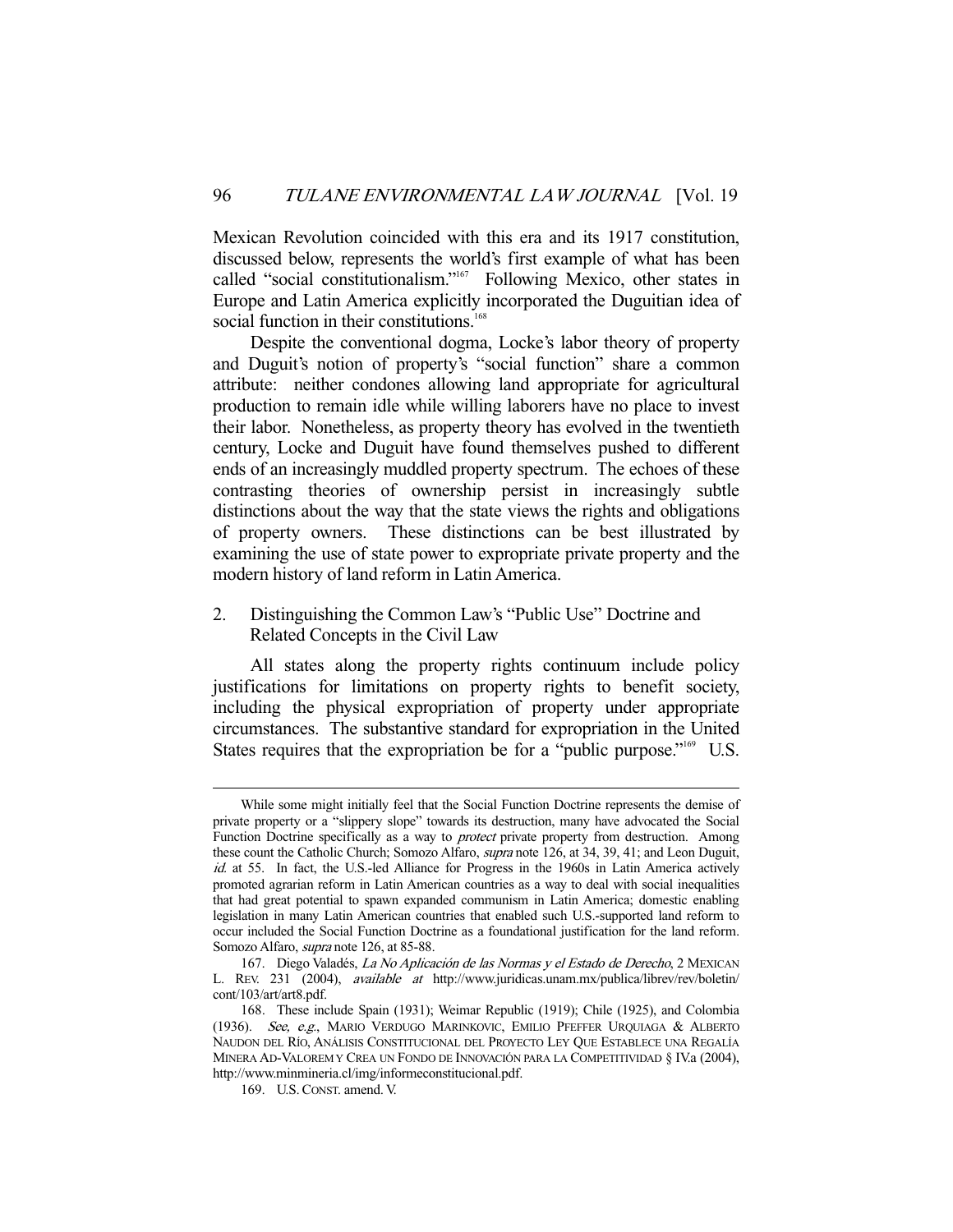jurisprudence affords the state considerable leeway in applying this public purpose test.<sup>170</sup> In Latin America, analogous terminology to "public purpose" can be found in all constitutions, and is most often characterized as "utilidad pública," or "public utility," an essentially direct translation of "public use."<sup>171</sup> Other terms used to justify traditional expropriation may include "public interest" and sometimes includes "social interest,"<sup>172</sup> although "social interest" may also be used to characterize something more akin to the Social Function Doctrine in some cases. The linguistic similarity of these standards is no coincidence. Latin American constitutions are largely modeled after their United States counterpart,<sup>173</sup> especially in the area of individual rights.174 Included among these rights is the individual right to property and the corresponding governmental prerogative to expropriate for "utilidad pública."

 Despite similar constitutional language to rationalize expropriation in countries adhering to both the common law and the civil law tradition, there remains a significant difference in the scope of expropriation in Latin America. The post-Enlightenment doctrinal gloss of social function marks the key difference. The United States, with its longstanding, Enlightenment-era liberal constitution, and its reluctance to revisit the 1789 text, has never had the opportunity to consider the inclusion of social and economic rights in its constitution. Europe, Latin America, and most other regions of the world, convulsed by war and

<sup>170.</sup> See, e.g., Haw. Hous. Auth. v. Midkiff, 467 U.S. 229, 241 (1984) (stating that "where [expropriation] is rationally related to a conceivable public purpose, the Court has never held a compensated taking to be proscribed by the Public Use Clause." A "public purpose" in U.S. jurisprudence regarding expropriations may include the government taking land from a private party for use by another private party as long as the primary motive behind the expropriation is the benefit to the public. See, e.g., Kelo v. City of New London, 843 A.2d 500, 522 (Conn. 2004) (noting that "public use" refers to the advantage gained by the public rather than strictly referring to public possession, use, or occupation and that economic development alone may serve as a sufficient "public purpose" as that term is used in the fifth amendment to the United States Constitution). Upon appeal of *Kelo*, the United States Supreme Court reaffirmed the broadest possible interpretation of "public use." Kelo v. City of New London, 125 S. Ct. 2655, 2669 (2005).

<sup>171.</sup> See, e.g., CONST. OF ARGENTINA art. 17; CONST. OF BOLIVIA art. 22; CONST. OF CHILE art. 19(24); CONST. OF COLOMBIA art. 58; CONST. OF COSTA RICA art. 45. The question of what qualifies as "public use" is very broad; this breadth may be part of the reason that few international claims have focused on this aspect of expropriations. RESTATEMENT (THIRD) OF FOREIGN RELATIONS LAW § 712 cmt. e (1987).

<sup>172.</sup> See, e.g., CONST. OF COLOMBIA art. 58; CONST. OF GUATEMALA art. 40; CONST. OF EL SALVADOR art. 106.

<sup>173.</sup> Thomas T. Ankersen, Shared Knowledge, Shared Jurisprudence: Learning To Speak Environmental Law Creole (Criollo), 16 TUL. ENVTL. L.J. 807, 820-21 (2003).

 <sup>174.</sup> See generally Albert P. Blautstein, The Influence of the United States Constitution Abroad, 12 OKLA. CITY L. REV. 435, 444-47 (1987).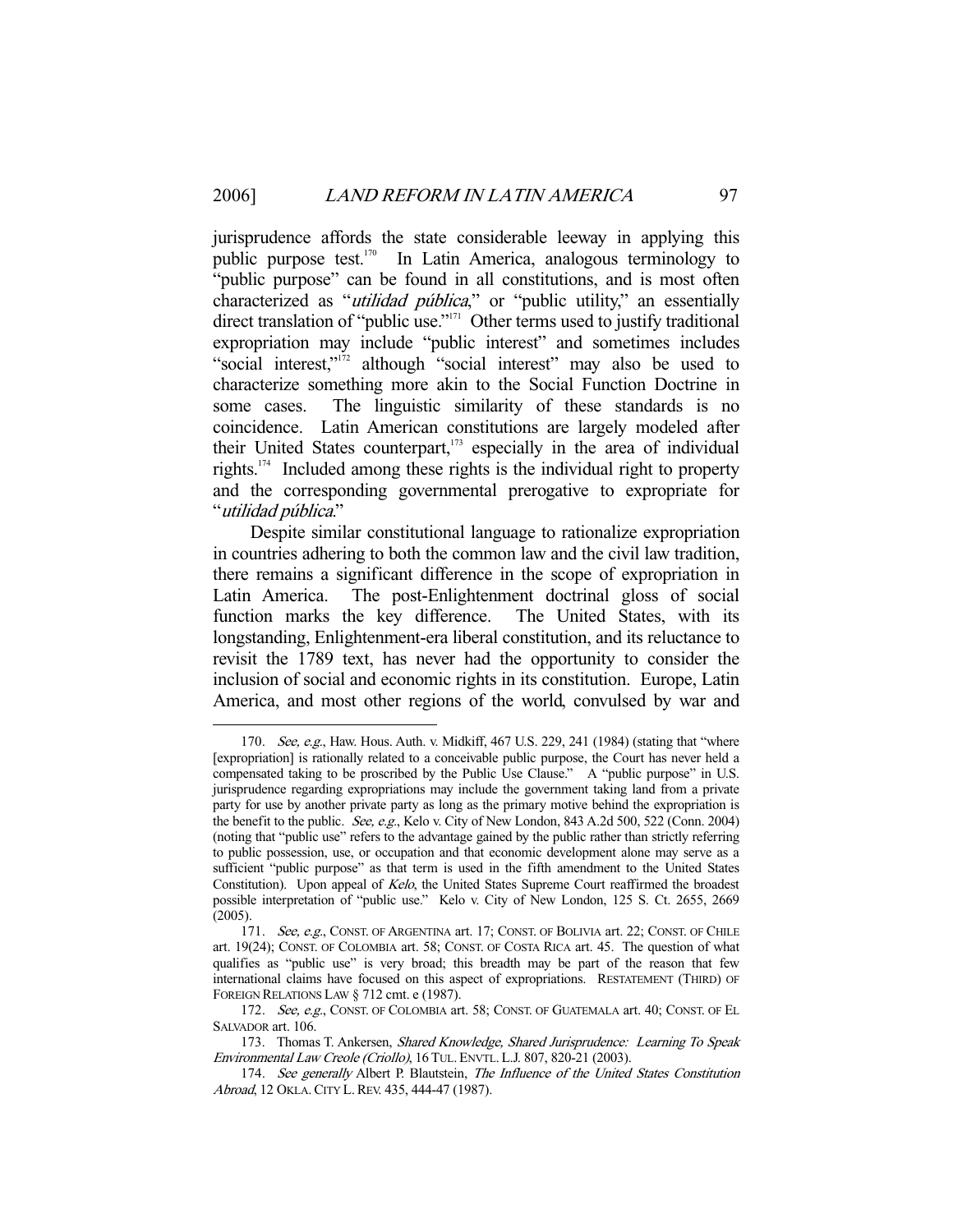revolution in the twentieth century, have had ample opportunities to consider these so-called "second generation" rights and incorporate them into twentieth- century constitutions. The property rights provision of the constitution of the post-World War I German Weimar Republic succinctly captures this development, where, after guaranteeing the individual right to own property, the governmental right to expropriate property, and the governmental guarantee of indemnification for expropriated property, it characterizes property's social content.<sup>175</sup>

 Article 153 of the ill-fated inter-World War Weimar Republic Constitution succinctly states, "Property obliges. Its use must serve the good of the community."176 The constitution of Bolivia similarly includes both the *utilidad pública* standard for expropriation, and the social function obligation of productive use.<sup>177</sup> This additional obligatory social good conception of property, distinct from and additional to the traditional public purpose (or *utilidad pública*) expropriation rationale, is qualitatively distinct from the liberal laissez-faire view of nonsocial function states like the United States. However, even in the United States, land concentration has resulted in involuntary land redistribution as a means to promote the public good.<sup>178</sup> The following Part addresses the significance and historical necessity of the social function obligation in Latin America.

## B. Application of the Social Function Doctrine to Land Reform in Latin America

 In contrast to an expropriation standard that advances state interests when needed, the Social Function Doctrine actually imposes two related

<sup>175.</sup> See COLINA GAREA, supra note 145, at 45.

 <sup>176.</sup> See id.

 <sup>177.</sup> CONSTITUCIÓN POLÍTICA DE LA REPÚBLICA DE BOLIVIA art. 7 states that "[t]oda persona tiene los siguientes derechos fundamentales, conforme a las leyes que reglamenten su ejercicio: . . . i) A la propiedad privada, individual y colectivamente, siempre que cumpla una función social" ["Each person has the following fundamental rights according to the laws that regulate their exercise . . . . i) to private property, either individual or collective, as long as the property serves a social function."(Thomas Ruppert trans.)]. Article 22 further states that "[s]e garantiza la propiedad privada siempre que el uso que se haga de ella no sea perjudicial al interés colectivo. . . . .II. La expropiación se impone por causa de utilidad pública o cuando la propiedad no cumple una función social." ["Private property is guaranteed as long as its use does not harm the collective interest .... II. Expropriation may occur for reasons of public utility or when property fails to serve a social function." (Thomas Ruppert trans.)]. The Bolivian Constitution is available online at University of Richmond, Constitution Finder, http://confinder.richmond.edu/ (last visited Mar. 5, 2006).

<sup>178.</sup> See, e.g., Haw. Hous. Auth. v. Midkiff, 467 U.S. 229 (1984) (upholding constitutionality of a Hawaii law that takes title from lessors and transfers it to lessees as a way to decrease severe land ownership concentration that was deemed detrimental to the public).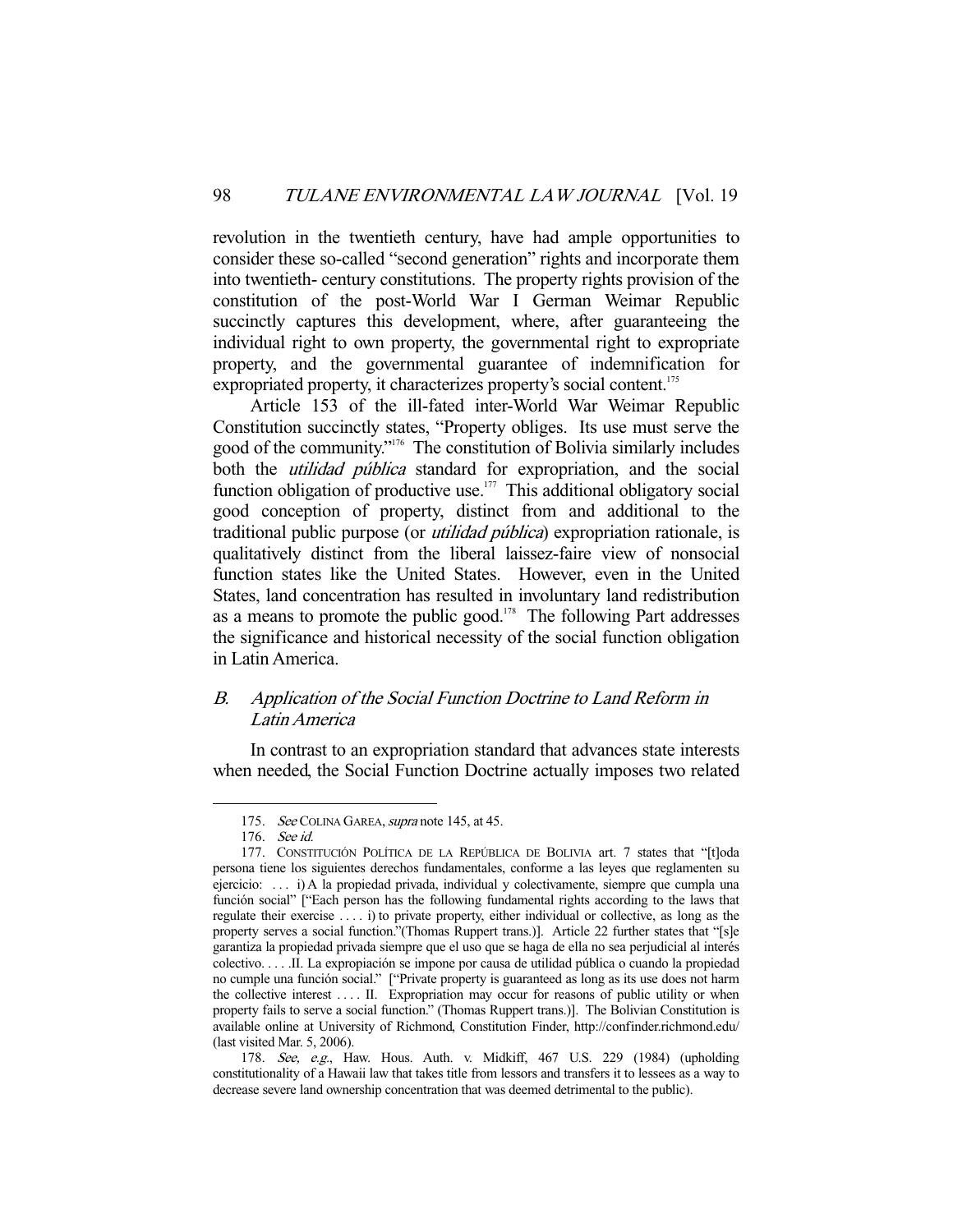sets of obligations.<sup>179</sup> First, it imposes continuing, affirmative obligations on landowners to ensure that their property use serves a social function or risk expropriation.<sup>180</sup> For example, echoing the early Weimar Republic expression of the social function, article 58 of the Constitution of Colombia provides that "[p]roperty is a social function which implies obligations."181 Arguably, in the United States and other nonsocial function states, a property owner is under no affirmative, enforceable duty to ensure that her property fulfills some larger societal goal. In the United States, for example, it is presumed that the market assures this. Secondly, the Social Function Doctrine imposes a corresponding affirmative obligation on the state to expropriate land not fulfilling its social function.<sup>182</sup> For example the Brazilian constitution provides that it is incumbent upon the Republic "to expropriate for social interest, for purposes of agrarian reform, rural property which is not performing its social function."<sup>183</sup>

 By the middle of the twentieth century, the Social Function Doctrine had been explicitly incorporated into most of the constitutions of Latin America.<sup>184</sup> Even those countries whose constitutions lack explicit reference to the term "social function," include language that leaves little doubt as to the Doctrine's existence, or at a minimum, incorporates it into agrarian reform legislation and general property law

<sup>179.</sup> See COLINA GAREA, supra note 145, at 148.

<sup>180.</sup> See id. at 148, 150.

 <sup>181.</sup> CONSTITUCIÓN POLÍTICA DE COLOMBIA art. 58 ("La propiedad es una función social que implica obligaciones" [Property is a social function which implies obligations (Thomas Ruppert trans.)].

<sup>182.</sup> See COLINA GAREA, supra note 145, at 150.

 <sup>183.</sup> CONST. OF BRAZIL art. 184; cf. CONST. OF COLOMBIA art. 64 ("Es deber del Estado promover el acceso progresivo a la propiedad de la tierra de los trabajadores agrarios, en forma individual o asociativa . . . con el fín de mejorar el ingreso y calidad de vida de los campesinos." [It is an obligation of the State to promote progressive access to land for agricultural workers, either individually or in association . . . with the goal of improving the income and quality of life of the peasants." (Thomas Ruppert trans.)].

<sup>184.</sup> See, e.g., CONST. OF ARG. OF 1949 art. 38. (social function was subsequently eliminated in 1956 with the readoption of the 1853 constitution with reforms); CONST. OF BOLIVIA arts. 7.1, 22, 165 (doctrine originally introduced in article 17 of the 1938 constitution); CONST. OF THE REPUBLIC OF BRAZIL art. 5(0)XXIII; CONST. OF ECUADOR art. 30 (added in article 183 of the 1946 constitution); CONST. OF CHILE art. 19(24); CONST. OF EL SALVADOR art. 103 (added in article 137 of the 1950 constitution); CONST. OF THE REPUBLIC OF HONDURAS art. 103 (social function added in article 157 of the 1957 constitution); CONST. OF NICARAGUA art. 5 (added in article 65 of the 1939 constitution); CONST. OF PANAMÁ art. 45 (social function doctrine first added in 1947 constitution, article 47); CONST. OF SURINAME art. 34; CONST. OF VENEZUELA art. 115 (implicit) (including phrase "social function" explicitly in article 65 of the 1947 constitution but removing the phrase with adoption of the 1999 constitution).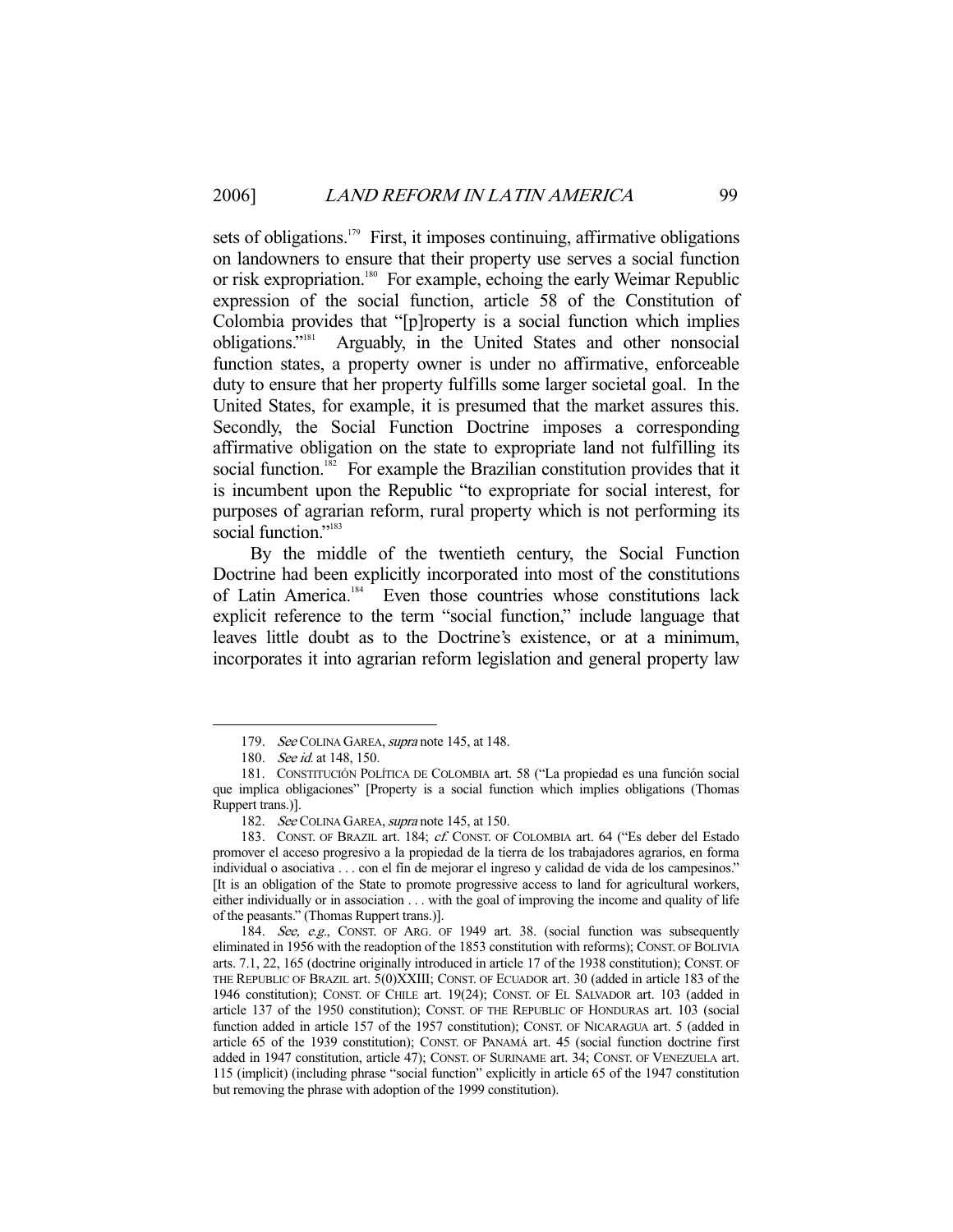doctrine.<sup>185</sup> As the twentieth century progressed, the familiar pattern of land concentration by elites progressed along with it. Reformers seized on property's social function to institute a new wave of agrarian reform aimed at breaking up persistent *latifundios* and alleviating landlessness.<sup>186</sup>

 The 1917 Mexican Constitution and Duguit's idea of social function were born of the same social ferment, and Article 27 of the Mexican Constitution served as an inspiration in Europe:<sup>187</sup>

 The Nation shall at all times have the right to impose on private property such limitations as the public interest may demand, as well as the right to regulate the utilization of natural resources which are susceptible of

[A]unque el término función social fue eliminado en el artículo 39 de nuestra Constitución de Derecho, ese término, y el concepto que abarca, está vigente en nuestra Legislación por encima de dicha norma constitucional. ["Although the term social function has been eliminated from article 39 of our constitution, this term and the concept it represents continue to be effective in our legislation." (Thomas Ruppert trans.)]

PRONUNCIAMIENTO DEL PROCURADOR SOBRE EL DERECHO HUMANO A LA PROPIEDAD PRIVADA 36 (1992).

 Costa Rica also does not refer to "social function" in its constitution, but nonetheless explicitly added "social function" to its agrarian reform law. Ley de Tierras y Colonización, Law No. 2825, arts. 6, 21(i), 58, 150 (1962), *available at* http://www.racsa.co.cr/asamblea/ley/leyes\_ nombre.htm. The president of Costa Rica rejected previous versions of the law with more references to social function, reasoning that rejection of the phrase "social function" in the constitution meant that the phrase in legislation contravened the constitution. Somozo Alfaro, supra note 126, at 105-09.

186. See Ankersen, supra note 173, at 809-10.

-

 187. For example, it appears that the 1917 Mexican Constitution and its elaborate treatment of property influenced the 1931 Spanish Constitution. José Antonio Domínguez Luis, Sobre la Funcionalización del Derecho de Propiedad, 5 REVISTA JURÍDICA DE LA COMUNIDAD DE MADRID(1999), available at http://www.madrid.org/comun/rev\_juridica/0,3848,110064989\_ 110071652\_127535973\_12127029\_12123908,00.html.

 <sup>185.</sup> Peru, Guatemala, Costa Rica, Venezuela, and Mexico lack explicit reference to the doctrine in their constitutions. Peru's 1979 constitution previously referred to property's social function. PALOMINO, *supra* note 44, at 61. The current Peruvian constitution does not explicitly impose positive obligations on property owners; owners only need utilize land in accordance with law. PERUVIAN CONST. OF 1993 art. 70. But see sources cited supra notes 291-295 (discussing current developments in Peru). Guatemala, which has some of the greatest land distribution inequity in the world, removed the phrase "social function" from its 1998 post civil war constitution, but continues to advocate the Doctrine in human rights sectors. Article 39 of the 1991 Constitution of Guatemala provides: "Se garantiza la propiedad privada como un derecho inherente a la persona humana, toda persona puede disponer libremente de sus bienes de acuerdo con la ley. El Estado garantiza el ejercicio de este derecho y deberá crear las condiciones que faciliten al propietario el uso y disfrute de sus bienes, de manera que se alcance el progreso individual y el desarrollo nacional en beneficio de todos los guatemaltecos." [Private property is guaranteed as an inherent right of the person, and every person may freely make use of such property within the confines of the law. The State guarantees the exercise of this right and should create conditions that facilitate the ability of property owners to use and enjoy their property in a manner that allows for individual growth and national development in the interest of all Guatemalans." (Thomas Ruppert trans.)].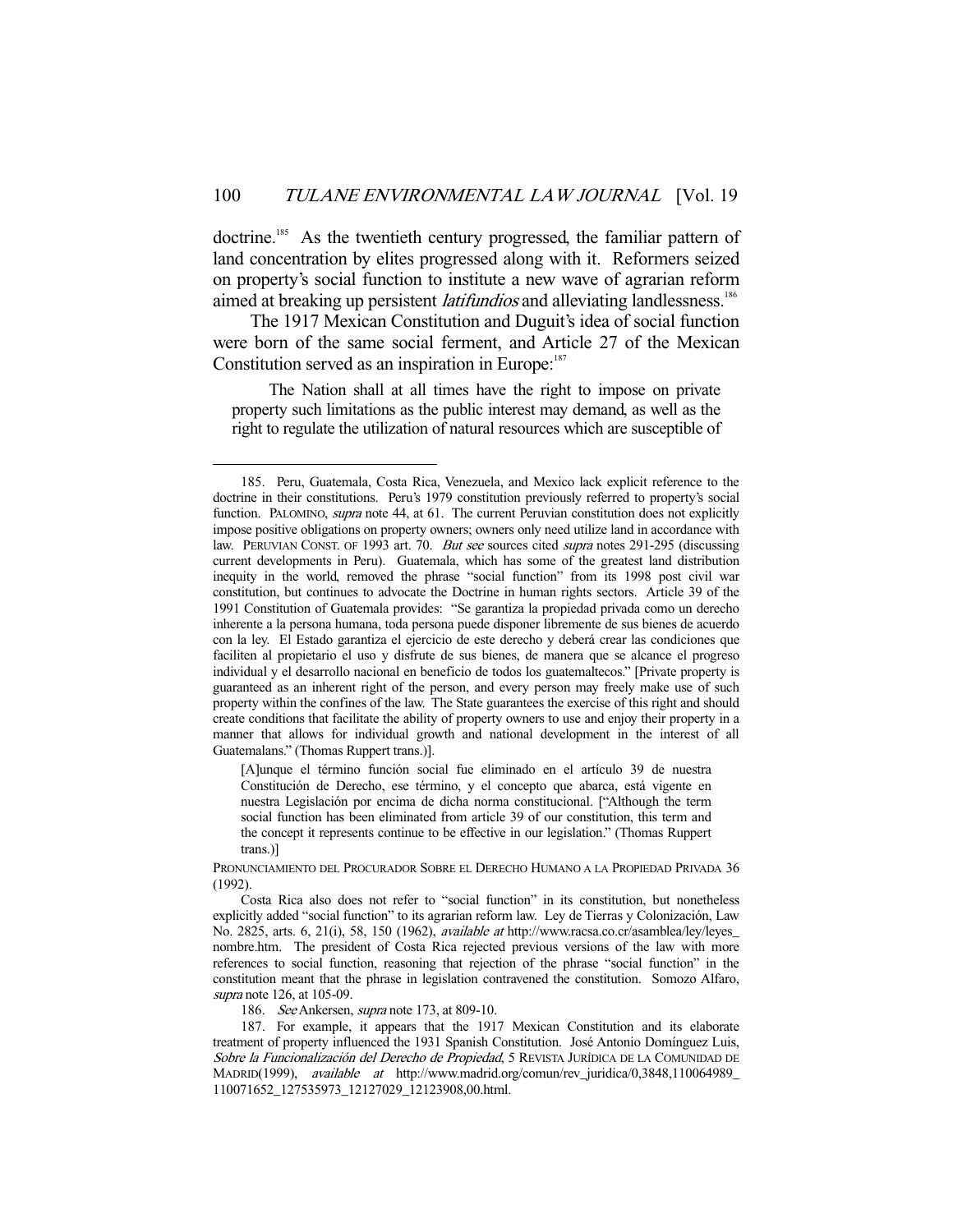appropriation, in order to conserve them and to ensure a more equitable distribution of public wealth. With this end in view, necessary measures shall be taken to divide up large landed estates; to develop small landed holdings in operation; to create new agricultural centers, with necessary lands and waters; to encourage agriculture in general and to prevent the destruction of natural resources, and to protect property from damage to the detriment of society. Centers of population which at present either have no lands or water or which do not possess them in sufficient quantities for the needs of their inhabitants, shall be entitled to grants thereof, which shall be taken from adjacent properties, the rights of small landed holdings in operation being respected at all times.<sup>188</sup>

 Article 27 further provides: "The federal and state laws, within their respective jurisdictions, shall determine in what cases the occupation of private property shall be considered to be of public utility; and in accordance with such laws, the administrative authorities shall issue the respective declaration."189 This would appear to constitute a reversal of the presumption of laissez-faire deference to private property in favor of a proactive state role in determining the status of property visà-vis its contribution to social welfare.

 Although the 1917 Mexican Constitution did not use the phrase "social function," the concept is clearly implicit.<sup>190</sup> Duguit's doctrine has been specifically incorporated into subsequent legislation and has found a place in Mexican legal doctrine and jurisprudence as well. A 1928 revision to the Mexican civil code described property "as a social function and not a subjective right." The 1928 code's characterization of property under the civil law as no longer subjective represents a dramatic departure from its treatment under the 1804 Napoleonic Code as a matter of private or "subjective" law, bringing it into the realm of "objective" or public law,<sup>191</sup> substantially undermining the second of the two pillars of property's liberal era doctrinal foundation.<sup>192</sup> A Mexican agrarian court put it bluntly when it concluded that the grammatical, historical, logical, and systematic interpretation of article 27 requires the conclusion that the right to property in Mexico has been restricted and subjected to the

 <sup>188.</sup> CONSTITUCIÓN POLÍTICA DE LOS ESTADOS UNIDOS MEXICANOS art. 27, available at http://www.ilstu.edu/class/hist263/docs/1917const.html.

 <sup>189.</sup> Id.

 <sup>190.</sup> Somozo Alfaro, supra note 126, at 80. It is hardly surprising that the 1917 Mexican Constitution did not use the phrase "social function" since it was not until two years later, in 1919, did Leon Duguit use the term in his writing. DUGUIT, supra note 163.

<sup>191.</sup> See John Henry Merryman, The Public Law-Private Law Distinction in European and U.S. Law, 17 J. OF PUB. LAW 1 (1968), for more information on the distinction between public and private law.

 <sup>192.</sup> See id.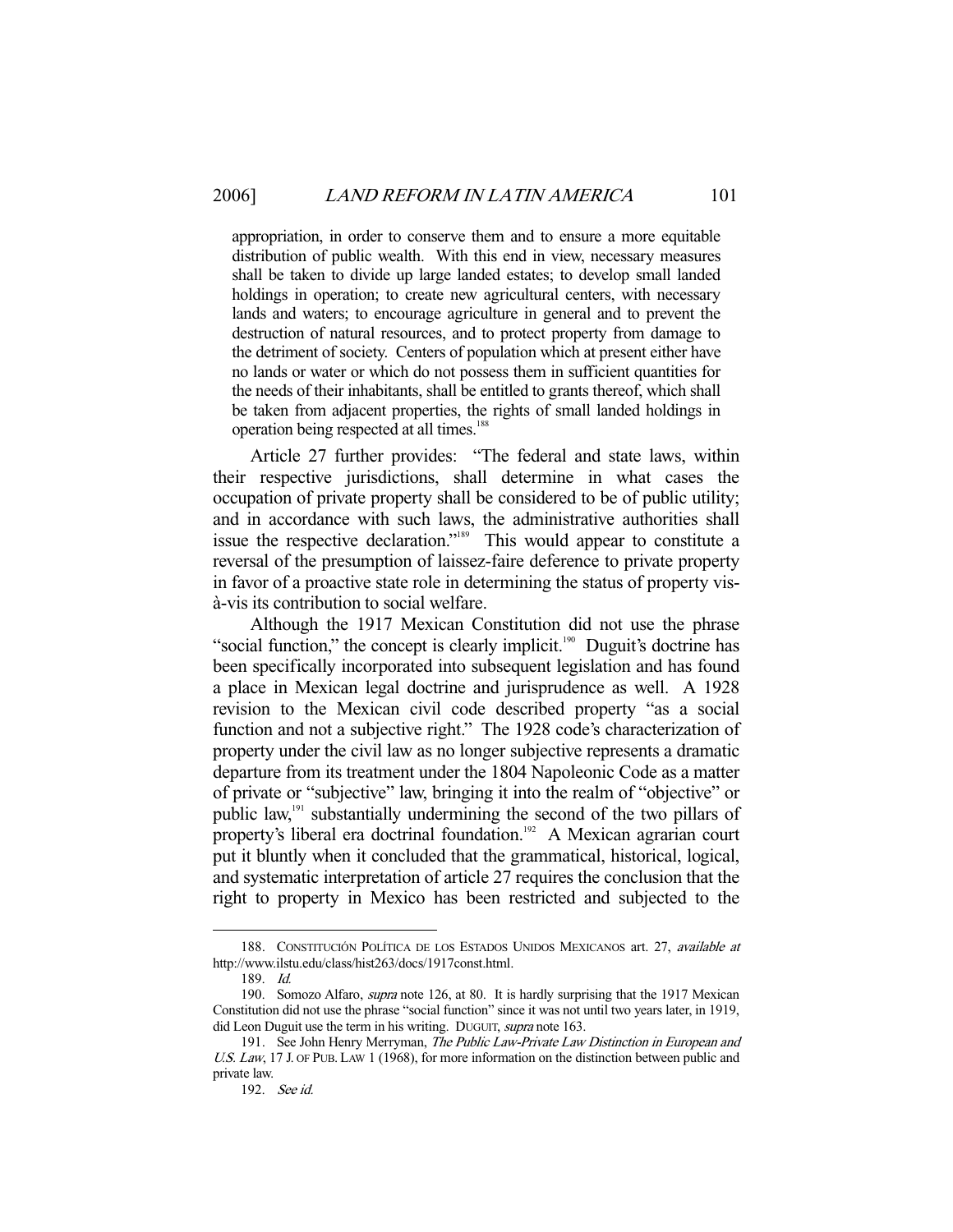public interest.193 In addition to court rulings referring to the social function inherent in article 27 of the Mexican Constitution, later Mexican law refers to the social function of land.<sup>194</sup>

 Like most of Latin America, Brazilian colonial history resulted in large *latifundios*.<sup>195</sup> In contemporary Brazil about one percent of the population in Brazil owns approximately forty-six percent of the land.196 The phrase social function first appeared in Brazilian law in the constitution of 1946, but was largely ignored by the government until the end of military government in Brazil in 1985.<sup>197</sup> In 1988 Brazil adopted a far-reaching new constitution that made the state responsible for expropriating rural land not serving its social function.<sup>198</sup> The new constitution includes seven explicit references to the social function of property.199 Brazilian law considers that rural land serves a "social function" where "80% of the surface is completely and effectively utilized; where appropriate use is made of the natural resources, ecological and labor standards are respected, and the use is considered to be of common benefit to land owners and wokers."<sup>200</sup> Interestingly, the 1988 Brazilian Constitution also requires urbanized land to conform to its social function, and authorizes expropriation when urban land is not used in conformance with constitutionally-mandated master plans for metropolitan areas.<sup>201</sup> Brazil's new constitution, as well as procedural forms that streamline judicial action, coincided with the emergence of an organized squatter movement called the Movimento dos Trabalhadores *Rurais Sem Terra*, or MST.<sup>202</sup> The MST is aggressively pursuing

 <sup>193.</sup> Sentencia 523/96 (juicio agrario, Mexico, published in the Diario Oficial de la Federación, June 16, 1998) (sixth section under heading "Considerando"). In this case, land was adjudged not in fulfillment of its social function since the owner planted *cannabis sativa* (marihuana) on the land. Id. For cases presenting a similar scenario, see also Sentencia 489/96 (juicio agrario, Mexico, published in the Diario Oficial de la Federación, June 9, 1998); sentencia 525/97 (juicio agrario, Mexico, published in the Diario Oficial de la Federacion, Jan. 11, 1999).

<sup>194.</sup> See, e.g., Ley de Desarrollo Urbano del Distrito Federal, arts. 2.II, 6 (Feb. 7, 1996).

<sup>195.</sup> Kevin E. Colby, Brazil and the MST: Land Reform and Human Rights, 16 N.Y. INT'L L.REV. 1, 10-11 (2003).

<sup>196.</sup> *Id.* at 1, 3.

 <sup>197.</sup> Id. at 11-12.

 <sup>198.</sup> CONST. OF BRAZIL art. 184(0), available at http://www.oefre.unibe.ch/law/icl/ br00000\_.html.

 <sup>199.</sup> Id. arts. 5(0)XXIII, 156(1), 170(0)III, 182(2), 184(0), 185(1), 186.

 <sup>200.</sup> Org. Of Am. States, Inter-American Comm'n on Human Rights, Report on the Situation of Human Rights in Brazil, ch. VII, A, http://www.cidh.oas.org/countryrep/brazil-eng/ Chaper%207%20.htm.

 <sup>201.</sup> CONST. OF BRAZIL art. 182(2).

<sup>202.</sup> See generally PETER P. HOUTZAGER, SOCIAL FUNCTION OF PROPERTY, MOVEMENT OF THE LANDLESS (MST), AND THE JUDICIAL FIELD IN BRAZIL (2003), http://www.ids.ac.uk/ids/law/ pdfs/socialfunction.pdf.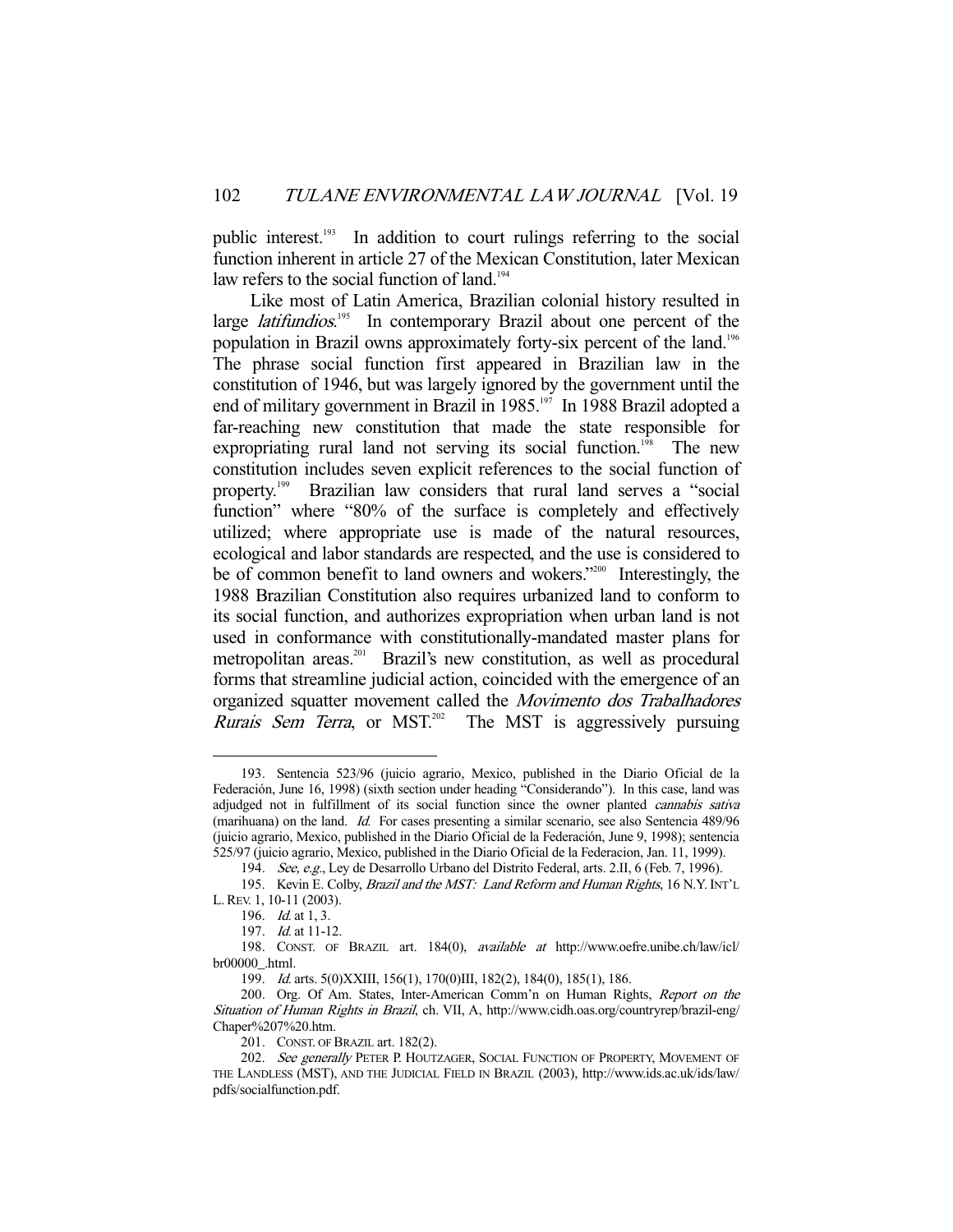organized land invasions of large landholdings while defending these claims in courts on the basis of the Social Function Doctrine.<sup>203</sup>

Colombia remains a regional leader in land concentration, $204$  largely the result of the initial distribution of land during colonization.<sup>205</sup> Colombia first attempted land reform in 1936 but largely failed.<sup>206</sup> In 1961, Colombia formed the National Institute for Agrarian Reform and Frontier Settlement, and by the end of the decade, land reform seemed poised to take off; however, a revolt by landowners effectively scuttled this effort by  $1972.^{207}$  Those familiar with Colombia assert that land distribution in Colombia has not progressed since 1972.<sup>208</sup> In 1994, Colombia passed Law 160, designed to realize the State's obligation to promote access to land.209 This latest effort has apparently done little to improve the overall impact of land reform, $210$  undoubtedly hampered by the country's problematic low-grade civil war. Despite limited success in application, however, Colombia does not want for doctrine or jurisprudence when it comes to social function.

 The phrase "social function" first appeared in the Colombian constitution in  $1936<sup>211</sup>$  and has remained a staple of Colombian property law. The Social Function Doctrine in article 58 of the current Colombian constitution follows the positive obligation approach to social function.<sup>212</sup> This obligation requires the use of land for the benefit of the community and not just for the "exclusive and egotistical personal benefit of the property owner," as the Colombian Supreme Constitutional Court has characterized it.<sup>213</sup> The Constitutional Court has further stated that the Social Function Doctrine

 <sup>203.</sup> Id.

<sup>204.</sup> D.M. Grusczynski & C. Felipe Jaramillo, Integrating Land Issues into the Broader Development Agenda: Colombia, in LAND REFORM, LAND SETTLEMENT AND COOPERATIVES 75 (2003), available at ftp://ftp.fao.org/docrep/fao/006/y5026E/y5026e01.pdf.

 <sup>205.</sup> Id. at 76.

 <sup>206.</sup> KLAUS DEININGER, LAND POLICIES FOR GROWTH AND POVERTY REDUCTION 147 (2003).

<sup>207.</sup> Grusczynski & Jaramillo, *supra* note 204, at 82.

 <sup>208.</sup> See, e.g., id.

 <sup>209.</sup> Law 160, 1994, art. 1 (Colombia), available at http://www.incora.gov.co/capitulo1. htm.

<sup>210.</sup> DEININGER, supra note 206, at 147; Grusczynski & Jaramillo, supra note 204, at 82.

 <sup>211.</sup> Sentencias C-223/94 § IV.; C-389/94; C-204/01 § VII.17; T-427/98 § III.C.3; C-157/97 § VI.2.A (Supreme Constitutional Court of Colombia).

 <sup>212.</sup> CONST. OF COLOMBIA art. 58; Sentencia C-223/94 § IV (Supreme Constitutional Court of Colombia).

 <sup>213.</sup> Sentencia C-223/94 § IV (Supreme Constitutional Court of Colombia)(Thomas Ruppert trans.); see also Sentencias C-595/95 § VI.h, T-427/98 § III.C.3 (Supreme Constitutional Court of Colombia).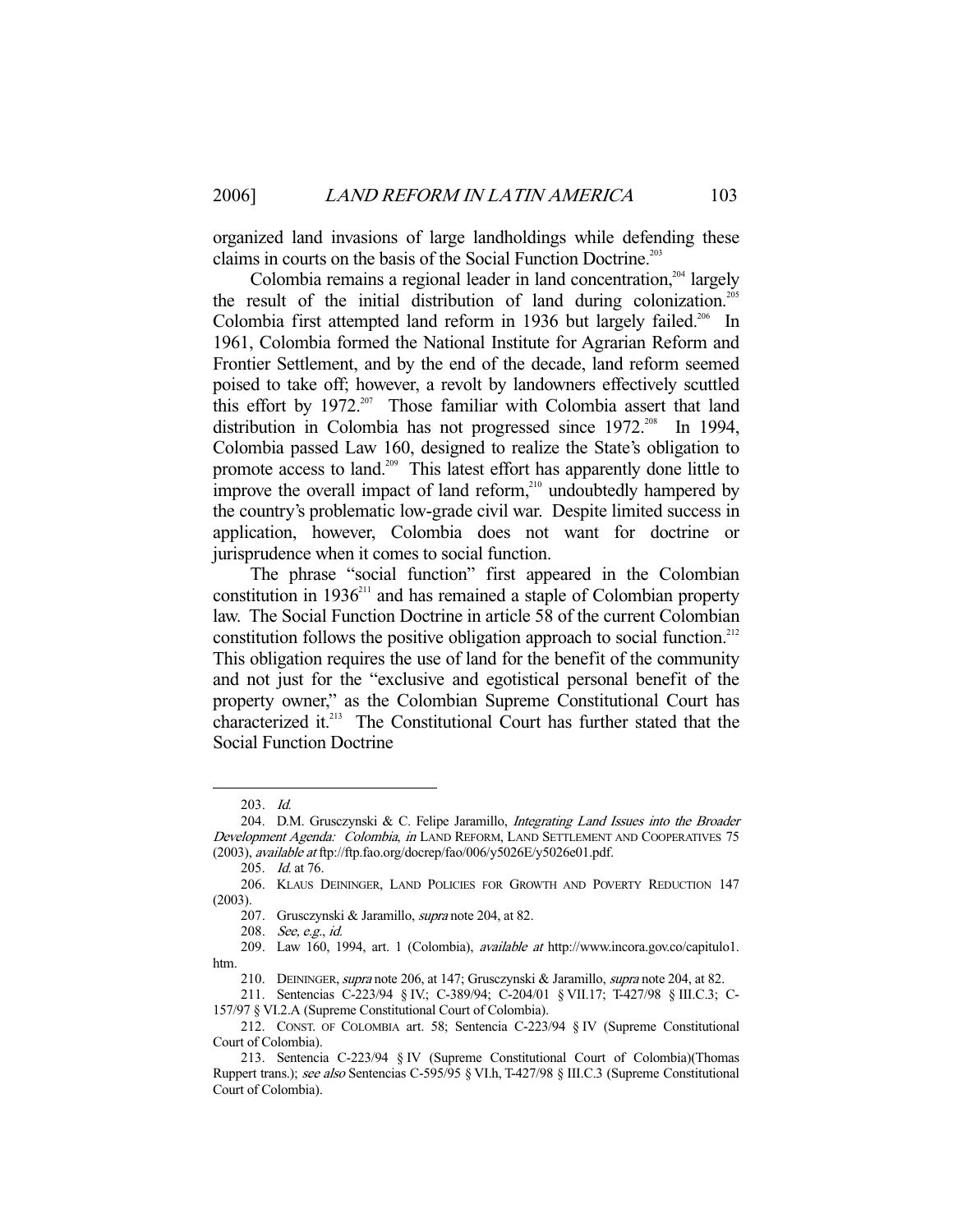signifies a great advance in western thought related to two antagonistic positions that find their conciliation in the social function: individualism and collectivism. The former negates, or at least minimizes, the social and public character of the right to property; at the same time, the latter rejects or diminishes the private and individual character that the right to property may have. The doctrine of the social function of property establishes that the right to property is simultaneously individual and social.<sup>214</sup>

 The Social Function Doctrine of the Colombian Constitution imposes the positive obligation of an owner to "use property not only in a way that does not prejudice the community but that is beneficial to the community."215 Failure of land to fulfill its social function can result in expropriation, and at one point even the more drastic remedy of uncompensated forfeiture was contemplated.<sup>216</sup> Prior Colombian law distinguished forfeiture of land for failure to fulfill social function from ordinary expropriation under the public utility doctrine, and held that compensation would not be required for social function forfeitures.<sup>217</sup> However, in 1999, the legislature of Colombia passed a law forbidding expropriation of land without paying compensation.<sup>218</sup> This law eliminated the paragraph in the constitution that allowed the legislature to establish cases in which, due to considerations of equity, indemnification would not be required to expropriate land. Even so, the Supreme Constitutional Court of Colombia has continued to emphasize how different the 1936 and 1991 Constitutions treated property when compared with the liberal-era 1886 Constitution.<sup>219</sup> The court used these differences to justify reforming the 1887 Colombian Civil Code, which allowed for the "arbitrary" disposition of property.<sup>220</sup> The court found the use of the term "arbitrary" in conflict with property's social function and ordered it stricken.<sup>221</sup>

 <sup>214.</sup> Sentencia C-238/97 § VI.3 (Supreme Constitutional Court of Colombia) (Thomas Ruppert trans.); see also Sentencia C-428/94 § VII.4 (Supreme Constitutional Court of Colombia).

 <sup>215.</sup> Sentencia C-389/94 § VII.2 (Supreme Constitutional Court of Colombia)(Thomas Ruppert trans.); see also Sentencia C-595/95 § VI.h (Supreme Constitutional Court of Colombia).

 <sup>216.</sup> Sentencia C-389/94 § VII.3 (Supreme Constitutional Court of Colombia).

<sup>217.</sup> Id. While forfeiture of land may occur when ownership is a result of illegal activities or enrichment, id., forfeiture for failure to fulfill the social function is much broader than penal offenses leading to forfeiture. See, e.g., Sentencia C-409/97 § VI.2 (Supreme Constitutional Court of Colombia).

 <sup>218.</sup> Acto Legislativo 01, 1999, Diario Oficial, año CXXXV. N. 43654, page 49 (Aug. 4, 1999).

 <sup>219.</sup> Sentencia C-595/99 § VI.B.2 (Supreme Constitutional Court of Colombia).

 <sup>220.</sup> Id. § VI.B.2, VI.C.

 <sup>221.</sup> Id.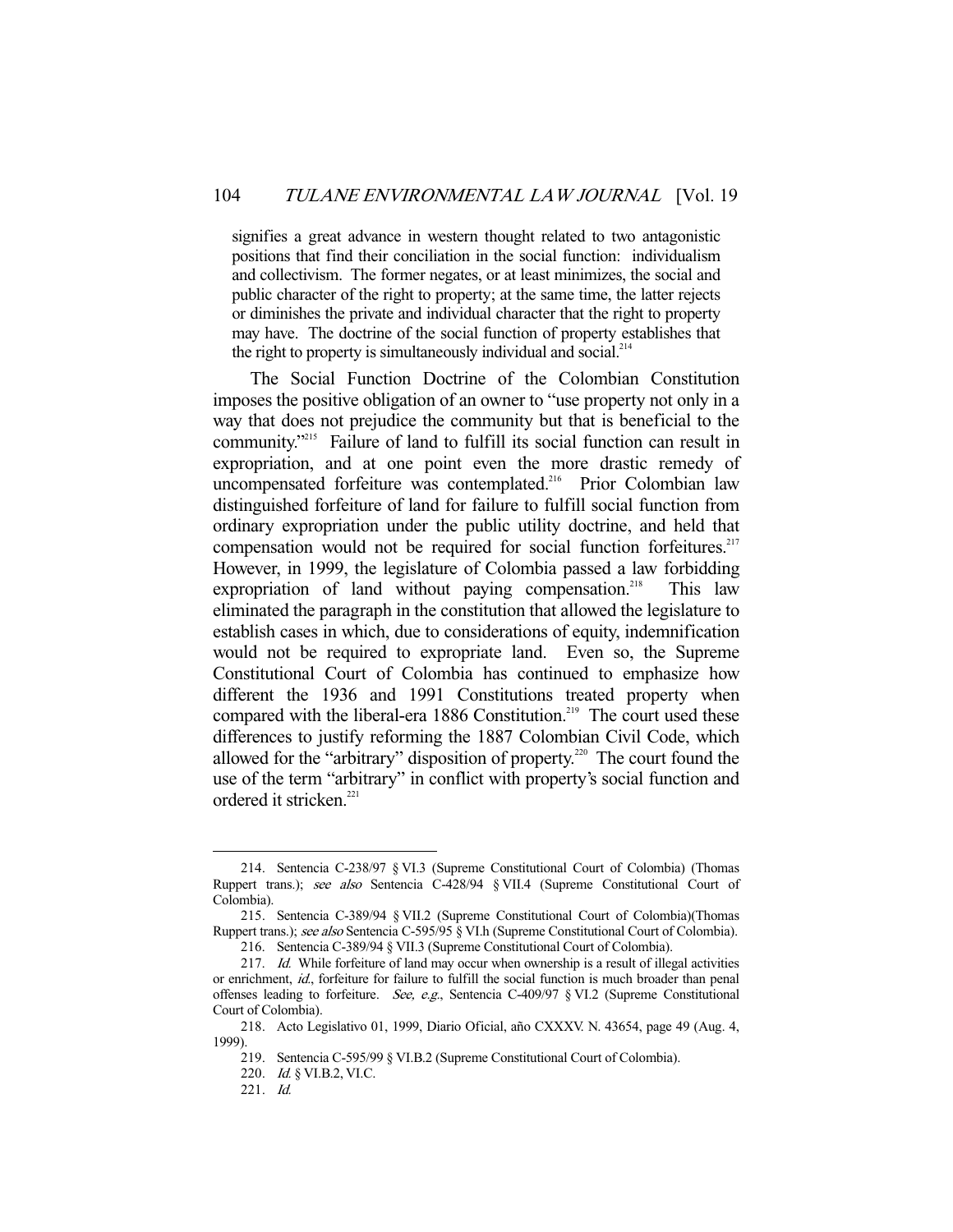Venezuela, with its recently elected populist government under the leadership of Hugo Chávez, presents an interesting case. In Venezuela, sixty percent of the arable land belongs to two percent of the population, making land reform a high priority of the Chávez government.<sup>222</sup> In 1999, Chávez supported a new constitution for the country.<sup>223</sup> Up until that point, the constitution in effect since 1961 had explicitly included a provision concerning the social function of property.<sup>224</sup> The new constitution eliminated the phrase "social function," and instead created an expropriation standard based on "public utility or social interest."<sup>225</sup> In the absence of the public record that evidences the rationale for this change, it would appear that the Social Function Doctrine is alive and well in Venezuela, perhaps embedded in the associated phrase "social interest." Evidence of this appears in a 2001 presidential decree specifying that private lands are "subject to the social function of providing for the agro-alimentary security of the country.<sup> $226$ </sup> When he signed the decree into law, Chávez said that "the war against *latifundios* is key to the revolution."<sup>227</sup> The decree gives squatters the right to stay on land that they occupied as idle land until the state can expropriate the land.<sup>228</sup> The decree also gives any citizen the right to report idle or

 <sup>222.</sup> MARTIN EDWIN ANDERSEN, FREEDOM HOUSE, COUNTRIES AT THE CROSSROADS: COUNTRY PROFILE OF VENEZUELA 9 (2004), available at http://unpan1.un.org/intradoccgi/idc\_cgi\_isapi.dll?IdcService=DOC\_INFO&dID=18039.

<sup>223.</sup> *See id.* at 1.

<sup>224. 1961</sup> CONST. OF VENEZUELA art. 99, *available at http://www.cervantesvirtual.com/* servlet/SirveObras/00361841222258395209079/index.htm. The 1961 constitution provided:

The right to property is guaranteed. In virtue of its social function, property will be subjected to the contributions, restrictions, and obligations established by laws designed to further public utility and the general interest. [Se garantiza el derecho de propiedad. En virtud de su función social la propiedad estará sometida a las contribuciones, restricciones y obligaciones que establezca la ley con fines de utilidad pública o de interés general.].

 <sup>225.</sup> The 1999 Venezuelan constitution states that "[p]roperty will be subjected to the contributions, restrictions and obligations established by law to promote public utility or the general interest. Only for public utility or social interest, determined by a court judgment and timely payment of just compensation, may any type of property be expropriated." CONST. OF VENEZUELA art. 115.

 <sup>226.</sup> Presidential Decree No. 1546, Official Gazette of the Bolivarian Republic of Venezuela, No. 37,323, art. 2(5) (Nov. 9, 2001) (Thomas Ruppert trans.), available at http://www. gobiernoenlinea.gob.ve/docMgr/sharedfiles/294.pdf; see also id. art. 18 (referring to the social function of land).

 <sup>227.</sup> Sibylla Brodzinsky in Hato el Chacote, Squatters Sit Tight as Land Revolution Is Put to the Test in Venezuela, THE GUARDIAN (U.K.), Jan. 25, 2005, available at http://www.guardian. co.uk/venesuela/story/0,12716,1397833,00.html.

 <sup>228.</sup> Presidential Decree No. 1546, Official Gazette of the Bolivian Republic of Venezuela, No. 37. 323, art. 2(5).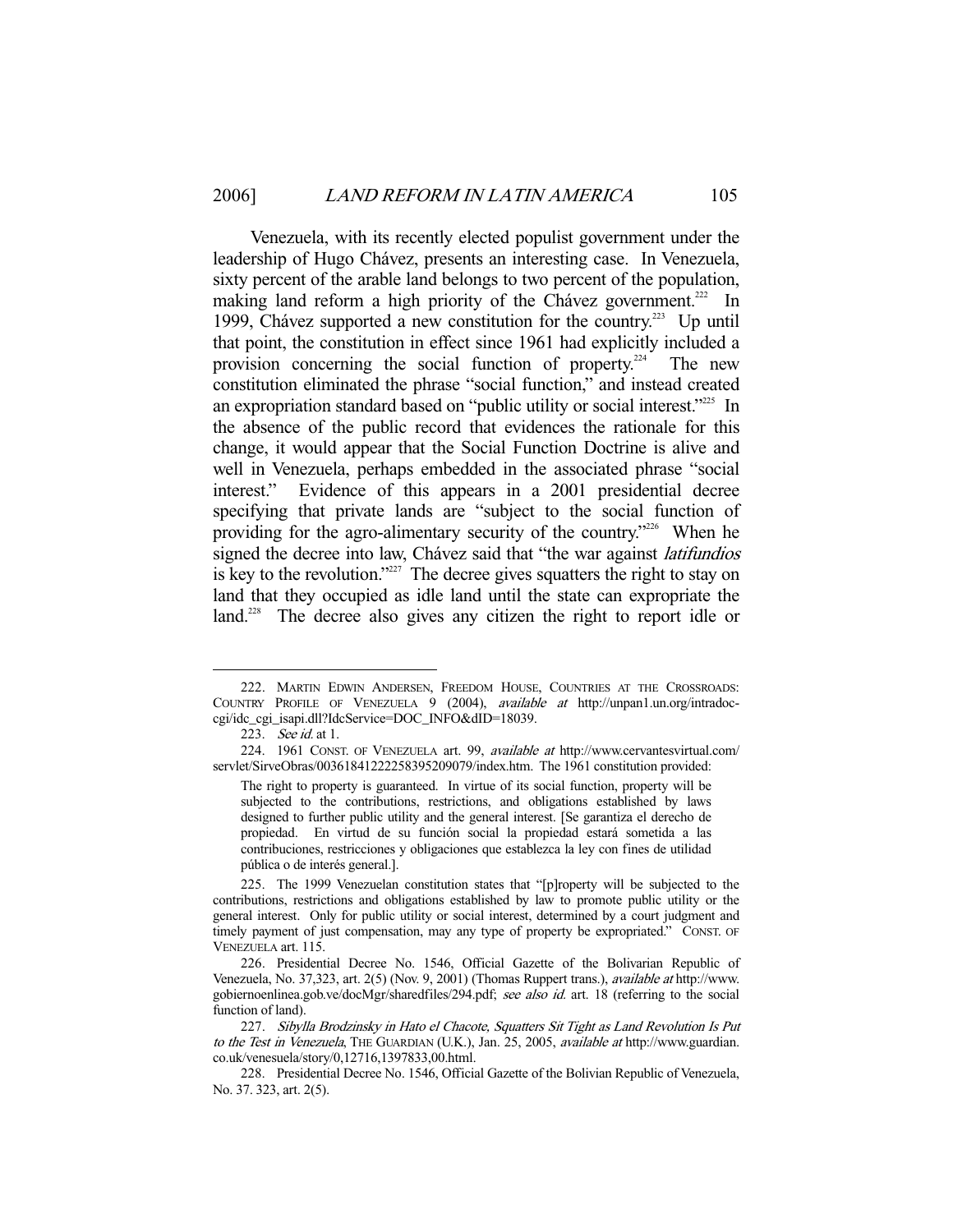uncultivated land to the government.<sup>229</sup> Idle land is defined as land that fails to produce at least eighty percent of its appropriate agricultural output.<sup>230</sup>

 For historical and geographical reasons, Costa Rica's relatively egalitarian land distribution pattern stands out when compared to the rest of the region.<sup>231</sup> Even so, it did not escape the doctrinal influences of social constitutionalism, including the social function of property. The current constitution of Costa Rica, among the region's oldest (1949), also lacks explicit reference to social function. However, the 1964 Land and Colonization Law provides that "expropriation will be realized in the first place over those lands that do not comply with their social function."<sup>232</sup> The statute goes on to describe instances where social function is not met and the state may order expropriation.<sup>233</sup> Possibly affected lands include certain unimproved lands, lands acquired for speculation and subdivision that have not subsequently been developed or whose development does not comply with pertinent laws, and agricultural lands used for cattle ranching (e.g., *haciendas*).<sup>234</sup> A separate provision authorizes anyone to denounce lands that do not conform to the social function, creating a third-party right to induce expropriation.<sup>235</sup>

 This brief review of the Social Function Doctrine in selected Latin American nations demonstrates that the doctrine and its historical necessity as a means to address land concentration are alive and well in the region. The doctrine would appear to have weathered a trend toward neoliberal governance in Latin America, and found new life in recently elected populist governments in Brazil, Bolivia, and Venezuela. Moreover, the emergence of independent judiciaries and their recorded jurisprudence has provided an opportunity to explore more fully its application, and gain greater insight into the extent to which it is deeply rooted in legal doctrine and political philosophy in the region. At the same time, in Latin America the notion of property's social function is inextricably tied to agrarian reform, an imperative which has diminished in some countries in the region.

 <sup>229.</sup> Id. art. 37.

 <sup>230.</sup> Id. arts. 106-107.

<sup>231.</sup> See HECTOR PEREZ-BRIGNOLI, A BRIEF HISTORY OF CENTRAL AMERICA 99, 121 (Ricardo B. Sawrey A. & Susana Stettri de Sawrey trans., 1989).

 <sup>232.</sup> Ley de Tierras y Colonización, Law No. 2825, published in Alcance Nº 90, de la Gaceta  $N^{\circ}$  278, de 8 de diciembre de 1962 (Costa Rica) )(Thomas Ruppert trans.). The law also protects small agricultural plots from any sort of expropriation if they currently fulfill their social function. *Id.* art. 142.

 <sup>233.</sup> Id. art. 144.

 <sup>234.</sup> See id.

 <sup>235.</sup> Id. art. 6.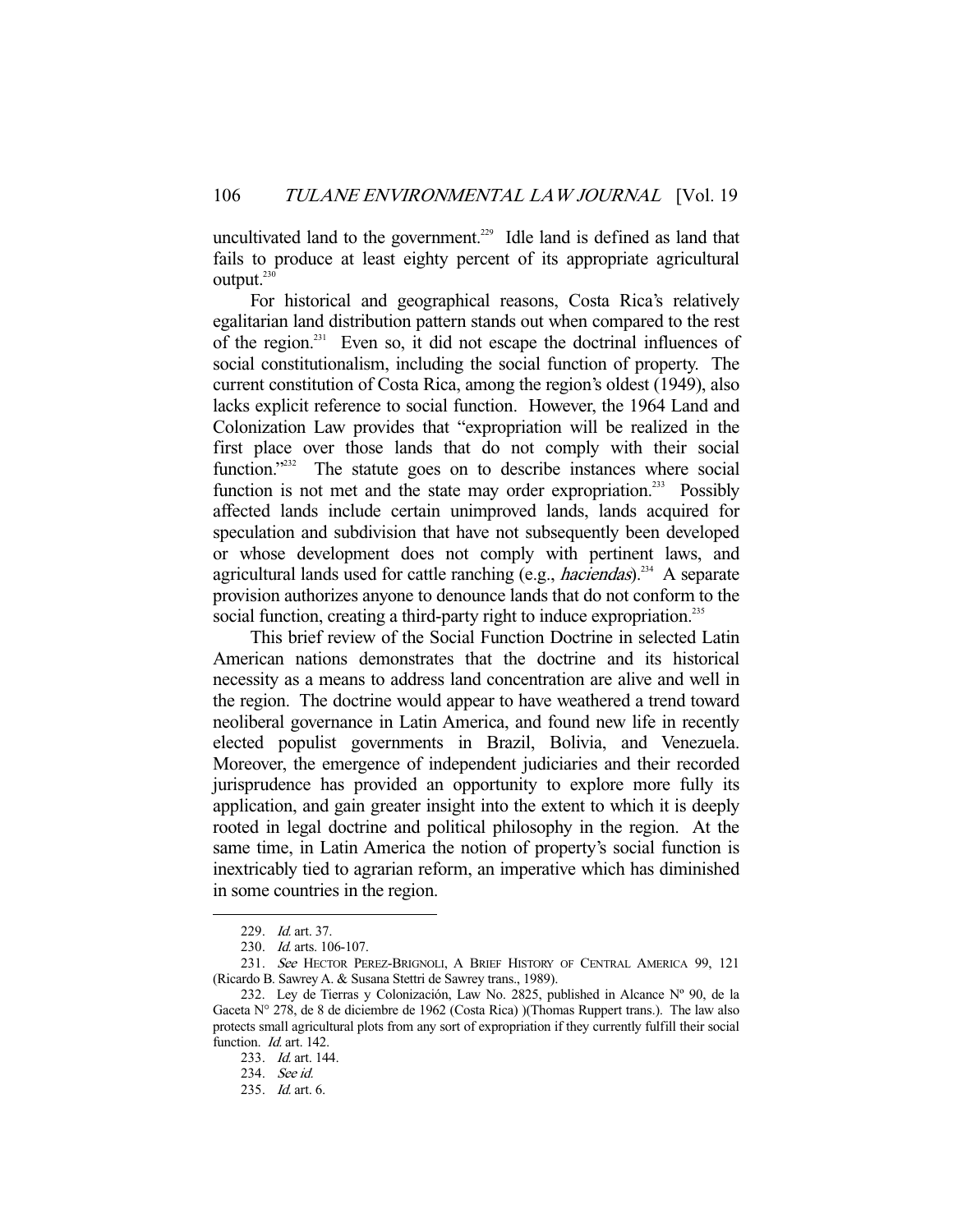#### IV. RECENT DEVELOPMENTS AND CHALLENGES TO THE SOCIAL FUNCTION DOCTRINE

 Throughout the twentieth century, the Social Function Doctrine has served, both explicitly and implicitly, as the juridical basis to justify drastic measures to restructure land policy in Latin America through agrarian reform. At the same time the Doctrine has served as an engine of development policy, used to settle the "tierras baldías," the vast, forested "wasteland,"236 which policy makers viewed as safety valves in which to release the growing masses of landless peasants marching to the urban megacities of the region.<sup>237</sup> The confluence of human rights and environmental concerns in the 1980s and 1990s challenged these policies. At the same time, the growing impetus toward a hemispheric free trade agreement and the neoliberal "commoditization" of property continues to challenge social notions of property. Here we explore some contemporary developments in the Social Function Doctrine and its current application to land policy.

## A. The International Human Rights Dimension of the Social Function **Doctrine**

 The eighteenth-century liberal constitutional right to be free from arbitrary state interference with an individual's property did not impose positive obligations on the state to provide individuals with land, or on individuals to ensure that their land was used for productive purposes. In the liberal constitutional model, the market takes care of land redistribution and ensures its productivity. In contrast, the social constitutional model obliges property owners to utilize property productively and for socially beneficial purposes, and obliges the state to ensure that this occurs. This positive duty of the state to intervene in private property relations to ensure its social function fits within the paradigm of what human rights scholars call "second generation rights."238 Second generation rights are generally considered to be social

<sup>236.</sup> Cf., e.g., Schneiderman, supra note 162, at 93 (noting that Colombia used "social function" as a justification for settling "seemingly empty and unproductive lands").

<sup>237.</sup> See generally H. JEFFREY LEONARD, NATURAL RESOURCES AND ECONOMIC DEVELOPMENT IN CENTRAL AMERICA (1987).

 <sup>238.</sup> An essential difference between first- and second-generation rights is that second generation (i.e., social and economic rights) rights require states to take affirmative, active steps to promote and secure these rights since state inaction is insufficient. See, e.g., Marc Bossuyt, International Human Rights Systems: Strengths and Weaknesses, in HUMAN RIGHTS IN THE TWENTY-FIRST CENTURY: A GLOBAL CHALLENGE 52 (Kathleen E. Mahoney & Paul Mahoney eds., 1992) (noting that civil rights primarily require state abstention from action whereas social rights require active intervention from the State). First generation rights are most often thought of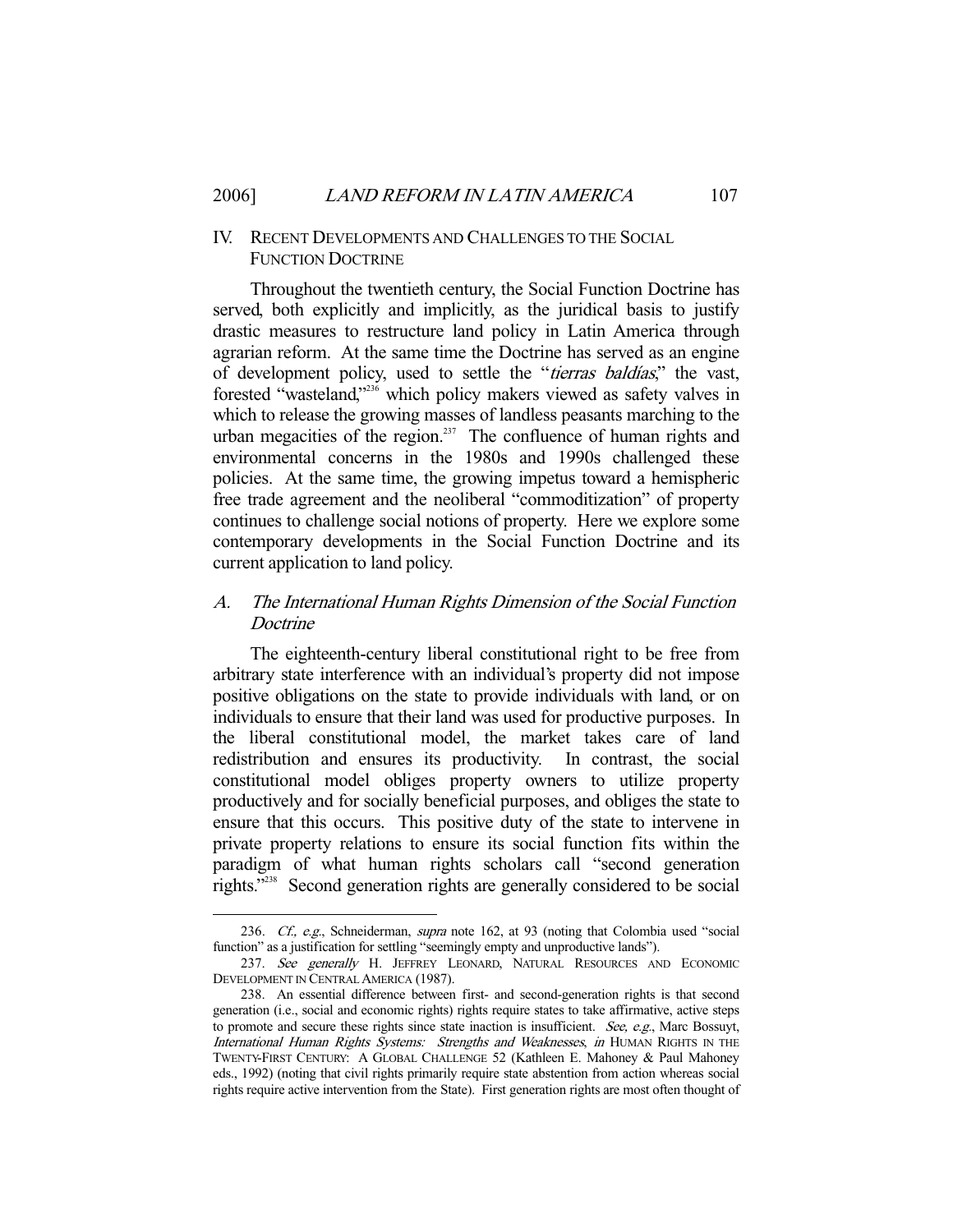and economic rights, rights inuring to the benefit of all society that the state is obliged to promote.<sup>239</sup>

 The difference between the "right to property" in liberal propertyrights systems such as the United States<sup> $240$ </sup> and the social function of property in the social constitutional systems of some European and most Latin American countries can be seen in two key twentieth-century international human rights accords: the International Covenant on Civil and Political Rights (ICCPR)<sup>241</sup> and the International Covenant on Economic, Social, and Cultural Rights (ICESC).<sup>242</sup> The United Nations charter envisioned a single declaration of general human rights principles followed by a single convention on their implementation.<sup>243</sup> While the United Nations Universal Declaration on Human Rights<sup>244</sup> enjoyed broad international support,<sup>245</sup> a split occurred among the world's nation-states regarding a covenant for implementation of the Declaration.<sup>246</sup> Many developed nations, led by the United States, wanted a "negative rights" document, analogous to the United States Bill of Rights, which grants

 However, many assert that to divide first and second generation rights between those that are "negative" versus "positive" fails to take account of the fact that some first generation rights (such as that to a speedy trial) require a substantial positive investment on the part of the state whereas some second generation rights (such as the right to unionize) require little expenditure on the part of the state. MARY DOWELL-JONES,CONTEXTUALISING THE INTERNATIONAL COVENANT ON ECONOMIC, SOCIAL AND CULTURAL RIGHTS: ASSESSING THE ECONOMIC DEFICIT 4 (2004).

 240. The United States is often held up as an example of the state most protective of private property rights. Cf. van der Vyver, supra note 5, at 125-26.

 241. Dec. 16, 1966, 999 U.N.T.S. 171, 6 I.L.M. 368 (1967); G.A. Res. 2200, 21 GAOR, Supp. No. 16, at 52, U.N. Doc. A/6316) (1976).

 242. Dec. 16, 1966, 993 U.N.T.S. 3, 6 I.L.M. 360 (1967) (Annex to G.A. Res. 2200, 21 GAOR, Supp. No. 16, at 490, U.N. Doc. A/6316 (1976)).

243. F. Pocar, Codification of Human Rights Law by the United Nations, in PERSPECTIVES ON INTERNATIONAL LAW 140-41 (Nandasiri Jasentuliyana ed., 1995); cf. KIRSTEN SELLARS, THE RISE AND RISE OF HUMAN RIGHTS 76 (2002).

244. Universal Declaration of Human Rights, G.A. Res. 217A(III), at 71 (Dec. 10, 1948).

245. SELLARS, *supra* note 243, at 21, 23.

246. Id. at 23, 74, 79.

as limitations on state action to ensure individual rights. According to one well-known Costa Rican jurist, the difference between the classic, first generation right to property and its second generation expression may present itself more clearly in Spanish than it does in English. In Spanish, the first-generation right is best expressed as "derecho de propiedad" whereas in the American Declaration, the second-generation right is expressed as the "*derecho a la propiedad*." See, e.g., RICARDO ZELEDÓN ZELEDÓN, DERECHO AGRARIO Y DERECHOS HUMANOS 30 (2002). At the same time, others assert that the distinctions between first and second generation human rights are blurring. Richard H. Stanley, Remarks Presented at the Thirty-Eighth Strategy for Peace Conference (Oct. 23, 1997) (transcript available at http://www.stanleyfoundation.org/ reports/SPC97A.pdf).

<sup>239.</sup> See The Center for International Environmental Law, Human Rights, Environment, and Economic Development: Existing and Emerging Standards in International Law and Global Society, http://www.ciel.org/Publications/olp3v.html (last visited Mar. 5, 2006).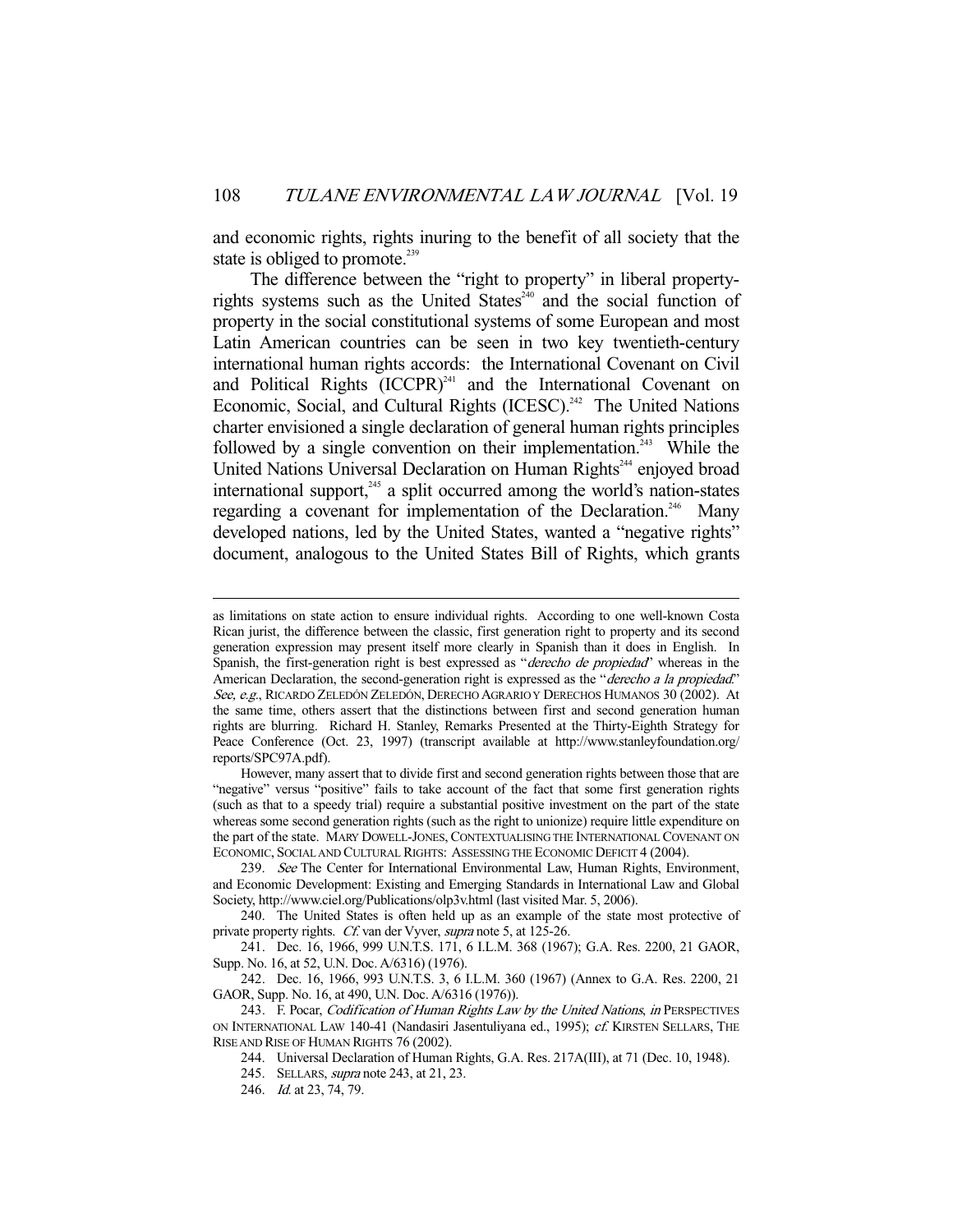rights to be free from government interference.<sup>247</sup> Developing states, however, were more concerned about positive social rights that require the government to affirmatively provide certain rights or goods to the people.<sup>248</sup> What eventually emerged were two separate human rights documents.249 In fact, the United Nations, in an effort to secure broad support, specifically avoided the controversial topic of property in both of these global covenants. $250$ 

 The American Convention on Human Rights, the binding human rights charter for most of the states in the Western Hemisphere, would appear to encompass both the individual and the social aspect of the right to property. Article 21 provides that "[e]veryone has the right to the use and enjoyment of his property. The law may subordinate such use and enjoyment to the interest of society."<sup>251</sup> Other regional human rights agreements also use similar language. $252$ 

 Another source of emerging international law on the Social Function Doctrine comes from the European Court of Justice (ECJ), which has held that, by virtue of its inclusion in the constitutions of most

-

250. van der Vyver, supra note 5, at 129.

 251. Organization of American States, American Convention on Human Rights, Nov. 22, 1969, O.A.S.T.S. No. 36, 1144 U.N.T.S. 123 (entered into force July 18, 1978). The United States has signed but not ratified the American Convention on Human Rights. It has signed and ratified the American Declaration of Human Rights which provides that "[e]very person has a right to own such private property as meets the essential needs of decent living and helps to maintain the dignity of the individual and of the home." American Declaration of the Rights and Duties of Man, art. XXIII, OEA/ser. L./ V./II.23, doc. 21, rev. 6 (1948) [hereinafter American Declaration]. This Declaration was approved in 1948 at the 9th International American Conference in Bogotá, Colombia.

 252. 1952 Protocol to the 1950 European Convention on Human Rights, http://www.hri. org/docs/ECHR50.html ("Every natural or legal person is entitled to the peaceful enjoyment of his possessions. . . . The preceding provisions shall not, however, in any way impair the right of a State to enforce such laws as it deems necessary to control the use of property in accordance with the general interest." (emphasis added)). Article 14 of the African Charter on Human and Peoples' Rights reads: "The right to property shall be guaranteed. It may only be encroached upon in the *interest of public need or in the general interest of the community* and in accordance with the provisions of appropriate laws." African [Banjul] Charter on Human and Peoples' Rights, OAU Doc. CAB/LEG/67/3 rev. 5, 21 I.L.M. 58 (1982), adopted June 27, 1981, entered into force Oct. 21, 1986, http://www1.umn.edu/humanrts/instree/z1afchar.htm (emphasis added).

<sup>247.</sup> See J. SCOTT DAVIDSON, HUMAN RIGHTS 6 (1993) (noting that American, French, and English revolutions primarily focused on "right to be free from" rather than the "right to").

<sup>248.</sup> Asbjorn Eide, Strategies for the Realization of the Right to Food, in HUMAN RIGHTS IN THE TWENTY-FIRST CENTURY: A GLOBAL CHALLENGE, *supra* note 238, at 460-61. This split again showed itself in 1974 when the United Nations General Assembly voted on the Charter of Economic Rights and Duties of States. RESTATEMENT (THIRD) OF FOREIGN RELATIONS LAW § 712, reporter's note 1 (1987). This allowed that states have the right "to nationalize, expropriate or transfer ownership of foreign property." Id. The United States and five other developed states voted against the Charter while one hundred-twenty, mostly developing nations, voted in favor. Id.

<sup>249.</sup> SELLARS, *supra* note 243, at 79.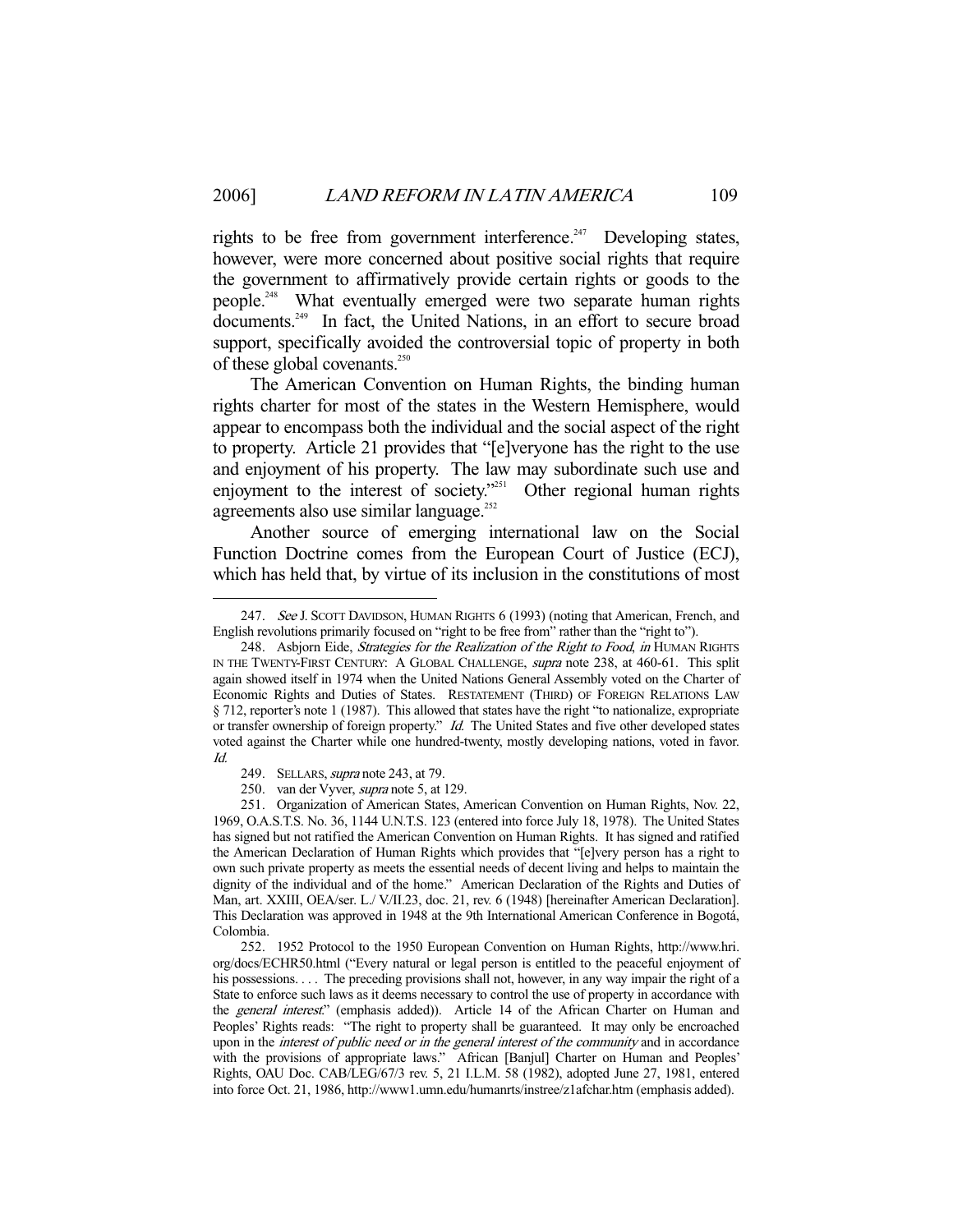of the member states of the European Union, the Social Function Doctrine represents binding European law.<sup>253</sup> In the ECJ and its member countries the doctrine appears to have been used primarily to justify state regulation of property in the face of claims relating to the infringement of the right to property under European Community law.254 In this sense it appears more analogous to the public health, safety and welfare police power basis for regulation in the United States.<sup>255</sup> This is a markedly different application of the doctrine than the positive obligation it imposes on landowners in Latin America to productively use their property to benefit society. By the time the Social Function Doctrine had found its way into European legal thought, the urgency for land reform felt in Roman times had diminished whereas in Latin America the two impulses converged.

## B. Accommodating "Sustainable Development": Ecological Possession and the "Socio-Environmental Function" of Land

 As the Social Function Doctrine was incorporated into the constitutions, civil codes, and agrarian reform statutes of Latin American countries, there arose a need to determine when property served its social function. Typically a landowner demonstrated social function through "productive use," which in an agrarian sense meant clearing and cultivating land.<sup>256</sup> If a property owner allowed arable land to remain fallow, the landowner risked not only invasions by squatters, but expropriation under the Social Function Doctrine.<sup>257</sup> In contemporary Latin America, this led rational landowners to seek to clear their land in order to ensure possession, demonstrate ownership by fencing and acquiring cattle and then seeking title.<sup>258</sup> An unintended consequence of this development policy founded on social function has been massive

 <sup>253.</sup> Case 44/79, Liselotte Hauer v. Land Rheinland-Pfalz, 1979 E.C.R. 3727.

 <sup>254.</sup> Id. paras. 18-19; see also The Queen v. Sec'y of State for the Env't, No. C-293/97, para. 54, available at http:www.eel.nl (finding that the right to property must be viewed in relation to property's social function in this decision upholding regulation of nitrates); Schrader v Hauptzollamt Gronau, [1989] ECR 2237, para. 15; Case C-280/93 Germany v. Council [1994] ECR I-4973, para. 78.

<sup>255.</sup> See, e.g., Village of Euclid, Ohio v. Ambler Realty Co., 272 U.S. 365, 395 (1926).

 <sup>256.</sup> COLINA GAREA, supra note 145, at 152 (citing several Spanish laws imposing the cultivation obligation on agricultural property owners, dating back to the Franco regime). Colina Garea also cites a number of other Spanish and Italian commentators for this proposition.

 <sup>257.</sup> See, e.g., supra Part III.B.

<sup>258.</sup> See, e.g., Ankersen, supra note 173, at 810 (citing Marianne Schmink, The Rationality of Tropical Rainforest Destruction, in MANAGEMENT OF FORESTS IN TROPICAL AMERICA: PROSPECTS AND TECHNOLOGIES 11, 11-30 (Julio C. Figueroa Colón et al. eds., 1987)); Philip M. Fearnside, Land-Tenure Issues as Factors in Envtl Destruction in Brazilian Amazonia: The Case of Southern Pará, 29 WORLD DEV. 1361, 1368-69 (2001).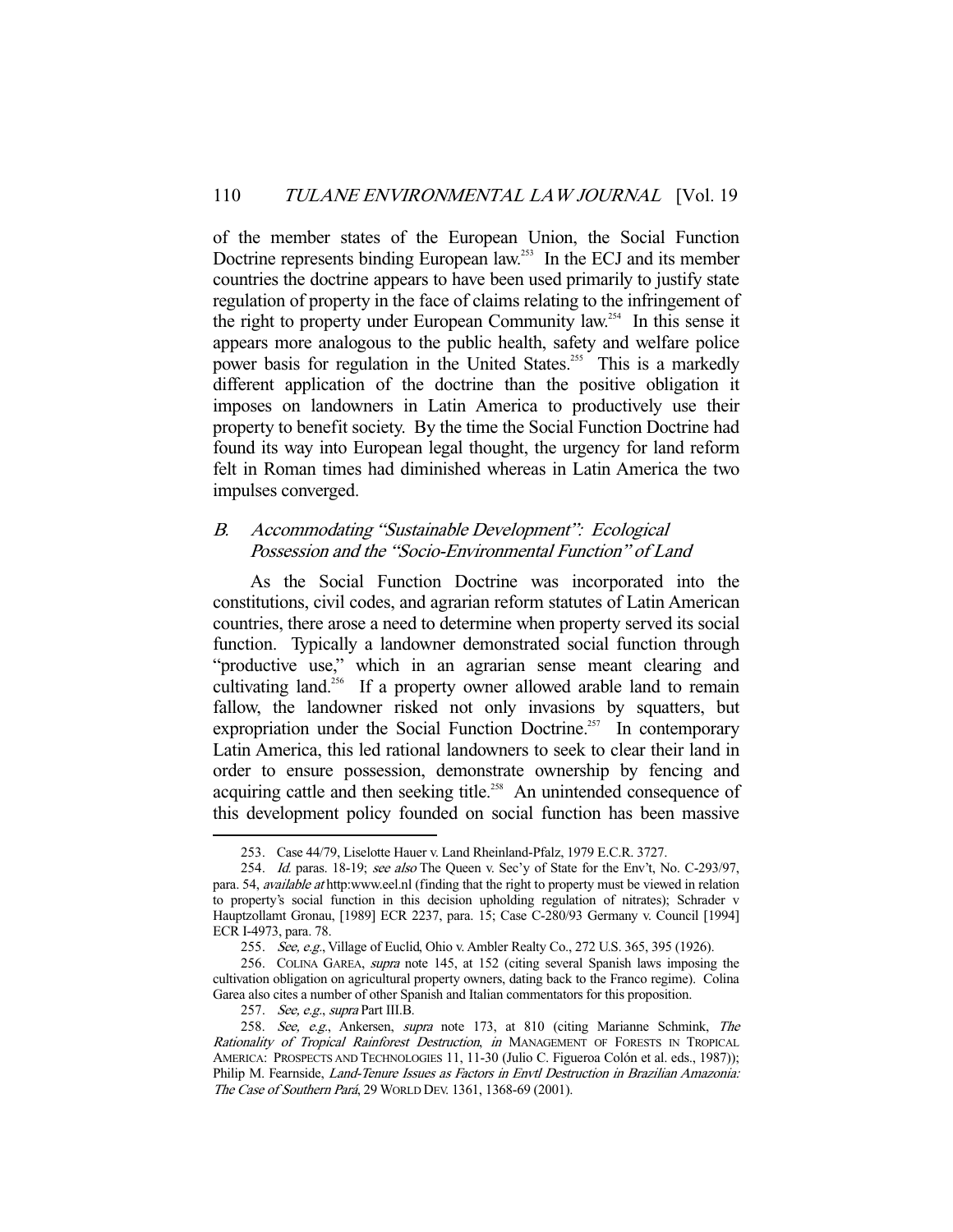deforestation of some of the last remaining tropical forests in the region.259 Thus, "productive use" to demonstrate "possession" included the creation of massive cattle ranches on forested frontiers.<sup>260</sup> This perverse policy compounded the problem of land concentration in the region, contributed to conflicts in the region with "unproductive" occupants such as indigenous peoples and traditional societies, and resulted in alarming rates of deforestation in some countries.<sup>261</sup>

 As the nations of Latin America began to realize the consequences of settlement on the agricultural frontier, efforts were taken to redefine "social function" in a manner that accommodates, among other state interests, the "ecological function" of property. Colombia,<sup>262</sup> Chile,<sup>263</sup> Costa Rica,<sup>264</sup> Mexico,<sup>265</sup> and Brazil have all altered their interpretation of social function to accommodate the ecological function of land. As a result, one can demonstrate "possession" and "productive use," and hence—social function—through the conservation of land, as well as its cultivation.<sup>266</sup>

 This postmodern development, the ecological function of property, also now serves to justify environmental and land use controls to protect the environment in a manner similar to social function's use in Europe. For example, in 1994, the Colombian Supreme Constitutional Court applied the Social Function Doctrine to forbid a land use that contaminated an otherwise clean source of municipal drinking water.<sup>267</sup>

-

264. Ankersen, *supra* note 173, at 811-12.

265. See ENVTL. LAW INST. ET AL., LEGAL TOOLS AND INCENTIVES FOR PRIVATE LANDS CONSERVATION IN LATIN AMERICA: BUILDING MODELS FOR SUCCESS 144 (2003), *available at* http://www.elistore.org/books\_detail.asp?ID=10916 ("Mexican law no longer threatens the expropriation of land if adequate social 'use' is not made.").

266. See, e.g., Ankersen, supra note 173, at 810.

 267. Republica de Colombia, Corte Constitucional, Sentencia No. T.-523/94, available at http://www.ideam.gov.co:8080/legal/sentens/1994/t-523-1994.html.

<sup>259.</sup> See Fearnside, supra note 258, at 1369.

<sup>260.</sup> See id. at 1362.

<sup>261.</sup> See, e.g., MARIANNE SCHMINK & CHARLES WOOD, CONTESTED FRONTIERS IN AMAZONIA (1992).

 <sup>262.</sup> CONST. OF COLOMBIA art. 58 ("La propiedad es una función social que implica obligaciones. Como tal, le es inherente una función ecológica." ["Property has a social function which implies obligations. As such, land has an inherent ecological function." (Thomas Ruppert trans.)]); Colombian Law 388 of 1997, arts. 2(1), 3(2) (July 18, 1997).

 <sup>263.</sup> CONST. OF CHILE art. 19(24) ("Sólo la ley puede establecer el modo de adquirir la propiedad, de usar, gozar y disponer de ella y las limitaciones y obligaciones que derive n de su función social. Esta comprende cuanto exijan los intereses generales de la Nación, la seguridad nacional, la utilidad y la salubridad públicas y la conservación del patrimonio ambiental." ["Only the law may establish the modes of acquiring, using, enjoying, and disposing of property as well as the limits and obligations that derive from property's social function. This includes requirements to serve the general interests of the Nation, national security, public utility and health, and conservation of the nation's environmental patrimony." (Thomas Ruppert trans.)]).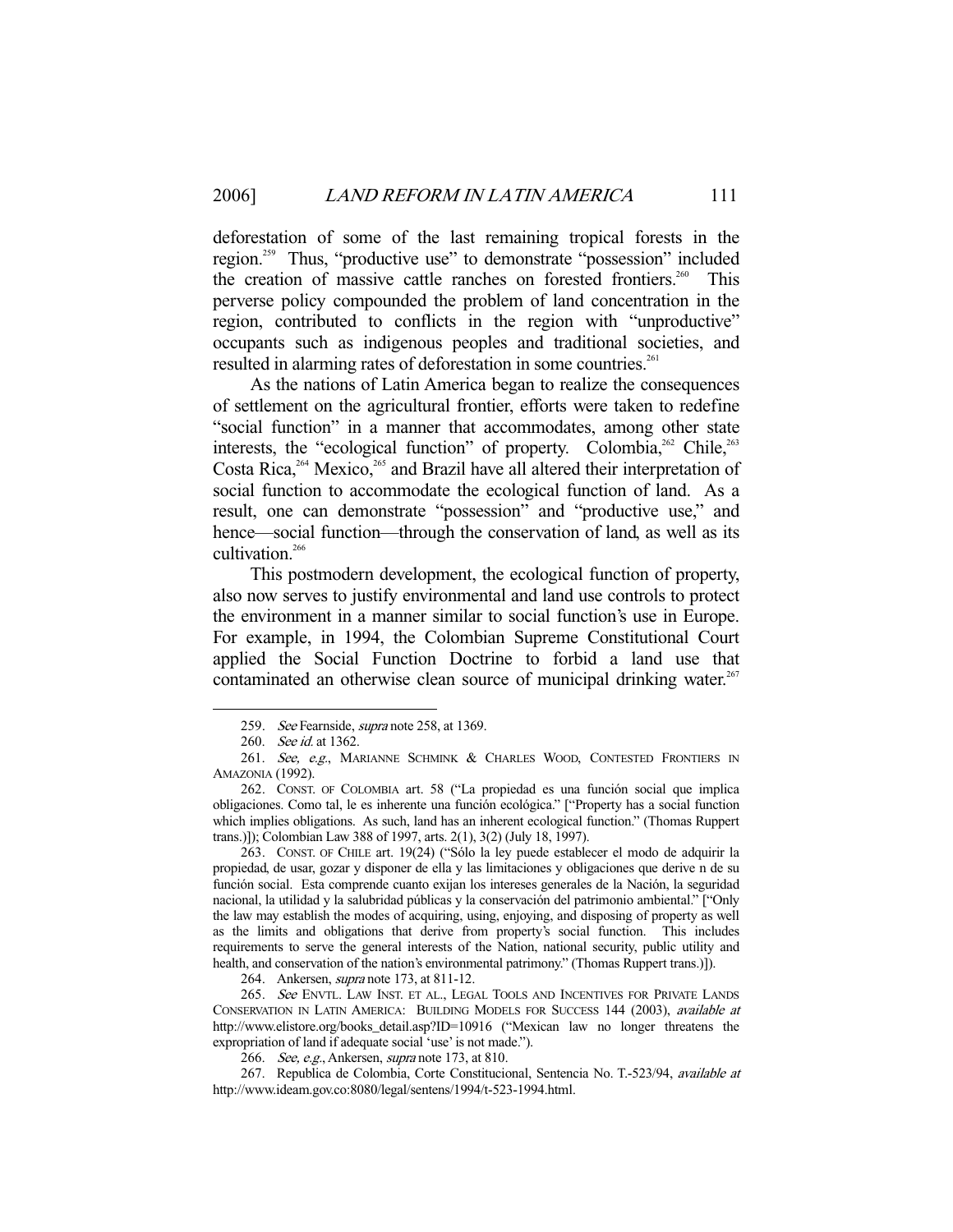The court said that the State bears the responsibility to protect the constitutional right to a healthy environment.<sup>268</sup> The State has authority to do this since the "inherent ecological function" of the Social Function Doctrine<sup>269</sup> means that a private property owner cannot abuse the right to private property by engaging in a use of property that damages a public resource.<sup>270</sup>

 Brazil offers a more sweeping example of the current use of the Social Function Doctrine. In addition to social function encompassing ecological aspects, it has also evolved to include the notion that productive use of land must not only respect its ecological function, but also promote respect and dignity for rural workers.<sup>271</sup> This broadened conception of social function has been termed the "socio-environmental function" of land.<sup>272</sup> According to one commentator, it not only explicitly rejects the notion that use of land to produce revenue guarantees a fulfillment of land's social function, but even goes so far as to realize that some economically beneficial activities of land may actually undermine the social function of land.<sup>273</sup> Brazil has further pushed the envelope of Social Function Doctrine by giving it meaning in an urban context.<sup>274</sup> Vacant buildings in metropolitan Sao Paulo, for example, may be subject to expropriation for not fulfilling their social function.<sup>275</sup>

 <sup>268.</sup> Id. at II.2.C.3. The court there referred to article 366 of the Colombian Constitution (["The general well-being and improvement of the quality of life of the population are social purposes of the state."(Thomas Ruppert trans.)]).

 <sup>269.</sup> COLOMBIAN CONST. art. 58.

 <sup>270.</sup> Sentencia No. T.-523/94 (Supreme Constitutional Court of Colombia), available at http://www.ideam.gov.co:8080/legal/sentens/1994/t-523-1994.html.

 <sup>271.</sup> Fernando Mathias Baptista, Reforma Agrária e Função Socioambiental da Terra (2002)(unpublished manuscript on file with authors).

 <sup>272.</sup> See id.

 <sup>273.</sup> Id. (using example of a landowner deforesting land, polluting waterways, causing erosion, excessively using agrochemicals, employing laborers under slave-like conditions with no worker guarantees in order to produce a monoculture exclusively for export and that does not promote accrual of any benefit in the form of essential needs for the community); see also Edésio Fernandes, Law and the Production of Urban Illegality, 13 LAND LINES NEWSLETTER 3 (2001), available at http://www.lincolninst.edu/pubs/pub-detail.asp?id=239 (praising the Brazilian constitution's definition of "social function" as a way to overcome the outdated civil code that "views land and property rights almost exclusively in terms of the economic possibilities granted to individual owners, allowing little room for socially oriented state intervention aimed at reconciling different interests over the use of land and property").

 <sup>274.</sup> CONST. OF BRAZIL art. 182.

 <sup>275.</sup> Id. art. 182(4)III.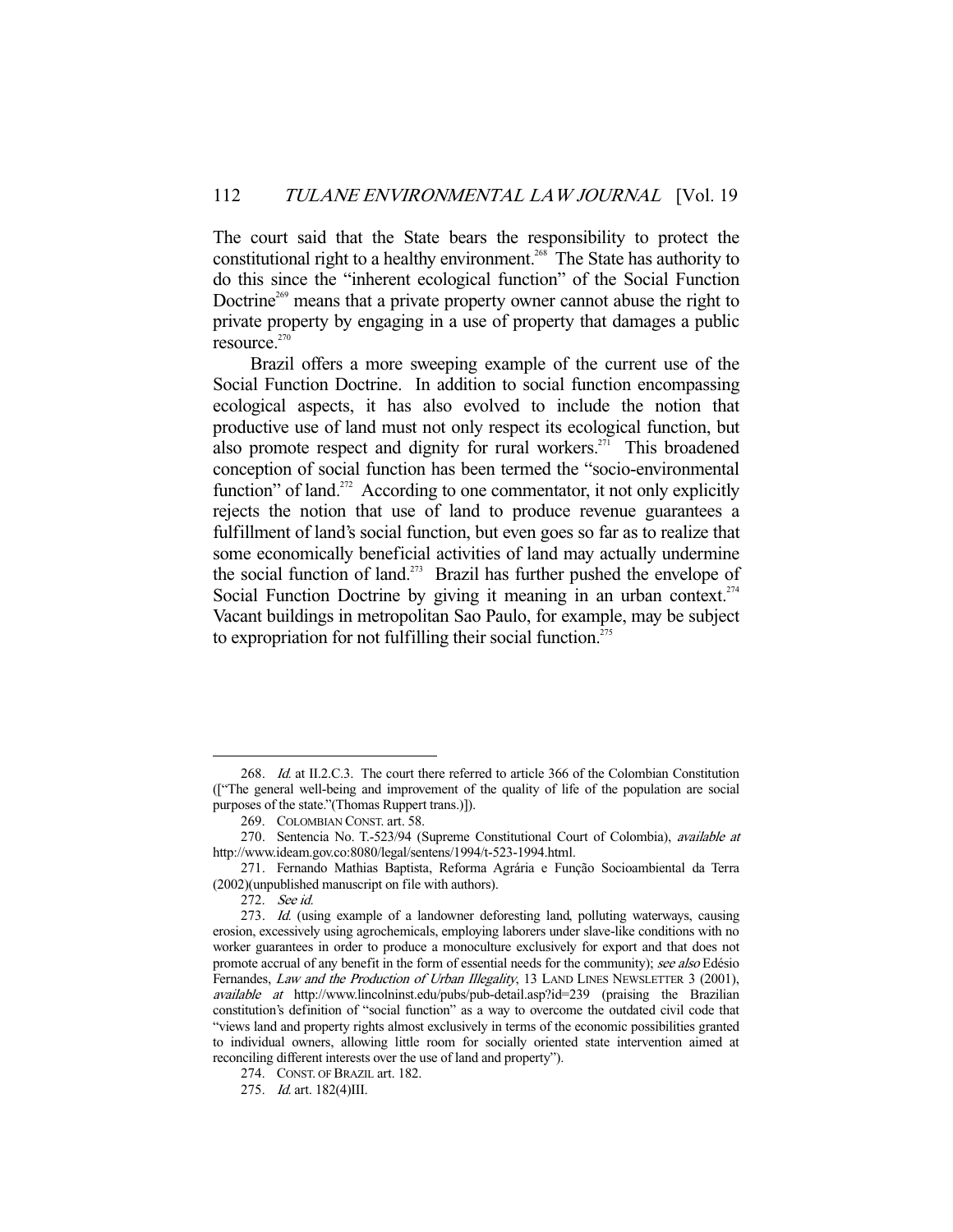#### C. Challenges to the Doctrine from the Trade Regime: Social Function and Regulatory Expropriation

 In addition to covenants, human rights treaties, and cases that apply them, other international laws related to trade are beginning to have a significant role in defining the right to property at the international level.<sup>276</sup> Key recent international law cases to protect investors focus on the need to pay compensation.<sup>277</sup> This could present a significant change because it tends to interject multinational non-state corporate interests into the domestic development of policy and law helping to define property rights.278 Indeed, at least in Mexico, history suggests that the significance of the Social Function Doctrine has not been lost on corporate property interests.<sup>279</sup> The contemporary emergence of trade agreements intended to level the playing field for international investors may reawaken this discussion, especially in the face of national policies in Latin America that prohibit treating foreign investors more favorably than their domestic counterparts.<sup>280</sup>

 A recent case under the North American Free Trade Agreement (NAFTA) may presage the development of investor-state disputes over the nature of government control of private property. In *Metalclad v.* United Mexican States, arbitration held that the government of Mexico had to pay compensation to a United States corporation because Mexico's actions were "tantamount" to an expropriation and NAFTA forbids this without compensation.<sup>281</sup> The tribunal noted that Mexico's

<sup>276.</sup> See Marc R. Poirier, The NAFTA Chapter 11 Expropriation Debate Through the Eyes of a Property Theorist, 33 ENVTL. L. 851, 873-74 (2003); cf. Carlos G. Garcia, All the Other Dirty Little Secrets: Investment Treaties, Latin America, and the Necessary Evil of Investor-State Arbitration, 16 FLA. J. INT'L L. 301 (2004) (noting the dramatic increase of litigation over regulations through use of NAFTA's chapter 11 investor-protection rules and similar rules in the rapidly expanding world of bilateral investment treaties).

<sup>277.</sup> Poirier, *supra* note 276, at 852-53.

<sup>278.</sup> See Errol Meidinger, Property Law for Development Policy and Institutional Theory: Problems of Structure, Choice, and Change, at 29-31 (2003 draft), http://www.law.buffalo.edu/ research/workshops/Meidinger.pdf; see also Garcia, supra note 276, at 305 n.4.

<sup>279.</sup> See, e.g., DEL CASTILLO, *supra* note 133, at 23-24 (noting that private associations as well as the Secretary of Foreign Relations and the Secretary of Commerce and Industry strongly objected in 1928 to the idea that a landowner had the responsibility to ensure that her or his enjoyment of property also served a social function). See generally Schneiderman, supra note 162.

 <sup>280.</sup> This is known as the "Calvo doctrine," named after an Argentine diplomat and writer, which states that a foreigner shall not be entitled to greater legal protection than nationals of a country. RESTATEMENT (THIRD) OF FOREIGN RELATIONS LAW § 713 cmt. g, reporter's note 6 (1987); Schneiderman, supra note 162, at 89-90. The United States has never recognized the validity of the Calvo doctrine, and its legal status is uncertain at the international level. RESTATEMENT (THIRD) OF FOREIGN RELATIONS LAW § 713, cmt. g, reporter's note 6 (1987).

 <sup>281.</sup> Metalclad v. United Mexican States, 40 I.L.M. 36, 50 (2001).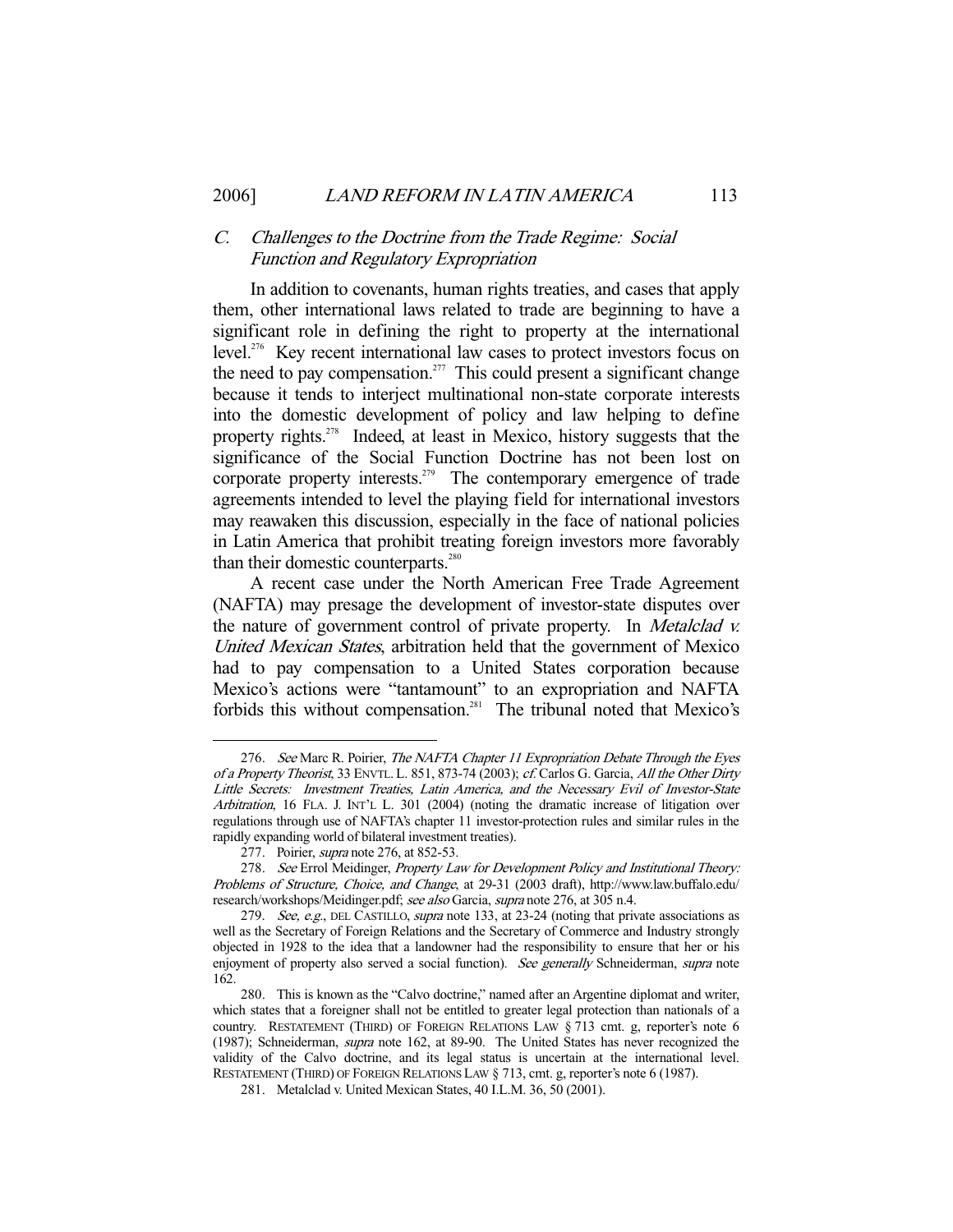laws lacked the transparency and clarity that NAFTA seeks in order to protect international investors; $282$  and that local denial of a building permit and state decree of an ecological preserve that permanently prevented completion of a hazardous waste landfill at the heart of the case amounted to an expropriation.<sup>283</sup>

 Because of the complicated procedural nature of the case under Mexico's federal system, it did not squarely present the question of whether the regulation of private property for environmental purposes to the extent that all economically beneficial use has been removed would be "tantamount to expropriation" under NAFTA law. However, it is not difficult to imagine a contemporary interpretation of the "social function of property" under domestic law that would uphold the right (and obligation) of the state to regulate the use of private property in order to ensure that its environmental function is maintained, even if it deprived the owner of all economic use. Such an analysis would require an inquiry into the domestic jurisprudence of regulatory expropriation, an area of comparative law that appears to have received little attention.

#### D. The Social Function Doctrine in the Neoliberal Era

 The 1980s has been characterized as "the lost decade" by Latin American historians, an era characterized by economic stagnation and social and political unrest.<sup>284</sup> Globally, the second half of the decade witnessed the collapse of the Soviet Union and the discrediting of the socialist state.<sup>285</sup> In the 1990s, neoliberal ideology emerged triumphant and profoundly influenced legal and political developments in the region.286 Bilateral donors and multilateral lending institutions such as the World Bank and International Monetary Fund held cash-starved Latin American governments hostage to "structural adjustment" and privatization policies and encouraged legal reforms to back these policies.287 Some countries, like Nicaragua and Guatemala had recently emerged from civil wars and were in a position to consider constitutional reforms. Others, like Mexico and Chile, were embarking on economic expansion and seeking to modernize their economies to support free

<sup>282.</sup> *Id.* at 49 (para. 88), 50 (para. 99).

<sup>283.</sup> *Id.* at 51 (para. 111).

<sup>284.</sup> Cf. THIESENHUSEN, supra note 2, at 2, 3-4, 21.

<sup>285.</sup> *Cf.*, *e.g.*, *id.* at 4, 14.

<sup>286.</sup> See, e.g., id. at 13-15.

 <sup>287.</sup> Cf., e.g., id.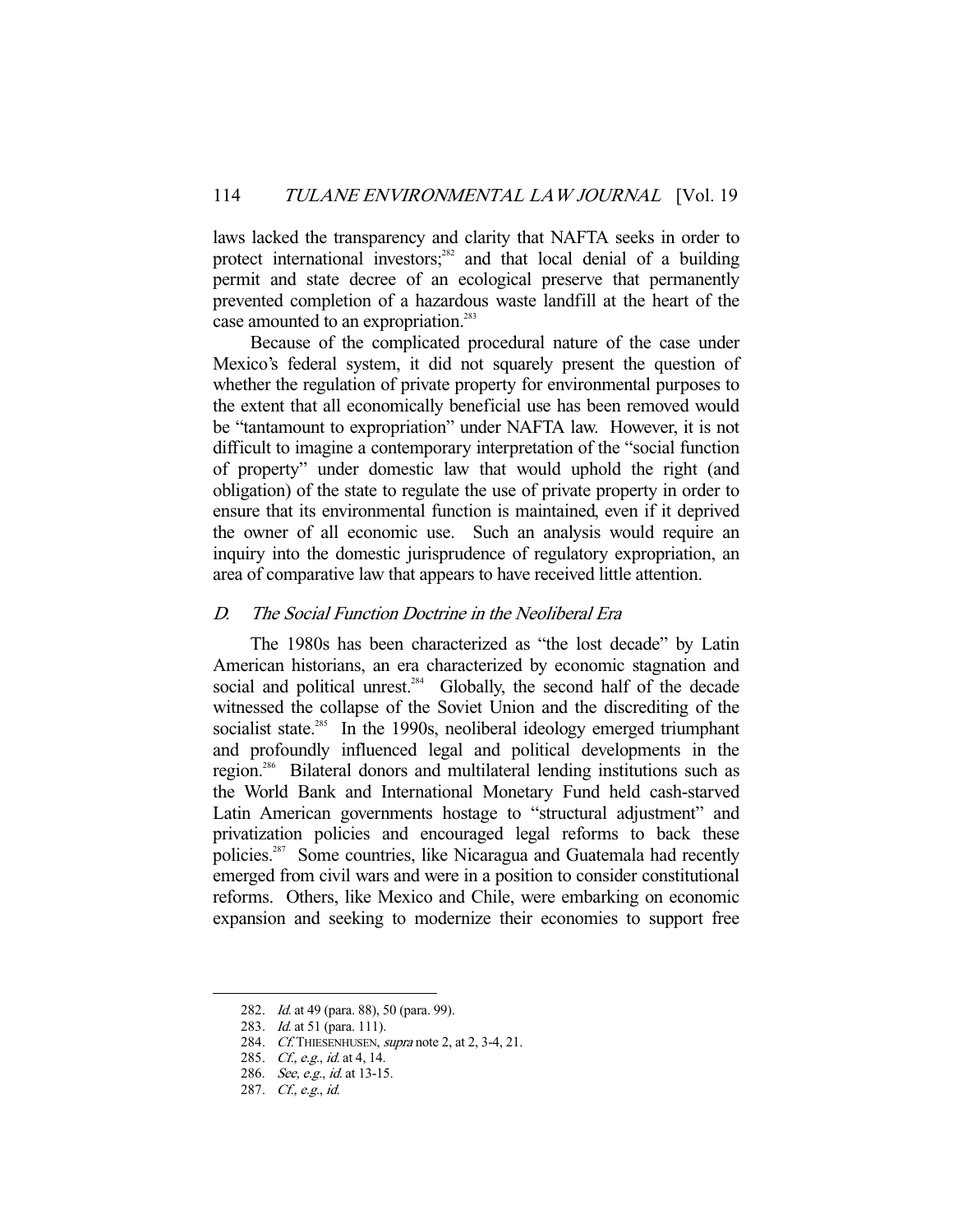trade agreements that might ultimately lead to a hemispheric free trade agreement of the Americas.<sup>288</sup>

 In 2000, the Peruvian scholar Hernando DeSoto authored an influential work entitled "The Mystery of Capital: Why Capitalism Works in the West and Fails Everywhere Else."<sup>289</sup> The book argued that the region's land policy was outdated and failed to promote land markets, which served as the engine of capital formation in developed countries.<sup>290</sup> The World Bank and other multilateral lending institutions began to promote "market-assisted land reform" as an alternative to expropriation.291 These developments all provided opportunities for Latin American nations to consider the contemporary relevance of the Social Function Doctrine. Given these opportunities, we identified two Latin American countries that eliminated the Social Function Doctrine from their constitutions. In other cases, however, more ambiguous results emerged.

 Peru stands as an excellent example of a 1990s neoliberal government that effectively eliminated the Social Function Doctrine from its constitution. The Social Function Doctrine first appeared in Peru's 1920 constitution, $292$  and was maintained in its 1933 Constitution. $293$  The 1979 Constitution adopted the term "social interest," but its under-

-

 292. See Congreso de la República del Perú, http://www.congreso.gob.pe/constitucion.htm (last visited Mar. 5, 2006). This Web site contains links to previous Peruvian constitutions and commentary on them. Regarding the 1920 Constitution of Peru, the site says that "among the social guarantees appears ... the social function of property" ("En las garantias sociales aparecieron las condiciones de trabajo, el salario mínimo, la función social de la propiedad, la conciliación y el arbitraje obligatorio en los conflictos entre el capital y el trabajo."). See CONSTITUCIÓN DE LA REPUBLICA DE PERU art. 38 (1920), available at http://www.congreso.gob.pe/ constitucion.htm ("La propiedad, cualquiera que sea el propietario, está regida exclusivamente por las leyes de la República y se halla sometida a las contribuciones, gravámenes y limitaciones que ellas establezcan." ["Property, regardless of its owner, is regulated exclusively by the laws of the Republic and is subject to all contributions, burdens, and limitations established by law." (Thomas Ruppert trans.)]).

293. 1933 CONST. OF PERU art. 31.

<sup>288.</sup> *See id.* at 4, 162.

 <sup>289.</sup> HERNANDO DE SOTO, THE MYSTERY OF CAPITAL: WHY CAPITALISM TRIUMPHS IN THE WEST AND FAILS EVERYWHERE ELSE (2000).

<sup>290.</sup> See id. at 164-71.

<sup>291.</sup> See, e.g., SWAMINATHAN AIYAR ET AL., WORLD BANK, MARKET-ASSISTED LAND REFORM: A NEW SOLUTION TO OLD PROBLEMS (1995), available at http://wwwwds.worldbank.org/servlet/WDS\_IBank\_Servlet?pcont=details&eid=000094946\_011018040 92790; The World Bank, News & Broadcast- World Bank Supports Fiscal Reforms and Rural Land Development in Malawi (Apr. 14, 2004), http://web.worldbank.org/WBSITE/EXTERNAL/ NEWS/0,,contentMDK:20192267~menuPK:34463~pagePK:64003015~piPK:64003012~theS itePK:4607,00.html (last visited Mar. 5, 2006). This focus has led to intense criticism of marketassisted land reforms. See, e.g., Saturnino M. Borras, Jr., Questioning Market-Led Agrarian Reform: Experiences from Brazil, Colombia and South Africa, 3 J. AGRARIAN CHANGE 367 (2003).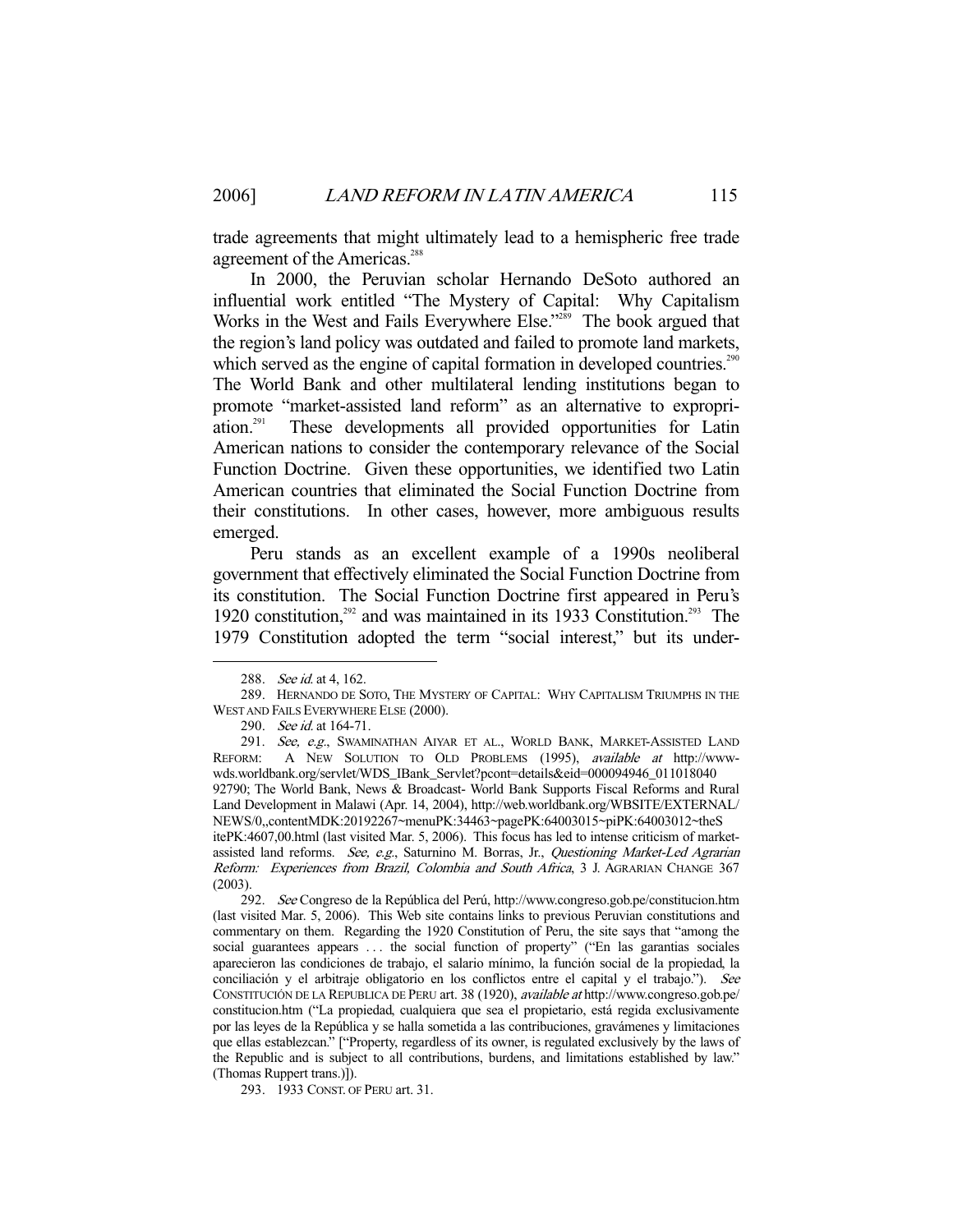standing appears to be the same, including the familiar Weimar refrain that "property obliges."294 The year 1993 marked the rise of Alberto Fujimori and neoliberalism in Peru and a new constitution was drafted. The 1993 constitution dropped the obligation language from its property clause and provides simply that "property is exercised in harmony with the common good and within the confines of the law."295 Thus in Peru the role of property apparently went from the social constitutional model of "positive obligation" to the neoliberal model of a "negative obligation" to not use land in violation of the law. The Social Function Doctrine, however, dies hard. Since the flight of Fujimori and Montesinos from Peru, the Social Function Doctrine again is the law of the land.<sup>296</sup>

 Mexico, where the Social Function Doctrine has its Latin American roots, presents another case of the effect of neoliberal thought on the constitutional support for the Social Function Doctrine. In 1992, Mexican president Salinas de Gortari signed a decree that modified article 27 of the Mexican constitution.<sup>297</sup> The changes eliminated a requirement of use or exploitation from the legal definition of small, rural land holdings protected from expropriation.<sup>298</sup> More than one

295. 1993CONST. OF PERU art. 70.

Id. para. 78 (emphasis added).

 <sup>294.</sup> CONST. OF PERU OF 1979 art. 124 ("La propiedad obliga a usar los bienes en armonía con el interés social. El Estado promueve el acceso a la propiedad en todas sus modalidades. La ley señala las formas, obligaciones, limitaciones y garantías del derecho de propiedad." ["Property obliges its use in harmony with the social interest. The State promotes access to all forms of property. The law determines the forms, obligations, limitations, and guarantees of the right to property." (Thomas Ruppert trans.)]).

 <sup>296.</sup> See, e.g., Sentencia 0048-2004-PI/TC (Peruvian Constitutional Tribunal, Apr. 1, 2005). This decision notes:

When our Constitution guarantees the inviolable right to property and indicates that this right should be exercised in harmony with the public good and within the limits of the law, the Constitution does nothing more than refer to the social function that the law of property has as part of its essence.

 <sup>297.</sup> Decreto por el que se reforma el artículo 27 de la Constitución Política de los Estados Unidos Mexicanos [Decree to reform article 27 of the Constitution of Mexico], Diario Oficial de la Federación, [D.O.] 6 de Enero de 1992 [Jan. 6, 1992] (Mex.), *available at* http://www.juridicas. unam.mx/infjur/leg/constmex/pdf/rc120.pdf.

 <sup>298.</sup> Language before January 3, 1992, decree (published Jan. 6, 1992):

XV. Las comisiones mixtas, los gobiernos locales y las demás autoridades encargadas de las tramitaciones agrarias, no podrán afectar, en ningún caso, la pequeña propiedad agrícola o ganadera en explotación e incurrirán en responsabilidad, por violaciones a la Constitución, en caso de conceder dotaciones que la afecten.

Se considerará pequeña propiedad agrícola la que no exceda de cien hectáreas de riego o humedad de primera o sus equivalentes en otras clases de tierras en explotación. ["The joint commissions, local governments, and other authorities in charge of procedures related to agricultural land may in no case expropriate small farms or cattle ranches THAT ARE ACTIVELY BEING EXPLOITED; any authorities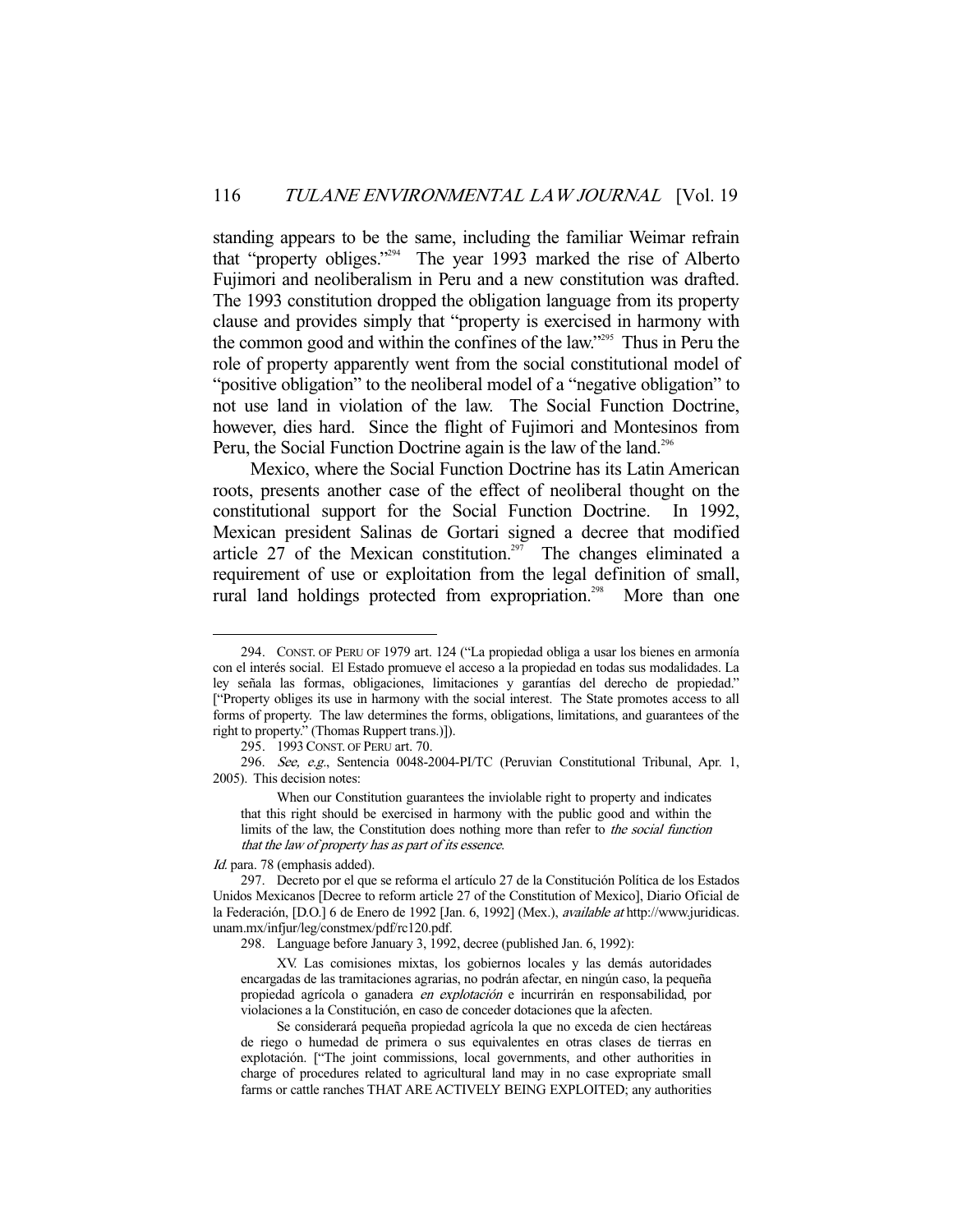commentator has suggested this means that article 27 no longer contains the positive obligations of productive use of land traditionally included in the Social Function Doctrine.<sup>299</sup> These changes have been directly attributed to a desire to conform the constitution and laws of Mexico to the neoliberal model to facilitate free trade agreements such as NAFTA.<sup>300</sup> Such changes have prompted strong criticism as well as calls for continued adherence to the Social Function Doctrine in Mexico.<sup>301</sup> This may also indicate that Mexico is now more willing to abandon its traditional claim that expropriations due to land reform may be compensated at levels less than that of other types of expropriation.<sup>302</sup>

 that grant titles that conflict with such lands will be held responsible for constitutional violations.

 A small agricultural property is one that does not exceed 100 hectares of irrigated or moist soils or the equivalent in other classes of soils." (Thomas Ruppert trans.)]

1917 CONST. OF MEXICO art. 27.XV, available at http://www.cervantesvirtual.com/servlet/ SirveObras/08146396711992773087857/p0000001.htm#I\_1\_ (emphasis added).

Language after January 3, 1992, decree (published Jan. 6, 1992):

XV. En los Estados Unidos Mexicanos quedan prohibidos los latifundios.

 Se considera pequeña propiedad agrícola la que no exceda por individuo de cien hectáreas de riego o humedad de primera o sus equivalentes en otras clases de tierras. ["Latifundos are prohibited in the United Mexican States.

 A small agricultural property is one that does not, per person, exceed 100 hectares of irrigated or moist soils or the equivalent in other classes of soils." (Thomas Ruppert trans.)]

Article 27.XV, 1917 Constitution of Mexico with January 3, 1992 reforms, *available at* http:// www.pa.gob.mx/publica/pa07ba.htm#XIX.

 299. Francisco M. Hernández Báez (Magistrado del Tribunal Unitario Agrario, Distrito 04), Función Social de la Propiedad Rural, http://www.tribunalesagrarios.gob.mx/ensayos/ FUNCION%20SOCIAL%20DE%20LA%20PROPIEDAD%20RURAL.htm (last visited Mar. 5, 2006) (arguing that exclusion of the phrase "in use" from subpart XV of article 27 of the constitution indicates that landowners are now free to either use their rural lands or leave them idle)(Thomas Ruppert trans). Compare art. 27, XV before modification in January 1992, with art. 27, XV, after January 6, 1992 decree, http://www.pa.gob.mx/publica/pa07ba.htm#XIX; see also Herbert C. de Grammont, Política Agraria y Estructura Territorial, available at http://www.pa.gob.mx/publica/pa070204.htm (last visited Jan. 31, 2006).

 300. Herbert C. de Grammont, Política Agraria y Estructura Territorial, http://www.pa.gob. mx/publica/pa070204.htm (last visited Mar. 5, 2006).

 301. See, e.g., id.; Francisco M. Hernández Báez (Magistrado del Tribunal Unitario Agrario, Distrito 04), Función Social de la Propiedad Rural (undated), http://www.tribunal esagrarios.gob.mx/ensayos/ensayos.htm. One might easily see these reforms by Salinas as a way to heal the rift that began in 1938 when, after expropriations in Mexico affecting U.S. interests, the United States insisted that international law requires "prompt, adequate and effective compensation." RESTATEMENT (THIRD) OF FOREIGN RELATIONS LAW § 712, reporter's note 1 (1987). Mexico, however, insisted that international law only required that foreigners be treated equally with nationals. Id.

302. See RESTATEMENT (THIRD) OF FOREIGN RELATIONS LAW § 713, reporter's note 3 (noting that Mexico and the United States began a disagreement in 1938 about the compensation necessary for expropriations motivated by land reform).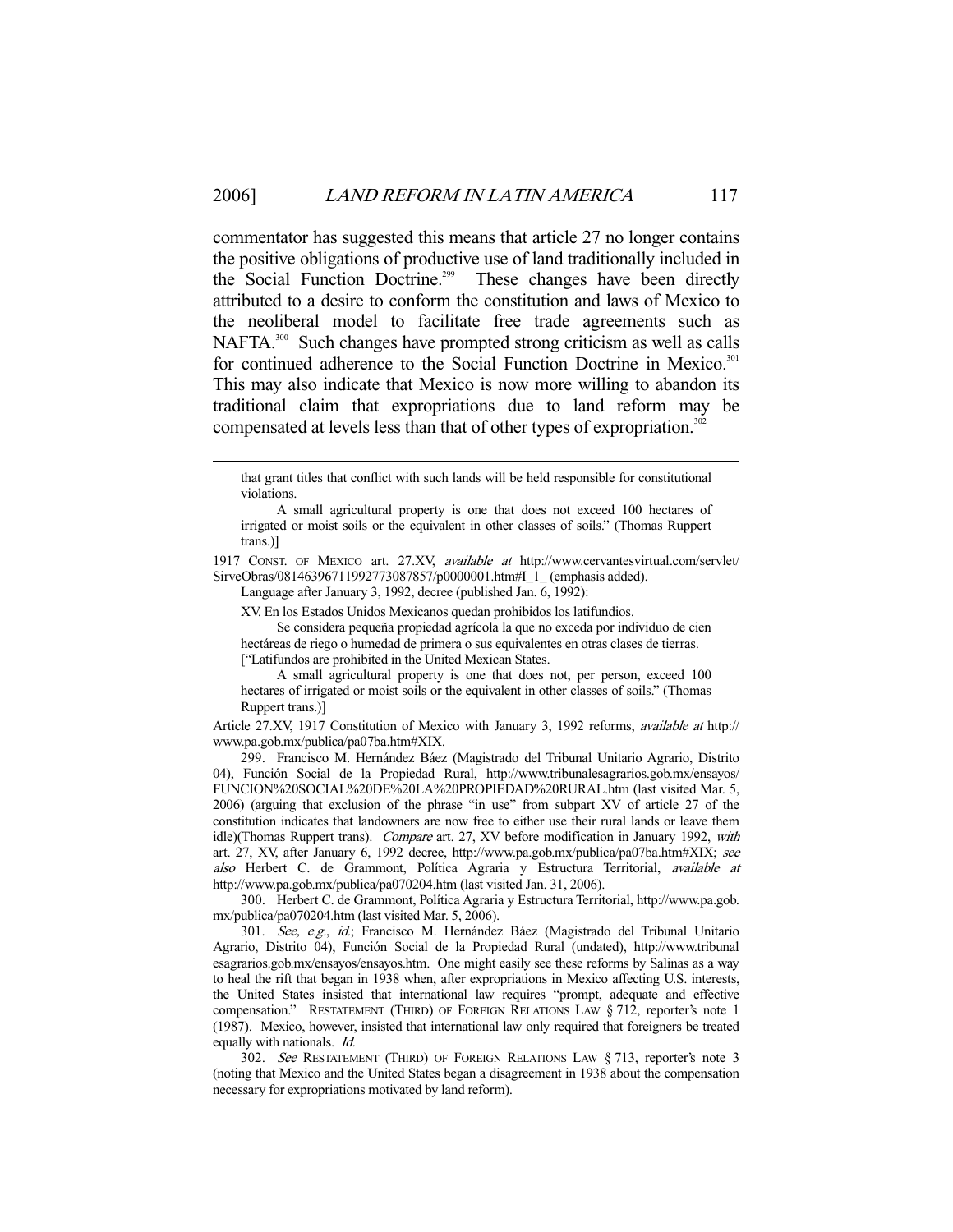Other countries undertaking constitutional reforms have not eliminated the language of social function but have altered its language. For example, Nicaragua first introduced the phrase social function into its constitution in 1939, $303$  which was retained by the 1950 constitution.<sup>304</sup> The Sandinista Constitution of Nicaragua of 1987<sup>305</sup> further strengthened the social function of land.<sup>306</sup> The 1993 reforms modified the social function language in Nicaragua's constitution, $307$  but the import of such changes would require in-depth research into the domestic laws and court decisions in Nicaragua.

 Thus, despite some inroads, the Social Function Doctrine remains a powerful force in the region, especially in countries such as Brazil,<sup>308</sup> Colombia,309 and Venezuela,310 where the promise of agrarian reform has never been realized and inequitable land distribution remains a fact of economic and social life.<sup>311</sup> In Brazil and Venezuela the resurgence of

 <sup>303.</sup> Article 65 of the 1939 constitution observed, "Property, by virtue of its social function, imposes obligations." 1939 CONST. OF NICARAGUA art. 65, available at http://www. cervantesvirtual.com/servlet/SirveObras/02450554214134274754491/index.htm ("La propiedad en virtud de su función social impone obligaciones.").

<sup>304. 1950</sup> CONST. OF NICARAGUA art. 65, available at http://www.cervantesvirtual.com/ servlet/SirveObras/09253063411069473087857/p0000001.htm#I\_1\_.

 <sup>305.</sup> José F. Palomino Manchego, La Constitucion Española de 1978 y su Influencia en el Ordenamiento Constitucional Latinoamericano 13 (presentation to the VIII Congreso Iberoamericana de Derecho Constitucional, Dec. 3-5, 2003, Sevilla, Spain) (noting that the Sandinistas consecrated their revolution with the establishment of the 1987 constitution).

 <sup>306. 1983</sup> CONST. OF NICARAGUA art. 103, available at http://www.cervantesvirtual. com/servlet/SirveObras/80295066320571495200080/index.htm ("El Estado garantiza la coexistencia democrática de las formas de propiedad pública, privada, cooperativa, asociativa y comunitaria; todas ellas forman parte de la economía mixta, están supeditadas a los intereses superiores de la Nación y cumplen una función social." ["The State guarantees the democratic coexistence of public, private, cooperative, associative, and community-based forms of property; all these forms of property form part of the mixed economy and are subject to the superior interests of the Nation and serve a social function." (Thomas Ruppert trans.)]).

<sup>307.</sup> See, e.g., CONST. OF NICARAGUA art. 5 ("Las diferentes formas de propiedad ... deberán cumplir una función social."); id. art. 44 ("En virtud de la función social de la propiedad, este derecho está sujeto, por causa de utilidad pública o de interés social, a las limitaciones y obligaciones que en cuanto a su ejercicio le impongan las leyes.") ["The different forms of property ... should fulfill a social function."], id. art. 44 ("By virtue of the social function of property, this right is, due to public utility or the social interest, subject to the limitations and obligations that the law provides according to the use of the land in question.") (Thomas Ruppert trans.)]).

 <sup>308.</sup> See supra notes 193-201, 269-273 and accompanying text.

 <sup>309.</sup> See supra notes 202-219, 265-268 and accompanying text.

 <sup>310.</sup> See supra notes 220-228 and accompanying text.

 <sup>311.</sup> Other Latin American countries also sometimes seem reluctant to alter application of the Social Function Doctrine and the substantive differences it creates in laws regarding expropriation. For example, in Chile a government subcommittee expressed the belief that any imposition on land provoked by application of the Social Function Doctrine does not require indemnification. See MARIO VERDUGO MARINKOVIC, INFORME EN DERECHO (2004), http://www. minmineria.cl/img/informeconstitucional.pdf.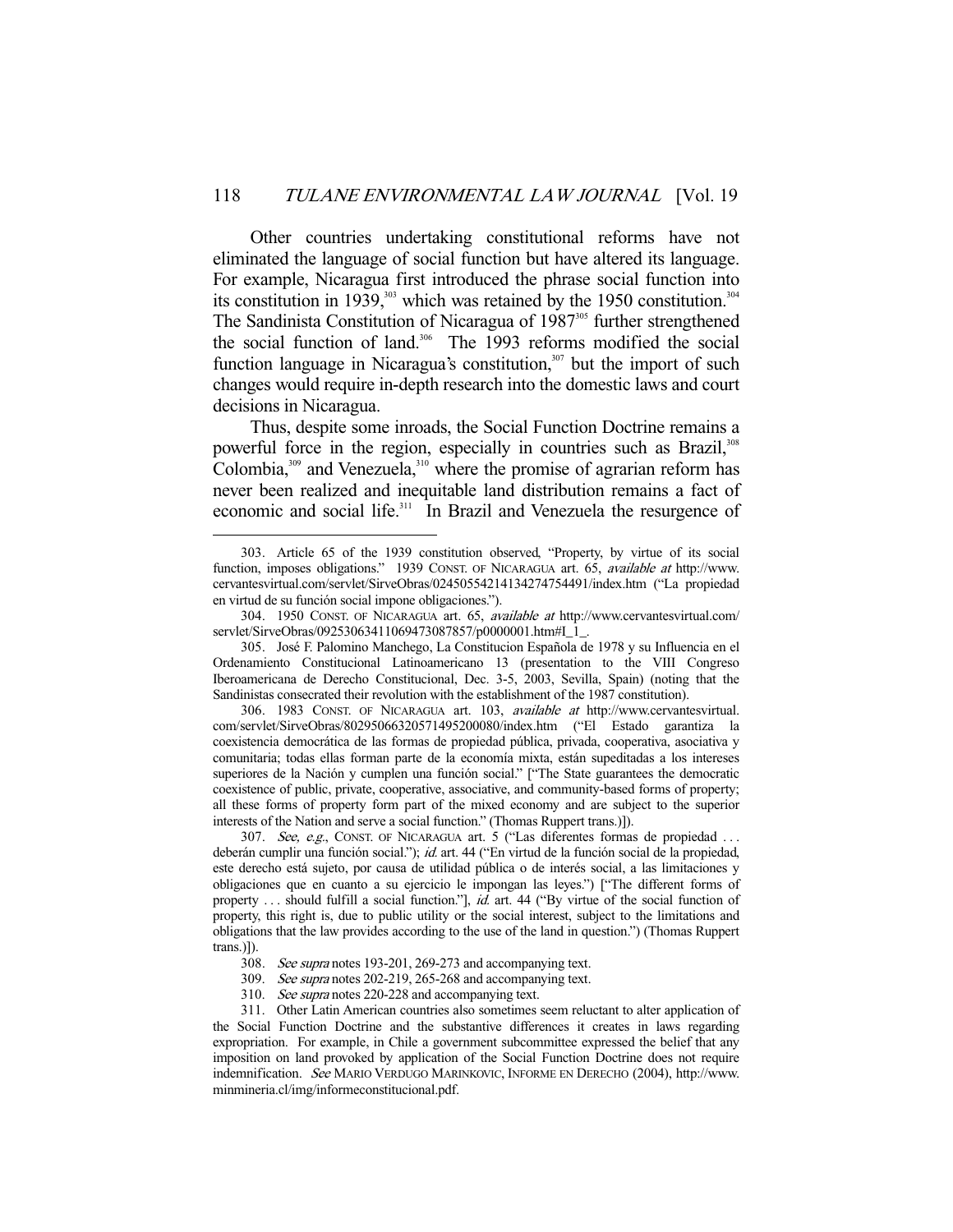populist governments bent on completing the unfinished business of land reform has breathed new life into the moribund application of the Doctrine. The World Bank has been encouraged to recognize the continuing role that the Social Function Doctrine has to play in land reform.312 And even the neoliberal model of Peru seems unwilling to bid a final farewell to the Social Function Doctrine.

#### V. CONCLUSION

 A major work by a Spanish author begins, with feigned exasperation, by asking: "Another book on the social function of property?"<sup>313</sup> To English-language legal scholars, this apparent need for Spanish-language legal scholars to justify delving into what is apparently well-traveled ground in the civil law comes as a complete surprise. Our research yielded a marked paucity of English-language legal literature concerning a doctrine that apparently fascinates our Latin American and continental European counterparts in the civil law. We find it remarkable that a doctrine so fundamental to private and public law in many countries in the world has received so little attention in comparative legal literature in the United States. When it is addressed, it is usually in passing in historical and development literature on agrarian reform. This is even more remarkable given the way that this doctrine helps illuminate divergent political and social philosophies over the role of land in society, philosophies that have spawned revolutions, affected development and may ultimately have profound effects on international and comparative law in a globalized world.

 In Europe the Social Function Doctrine appears to have developed as a response to the Napoleonic-era liberal bias of the private law governing property, and in the broader context of the emergence of the bureaucratic state and the discourse of socialism on the continent. Its actual application to state-individual property relations appears more nuanced, and appears to focus more on the state right to regulate private property. In developing Latin America, however, the utility of the doctrine has been more apparent, and its use more heavy-handed. There, the Social Function Doctrine justifies state intervention to correct one of the abiding truths of the region, the inequitable distribution of land made all the more stark by unrelenting poverty and concomitant landlessness.

 <sup>312.</sup> Alain de Janvry & Elisabeth Sadoulet, Land Reforms in Latin America: Ten Lessons Toward a Contemporary Agenda § 6.2 (2002), http://are.berkeley.edu/%7Ealain/ (paper prepared for presentation at the World Bank's Latin American Land Policy Workshop, Pachuca, Mexico, June 14th 2002).

<sup>313.</sup> COLINA GAREA, *supra* note 145, at 11.